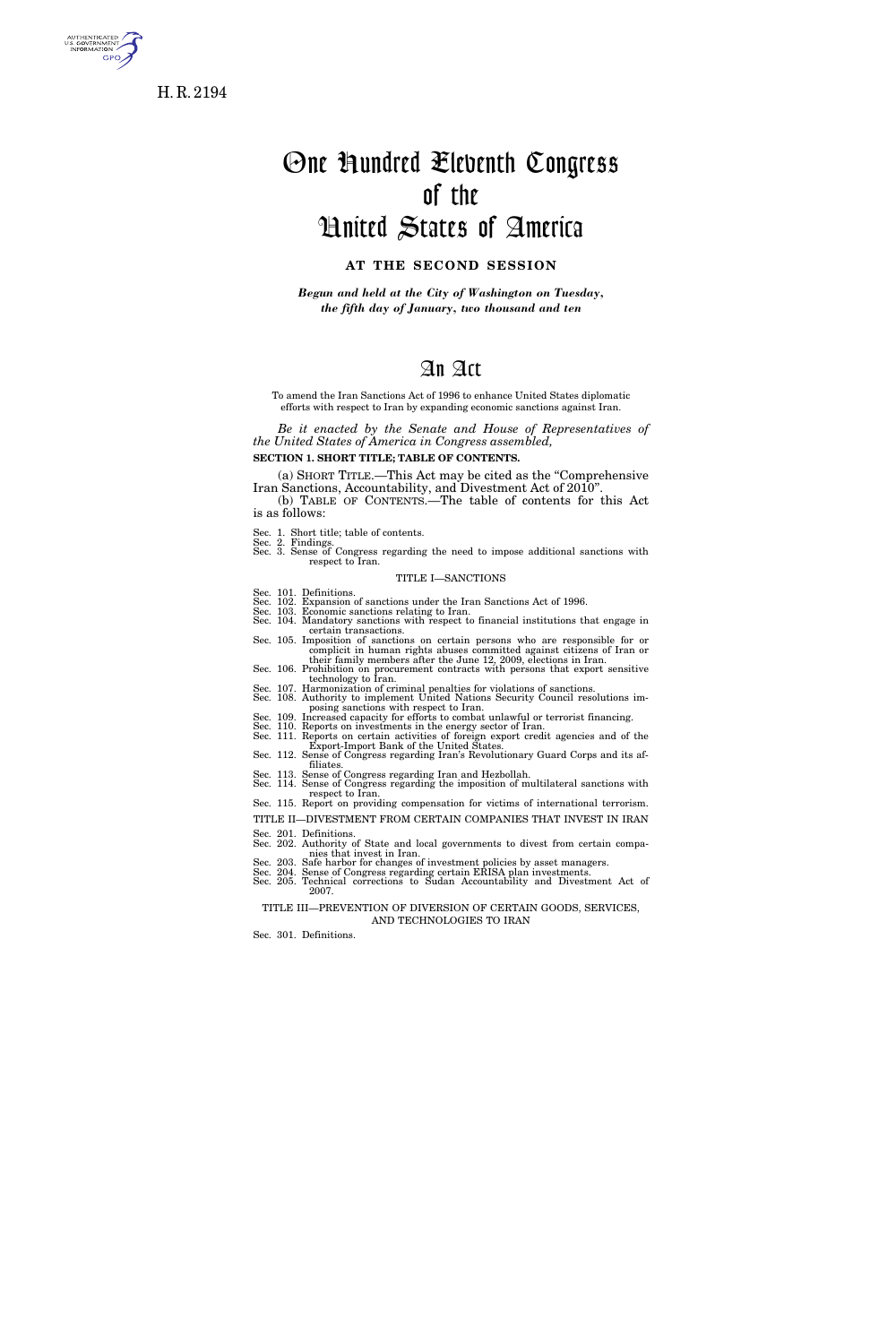Sec. 302. Identification of countries of concern with respect to the diversion of certain goods, services, and technologies to or through Iran. Sec. 303. Destinations of Diversion Concern.

Sec. 304. Report on expanding diversion concern system to address the diversion of United States origin goods, services, and technologies to certain coun-

tries other than Iran. Sec. 305. Enforcement authority.

#### TITLE IV—GENERAL PROVISIONS

Sec. 401. General provisions. Sec. 402. Determination of budgetary effects.

**SEC. 2. FINDINGS.** 

Congress makes the following findings:

(1) The illicit nuclear activities of the Government of Iran, combined with its development of unconventional weapons and ballistic missiles and its support for international terrorism, represent a threat to the security of the United States, its strong ally Israel, and other allies of the United States around the world.

(2) The United States and other responsible countries have a vital interest in working together to prevent the Government of Iran from acquiring a nuclear weapons capability.

(3) The International Atomic Energy Agency has repeatedly called attention to Iran's illicit nuclear activities and, as a result, the United Nations Security Council has adopted a range of sanctions designed to encourage the Government of Iran to suspend those activities and comply with its obligations under the Treaty on the Non-Proliferation of Nuclear Weapons, done at Washington, London, and Moscow July 1, 1968, and entered into force March 5, 1970 (commonly known as the ''Nuclear Non-Proliferation Treaty'').

(4) The serious and urgent nature of the threat from Iran demands that the United States work together with its allies to do everything possible—diplomatically, politically, and economically—to prevent Iran from acquiring a nuclear weapons capability.

(5) The United States and its major European allies, including the United Kingdom, France, and Germany, have advocated that sanctions be strengthened should international diplomatic efforts fail to achieve verifiable suspension of Iran's uranium enrichment program and an end to its nuclear weapons program and other illicit nuclear activities.

(6) The Government of Iran continues to engage in serious, systematic, and ongoing violations of human rights, including suppression of freedom of expression and religious freedom, illegitimately prolonged detention, torture, and executions. Such violations have increased in the aftermath of the fraudulent presidential election in Iran on June 12, 2009.

(7) The Government of Iran has been unresponsive to President Obama's unprecedented and serious efforts at engagement, revealing that the Government of Iran is not interested in a diplomatic resolution, as made clear, for example, by the following:

(A) Iran's apparent rejection of the Tehran Research Reactor plan, generously offered by the United States and its partners, of potentially great benefit to the people of Iran, and endorsed by Iran's own negotiators in October 2009.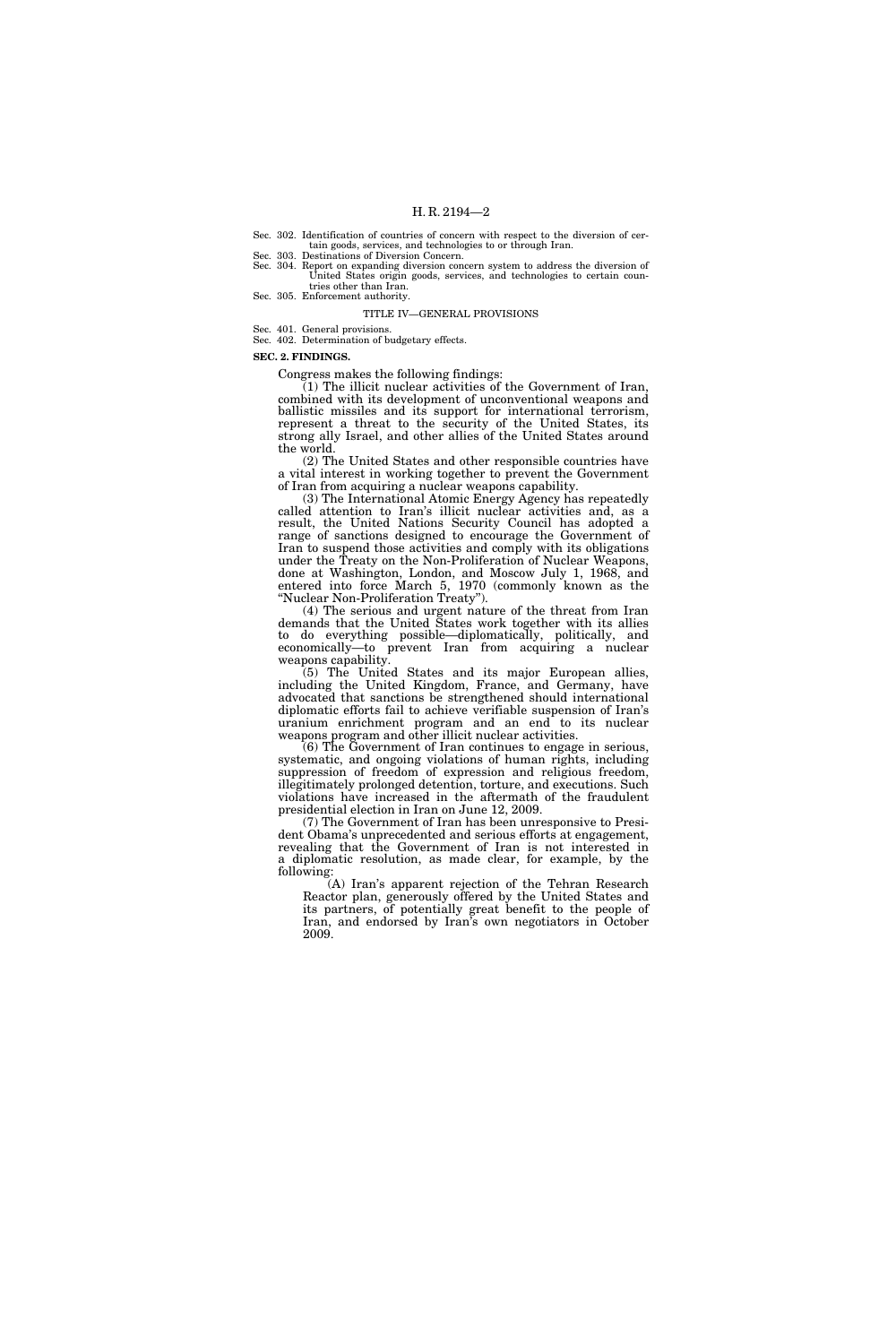(B) Iran's ongoing clandestine nuclear program, as evidenced by its work on the secret uranium enrichment facility at Qom, its subsequent refusal to cooperate fully with inspectors from the International Atomic Energy Agency, and its announcement that it would build 10 new uranium enrichment facilities.

(C) Iran's official notification to the International Atomic Energy Agency that it would enrich uranium to the 20 percent level, followed soon thereafter by its providing to that Agency a laboratory result showing that Iran had indeed enriched some uranium to 19.8 percent.

(D) A February 18, 2010, report by the International Atomic Energy Agency expressing ''concerns about the possible existence in Iran of past or current undisclosed activities related to the development of a nuclear payload for a missile. These alleged activities consist of a number of projects and sub-projects, covering nuclear and missile related aspects, run by military-related organizations.''.

(E) A May 31, 2010, report by the International Atomic Energy Agency expressing continuing strong concerns about Iran's lack of cooperation with the Agency's verification efforts and Iran's ongoing enrichment activities, which are contrary to the longstanding demands of the Agency and the United Nations Security Council.

(F) Iran's announcement in April 2010 that it had developed a new, faster generation of centrifuges for enriching uranium.

(G) Iran's ongoing arms exports to, and support for, terrorists in direct contravention of United Nations Security Council resolutions.

(H) Iran's July 31, 2009, arrest of 3 young citizens of the United States on spying charges.

(8) There is an increasing interest by State governments, local governments, educational institutions, and private institutions, business firms, and other investors to disassociate themselves from companies that conduct business activities in the energy sector of Iran, since such business activities may directly or indirectly support the efforts of the Government of Iran to achieve a nuclear weapons capability.

(9) Black market proliferation networks continue to flourish in the Middle East, allowing countries like Iran to gain access to sensitive dual-use technologies.

(10) Economic sanctions imposed pursuant to the provisions of this Act, the Iran Sanctions Act of 1996, as amended by this Act, and the International Emergency Economic Powers Act (50 U.S.C. 1701 et seq.), and other authorities available to the United States to impose economic sanctions to prevent Iran from developing nuclear weapons, are necessary to protect the essential security interests of the United States.

#### **SEC. 3. SENSE OF CONGRESS REGARDING THE NEED TO IMPOSE ADDI-TIONAL SANCTIONS WITH RESPECT TO IRAN.**

It is the sense of Congress that—

(1) international diplomatic efforts to address Iran's illicit nuclear efforts and support for international terrorism are more likely to be effective if strong additional sanctions are imposed on the Government of Iran;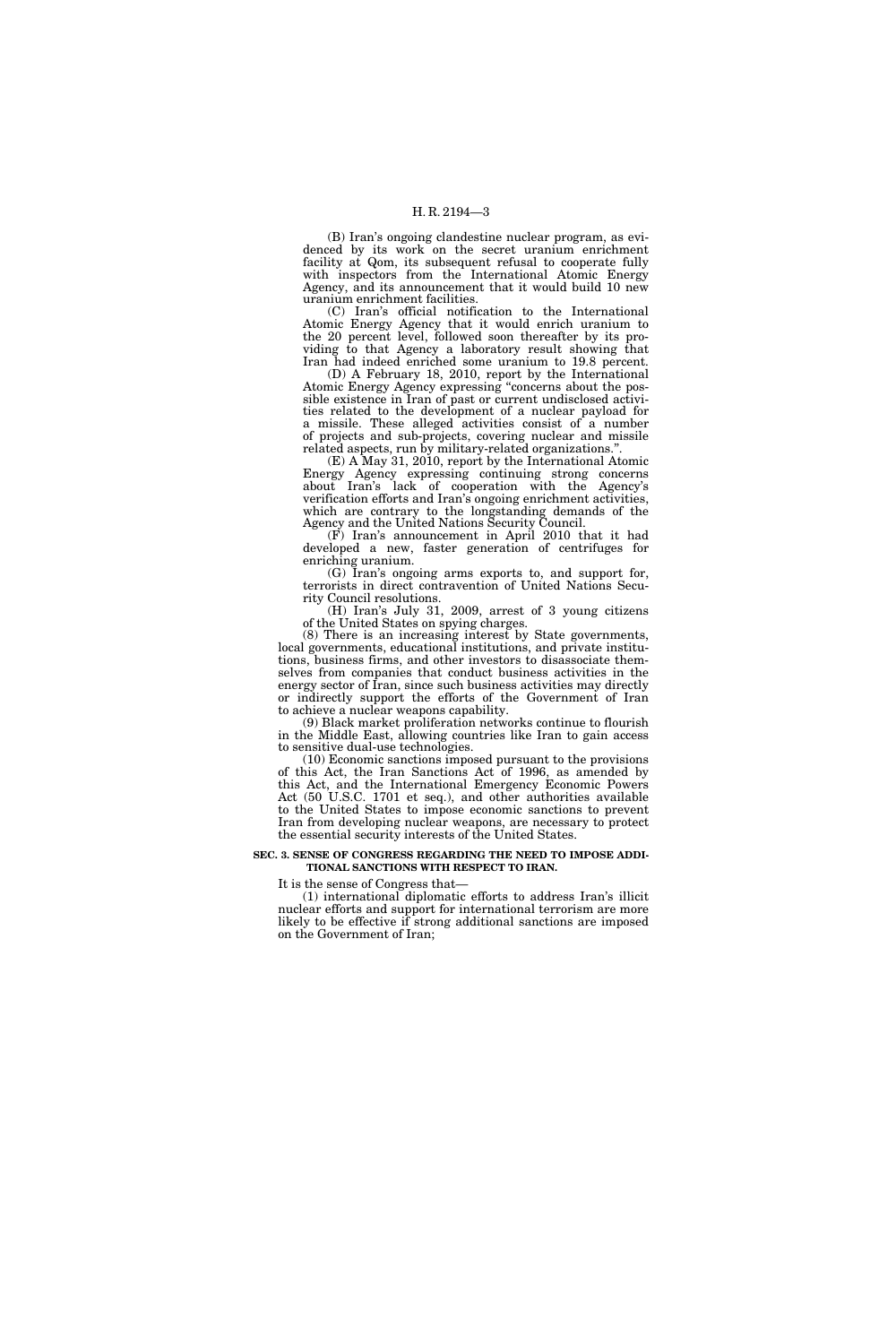(2) the concerns of the United States regarding Iran are strictly the result of the actions of the Government of Iran;

 $(3)$  the revelation in September 2009 that Iran is developing a secret uranium enrichment site on a base of Iran's Revolutionary Guard Corps near Qom, which appears to have no civilian application, highlights the urgency that Iran—

(A) disclose the full nature of its nuclear program, including any other secret locations; and

(B) provide the International Atomic Energy Agency unfettered access to its facilities pursuant to Iran's legal obligations under the Treaty on the Non-Proliferation of Nuclear Weapons, done at Washington, London, and Moscow July 1, 1968, and entered into force March 5, 1970 (commonly known as the ''Nuclear Non-Proliferation Treaty'') and Iran's safeguards agreement with the International Atomic Energy Agency;

(4) because of the involvement of Iran's Revolutionary Guard Corps in Iran's nuclear program, international terrorism, and domestic human rights abuses, the President should impose the full range of applicable sanctions on—

(A) any individual or entity that is an agent, alias, front, instrumentality, representative, official, or affiliate of Iran's Revolutionary Guard Corps; and

(B) any individual or entity that has conducted any commercial transaction or financial transaction with an individual or entity described in subparagraph (A);

(5) additional measures should be adopted by the United States to prevent the diversion of sensitive dual-use technologies to Iran;

 $(6)$  the President should-

(A) continue to urge the Government of Iran to respect the internationally recognized human rights and religious freedoms of its citizens;

(B) identify the officials of the Government of Iran and other individuals who are responsible for continuing and severe violations of human rights and religious freedom in Iran; and

(C) take appropriate measures to respond to such violations, including by—

(i) prohibiting officials and other individuals the President identifies as being responsible for such violations from entry into the United States; and

(ii) freezing the assets of the officials and other individuals described in clause (i);

(7) additional funding should be provided to the Secretary of State to document, collect, and disseminate information about human rights abuses in Iran, including serious abuses that have taken place since the presidential election in Iran on June 12, 2009;

(8) with respect to nongovernmental organizations based in the United States—

(A) many of such organizations are essential to promoting human rights and humanitarian goals around the world;

(B) it is in the national interest of the United States to allow responsible nongovernmental organizations based in the United States to establish and carry out operations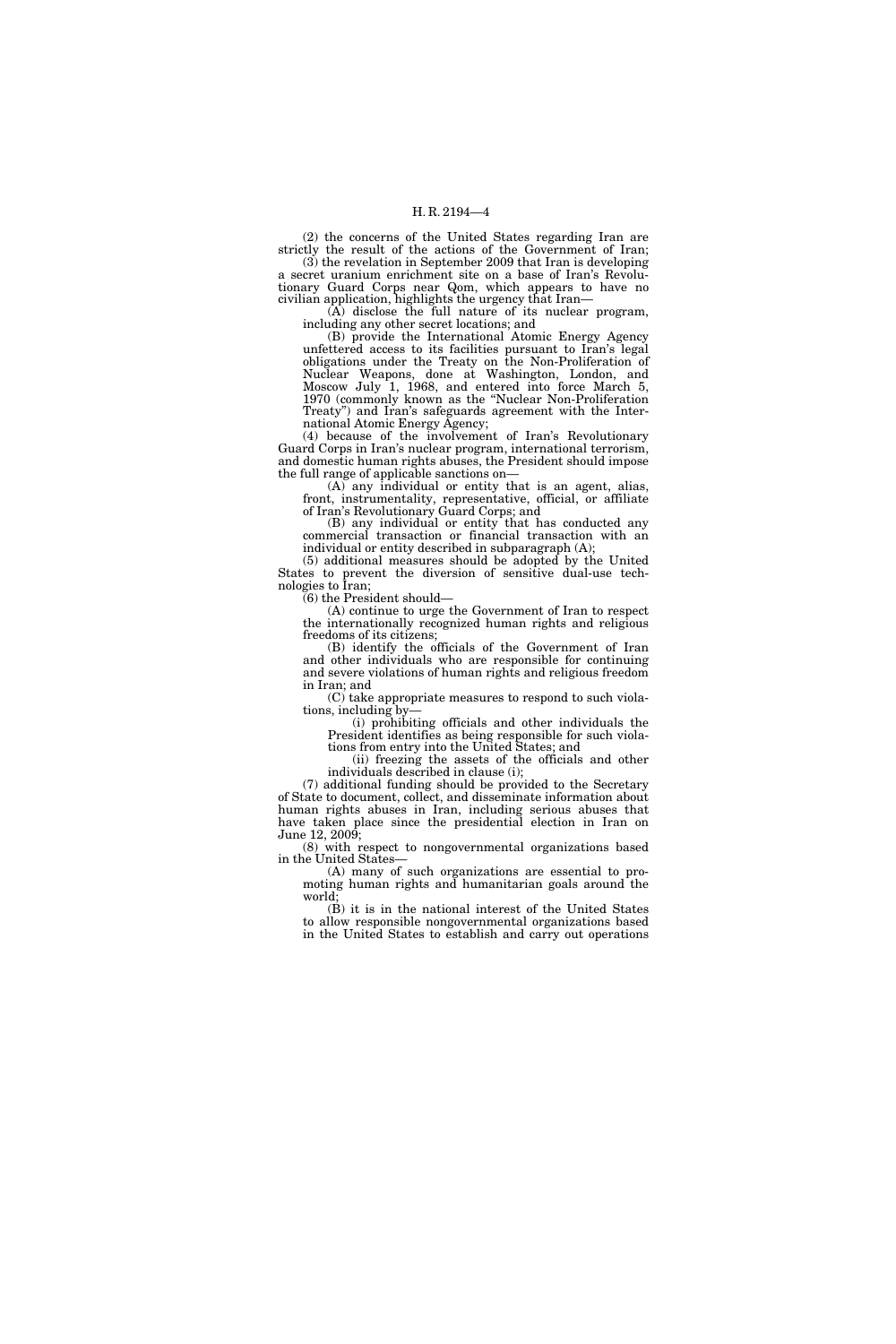in Iran to promote civil society and foster humanitarian goodwill among the people of Iran; and

(C) the United States should ensure that the organizations described in subparagraph (B) are not unnecessarily hindered from working in Iran to provide humanitarian, human rights, and people-to-people assistance, as appropriate, to the people of Iran;

(9) the United States should not issue a license pursuant to an agreement for cooperation (as defined in section 11 b. of the Atomic Energy Act of 1954 (42 U.S.C. 2014(b))) for the export of nuclear material, facilities, components, or other goods, services, or technology that are or would be subject to such an agreement to a country that is providing similar nuclear material, facilities, components, or other goods, services, or technology to another country that is not in full compliance with its obligations under the Nuclear Non-Proliferation Treaty, including its obligations under the safeguards agreement between that country and the International Atomic Energy Agency, unless the President determines that the provision of such similar nuclear material, facilities, components, or other goods, services, or technology to such other country does not undermine the nonproliferation policies and objectives of the United States; and

(10) the people of the United States—

(A) have feelings of friendship for the people of Iran; (B) regret that developments in recent decades have created impediments to that friendship; and

(C) hold the people of Iran, their culture, and their ancient and rich history in the highest esteem.

# **TITLE I—SANCTIONS**

# **SEC. 101. DEFINITIONS.**

In this title:

(1) AGRICULTURAL COMMODITY.—The term ''agricultural commodity'' has the meaning given that term in section 102 of the Agricultural Trade Act of 1978 (7 U.S.C. 5602).

(2) APPROPRIATE CONGRESSIONAL COMMITTEES.—The term "appropriate congressional committees" has the meaning given that term in section 14 of the Iran Sanctions Act of 1996 (Public Law 104–172; 50 U.S.C. 1701 note), as amended by section 102 of this Act.

(3) EXECUTIVE AGENCY.—The term ''executive agency'' has the meaning given that term in section 4 of the Office of Federal Procurement Policy Act (41 U.S.C. 403).

(4) FAMILY MEMBER.—The term ''family member'' means, with respect to an individual, a spouse, child, parent, sibling, grandchild, or grandparent of the individual.

(5) IRANIAN DIPLOMATS AND REPRESENTATIVES OF OTHER GOVERNMENT AND MILITARY OR QUASI-GOVERNMENTAL INSTITU-TIONS OF IRAN.—The term ''Iranian diplomat or representative of another government or military or quasi-governmental institution of Iran'' means any of the Iranian diplomats and representatives of other government and military or quasigovernmental institutions of Iran (as that term is defined in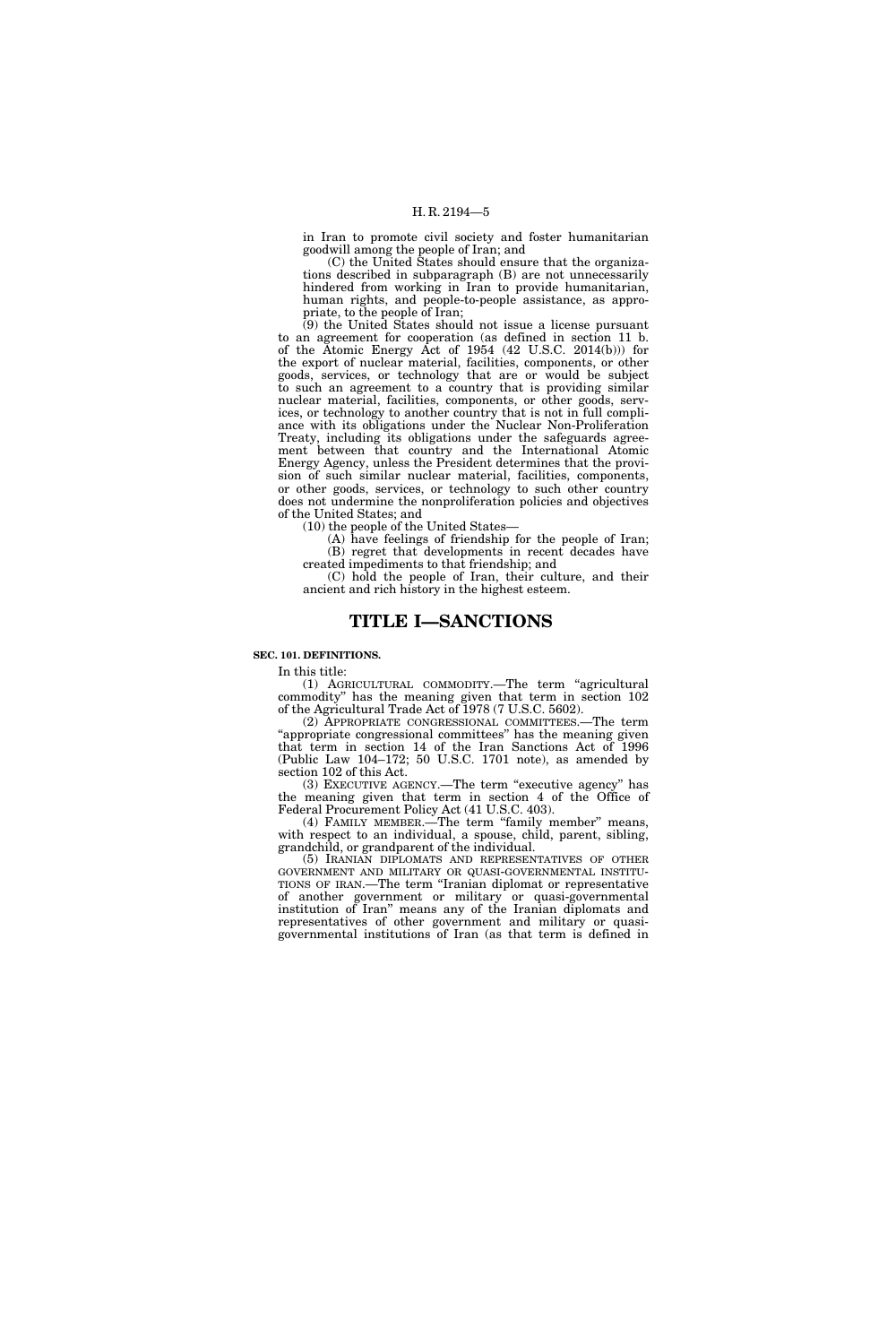section 14 of the Iran Sanctions Act of 1996 (Public Law 104– 172; 50 U.S.C. 1701 note)).

(6) KNOWINGLY.—The term ''knowingly'', with respect to conduct, a circumstance, or a result, means that a person has actual knowledge, or should have known, of the conduct, the circumstance, or the result.

(7) MEDICAL DEVICE.—The term ''medical device'' has the meaning given the term ''device'' in section 201 of the Federal Food, Drug, and Cosmetic Act (21 U.S.C. 321).

(8) MEDICINE.—The term ''medicine'' has the meaning given the term "drug" in section 201 of the Federal Food, Drug, and Cosmetic Act (21 U.S.C. 321).

(9) STATE.—The term ''State'' means each of the several States, the District of Columbia, the Commonwealth of Puerto Rico, the Commonwealth of the Northern Mariana Islands, American Samoa, Guam, the United States Virgin Islands, and any other territory or possession of the United States. (10) UNITED STATES PERSON.—The term ''United States person'' means—

(A) a natural person who is a citizen or resident of the United States or a national of the United States (as defined in section 101(a) of the Immigration and Nationality Act (8 U.S.C. 1101(a)); and

(B) an entity that is organized under the laws of the United States or any State.

# **SEC. 102. EXPANSION OF SANCTIONS UNDER THE IRAN SANCTIONS ACT OF 1996.**

(a) IN GENERAL.—Section 5 of the Iran Sanctions Act of 1996 (Public Law 104–172; 50 U.S.C. 1701 note) is amended—

(1) by striking subsection (a) and inserting the following: "(a) SANCTIONS WITH RESPECT TO THE DEVELOPMENT OF PETRO-LEUM RESOURCES OF IRAN, PRODUCTION OF REFINED PETROLEUM PRODUCTS IN IRAN, AND EXPORTATION OF REFINED PETROLEUM PRODUCTS TO IRAN.— PRODUCTS TO IRAN.—<br>
"(1) DEVELOPMENT OF PETROLEUM RESOURCES OF IRAN.—<br>
"(A) IN GENERAL.—Except as provided in subsection"

(f), the President shall impose 3 or more of the sanctions described in section  $6(a)$  with respect to a person if the President determines that the person knowingly, on or after the date of the enactment of the Comprehensive Iran Sanctions, Accountability, and Divestment Act of 2010—

"(i) makes an investment described in subparagraph (B) of  $$20,000,000$  or more; or

''(ii) makes a combination of investments described in subparagraph (B) in a 12-month period if each such investment is of at least \$5,000,000 and such invest-

ments equal or exceed \$20,000,000 in the aggregate.<br>"(B) INVESTMENT DESCRIBED.—An investment INVESTMENT DESCRIBED.—An investment described in this subparagraph is an investment that directly and significantly contributes to the enhancement of Iran's ability to develop petroleum resources.

"(2) PRODUCTION OF REFINED PETROLEUM PRODUCTS.-

''(A) IN GENERAL.—Except as provided in subsection (f), the President shall impose 3 or more of the sanctions described in section 6(a) with respect to a person if the President determines that the person knowingly, on or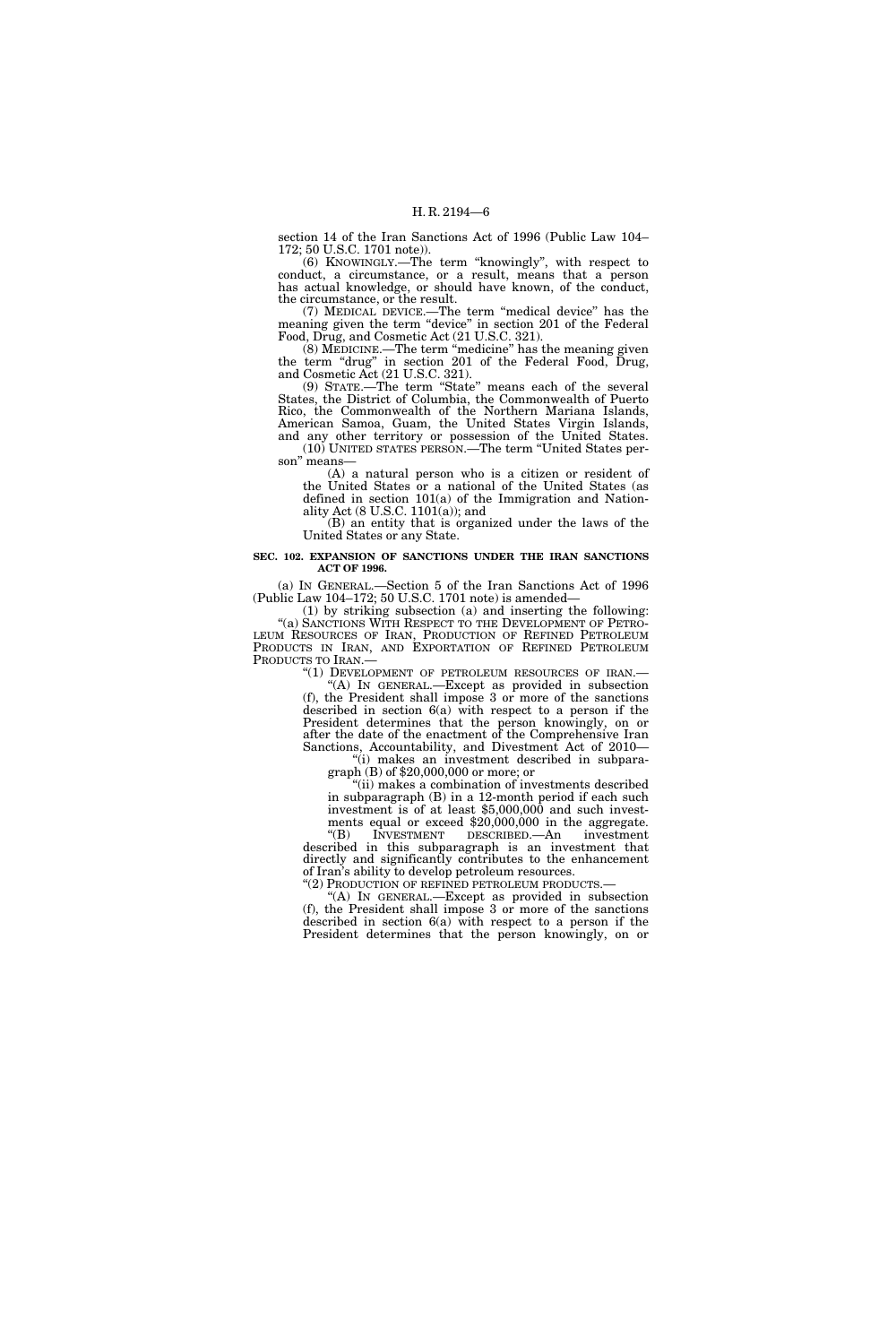after the date of the enactment of the Comprehensive Iran Sanctions, Accountability, and Divestment Act of 2010, sells, leases, or provides to Iran goods, services, technology, information, or support described in subparagraph (B)— "(i) any of which has a fair market value of

\$1,000,000 or more; or

"(ii) that, during a 12-month period, have an aggregate fair market value of \$5,000,000 or more.

"(B) GOODS, SERVICES, TECHNOLOGY, INFORMATION, OR SUPPORT DESCRIBED.—Goods, services, technology, information, or support described in this subparagraph are goods, services, technology, information, or support that could directly and significantly facilitate the maintenance or expansion of Iran's domestic production of refined petroleum products, including any direct and significant assistance with respect to the construction, modernization, or repair of petroleum refineries.

"(3) EXPORTATION OF REFINED PETROLEUM PRODUCTS TO IRAN.—

''(A) IN GENERAL.—Except as provided in subsection (f), the President shall impose 3 or more of the sanctions described in section 6(a) with respect to a person if the President determines that the person knowingly, on or after the date of the enactment of the Comprehensive Iran Sanctions, Accountability, and Divestment Act of 2010—

''(i) sells or provides to Iran refined petroleum

"(I) that have a fair market value of  $$1,000,000$ 

or more; or<br>"(II) that, during a 12-month period, have an aggregate fair market value of \$5,000,000 or more; or

''(ii) sells, leases, or provides to Iran goods, services, technology, information, or support described in subparagraph (B)—

 $*$ (I) any of which has a fair market value of \$1,000,000 or more; or "(II) that, during a 12-month period, have an

aggregate fair market value of  $$5,000,000$  or more. "(B) GOODS, SERVICES, TECHNOLOGY, INFORMATION, OR

SUPPORT DESCRIBED.—Goods, services, technology, information, or support described in this subparagraph are goods, services, technology, information, or support that could directly and significantly contribute to the enhancement of Iran's ability to import refined petroleum products, including—

"(i) except as provided in subparagraph (C), underwriting or entering into a contract to provide insurance or reinsurance for the sale, lease, or provision of such goods, services, technology, information, or support;

''(ii) financing or brokering such sale, lease, or provision; or ''(iii) providing ships or shipping services to deliver

refined petroleum products to Iran.

''(C) EXCEPTION FOR UNDERWRITERS AND INSURANCE PROVIDERS EXERCISING DUE DILIGENCE.—The President may not impose sanctions under this paragraph with respect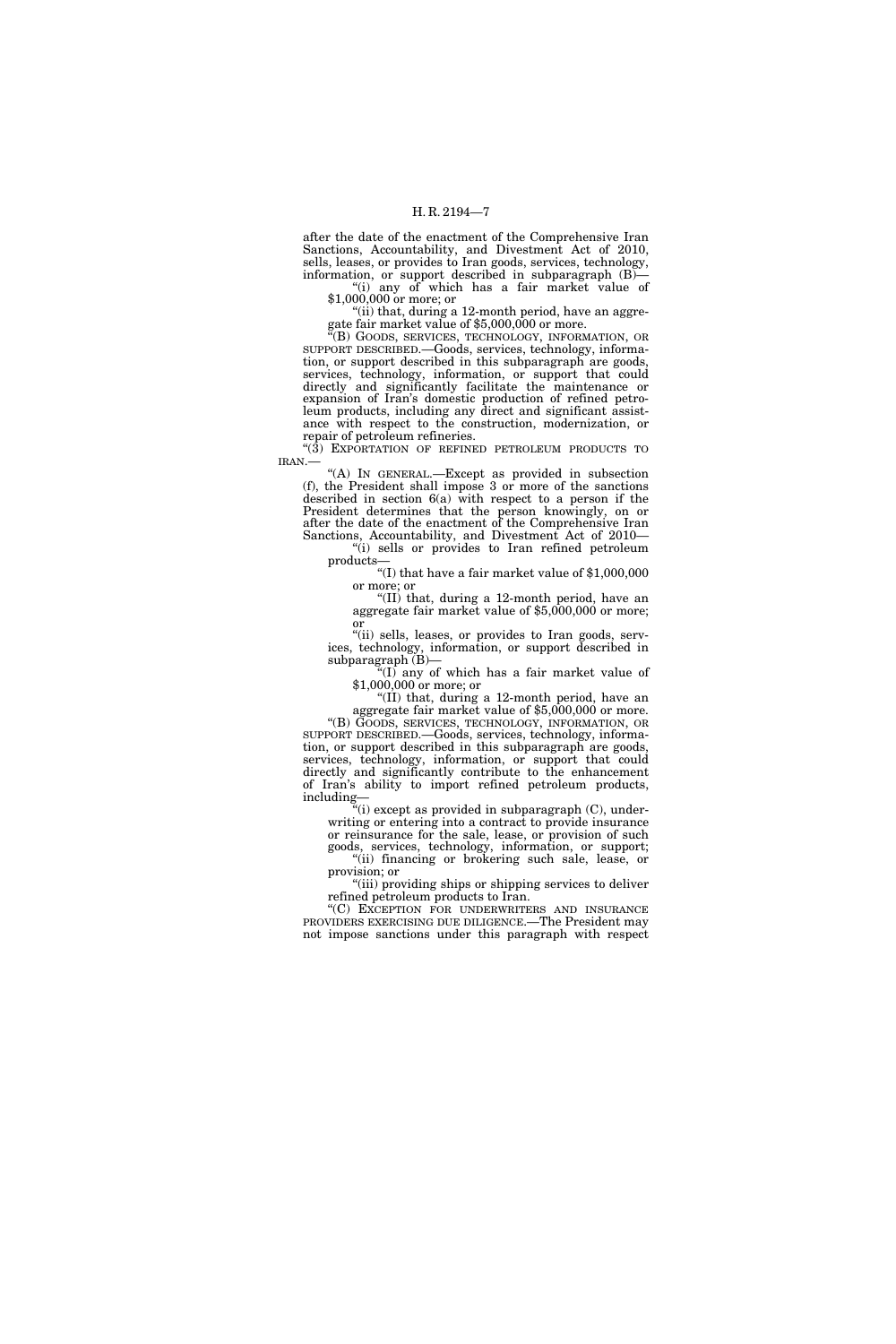to a person that provides underwriting services or insurance or reinsurance if the President determines that the person has exercised due diligence in establishing and enforcing official policies, procedures, and controls to ensure that the person does not underwrite or enter into a contract to provide insurance or reinsurance for the sale, lease, or provision of goods, services, technology, information, or support described in subparagraph  $(B)$ .";  $(2)$  in subsection (b)

(A) by redesignating paragraphs (1) and (2) as subparagraphs  $(A)$  and  $(\overline{B})$ , respectively, and moving such subparagraphs, as so redesignated, 2 ems to the right;

(B) by striking ''The President shall impose'' and inserting the following:

''(1) IN GENERAL.—The President shall impose''; and

(C) in paragraph (1), as redesignated by subparagraph (B) of this paragraph, by striking ''two or more'' and all that follows through "of this Act" and inserting "3 or more of the sanctions described in section 6(a) if the President determines that a person has, on or after the date of the enactment of the Comprehensive Iran Sanctions, Accountability, and Divestment Act of 2010''; and

(D) by adding at the end the following:  $\lq(2)$  ADDITIONAL MANDATORY SANCTIONS RELATING TO TRANSFER OF NUCLEAR TECHNOLOGY.—

"(A) In GENERAL.—Except as provided in subparagraphs (B) and (C), in any case in which a person is subject to sanctions under paragraph (1) because of an activity described in that paragraph that relates to the acquisition or development of nuclear weapons or related technology or of missiles or advanced conventional weapons that are designed or modified to deliver a nuclear weapon, no license may be issued for the export, and no approval may be given for the transfer or retransfer, directly or indirectly, to the country the government of which has primary jurisdiction over the person, of any nuclear material, facilities, components, or other goods, services, or technology that are or would be subject to an agreement for cooperation between the United States and that government.

''(B) EXCEPTION.—The sanctions described in subparagraph (A) shall not apply with respect to a country the government of which has primary jurisdiction over a person that engages in an activity described in that subparagraph if the President determines and notifies the appropriate congressional committees that the government of the country—

''(i) does not know or have reason to know about the activity; or

"(ii) has taken, or is taking, all reasonable steps necessary to prevent a recurrence of the activity and to penalize the person for the activity.

" $(C)$  INDIVIDUAL APPROVAL.—Notwithstanding subparagraph (A), the President may, on a case-by-case basis, approve the issuance of a license for the export, or approve the transfer or retransfer, of any nuclear material, facilities, components, or other goods, services, or technology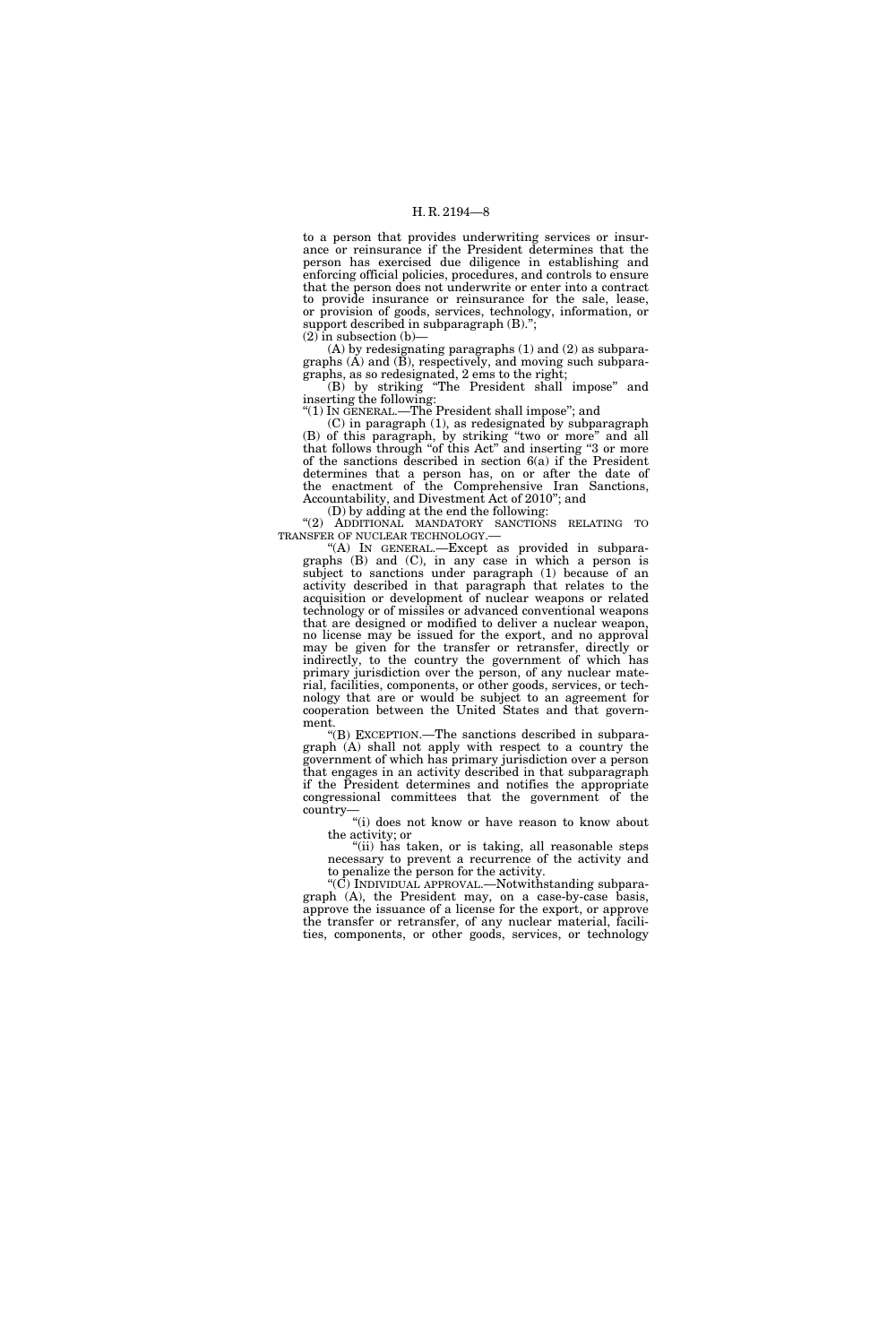that are or would be subject to an agreement for cooperation, to a person in a country to which subparagraph (A) applies (other than a person that is subject to the sanctions under paragraph (1)) if the President—

"(i) determines that such approval is vital to the national security interests of the United States; and

"(ii) not later than 15 days before issuing such license or approving such transfer or retransfer, submits to the Committee on Foreign Affairs of the House of Representatives and the Committee on Foreign Relations of the Senate the justification for approving such license, transfer, or retransfer.

''(D) CONSTRUCTION.—The restrictions in subparagraph (A) shall apply in addition to all other applicable procedures, requirements, and restrictions contained in the Atomic Energy Act of 1954 and other related laws.

"(E) DEFINITION.—In this paragraph, the term 'agreement for cooperation' has the meaning given that term in section 11 b. of the Atomic Energy Act of 1954 (42 U.S.C. 2014(b)).

''(F) APPLICABILITY.—The sanctions under subparagraph (A) shall apply only in a case in which a person is subject to sanctions under paragraph (1) because of an activity described in that paragraph in which the person engages on or after the date of the enactment of the Comprehensive Iran Sanctions, Accountability, and Divestment Act of 2010."

 $(3)$  in subsection  $(c)$ 

(A) by striking ''(b)'' each place it appears and inserting " $(b)(1)$ "; and

(B) by striking paragraph (2) and inserting the following:

''(2) any person that—

" $(\tilde{A})$  is a successor entity to the person referred to in paragraph (1);  $\sqrt{\text{B}}$  owns or controls the person referred to in para-

graph (1), if the person that owns or controls the person referred to in paragraph (1) had actual knowledge or should have known that the person referred to in paragraph (1) engaged in the activities referred to in that paragraph; or

 $C^*(C)$  is owned or controlled by, or under common ownership or control with, the person referred to in paragraph (1), if the person owned or controlled by, or under common ownership or control with (as the case may be), the person referred to in paragraph (1) knowingly engaged in the activities referred to in that paragraph.''; and  $(4)$  in subsection  $(f)$ —

(A) in the matter preceding paragraph (1), by striking "(b)" and inserting " $(b)(1)$ "; and

 $(B)$  in paragraph  $(2)$ , by striking "section  $301(b)(1)$  of that Act  $(19 \text{ U.S.C. } 2511(b)(1))^{\circ}$  and inserting "section" 301(b) of that Act (19 U.S.C. 2511(b))''.

(b) DESCRIPTION OF SANCTIONS.—Section 6 of such Act is amended—

(1) by striking ''The sanctions to be imposed'' and inserting the following: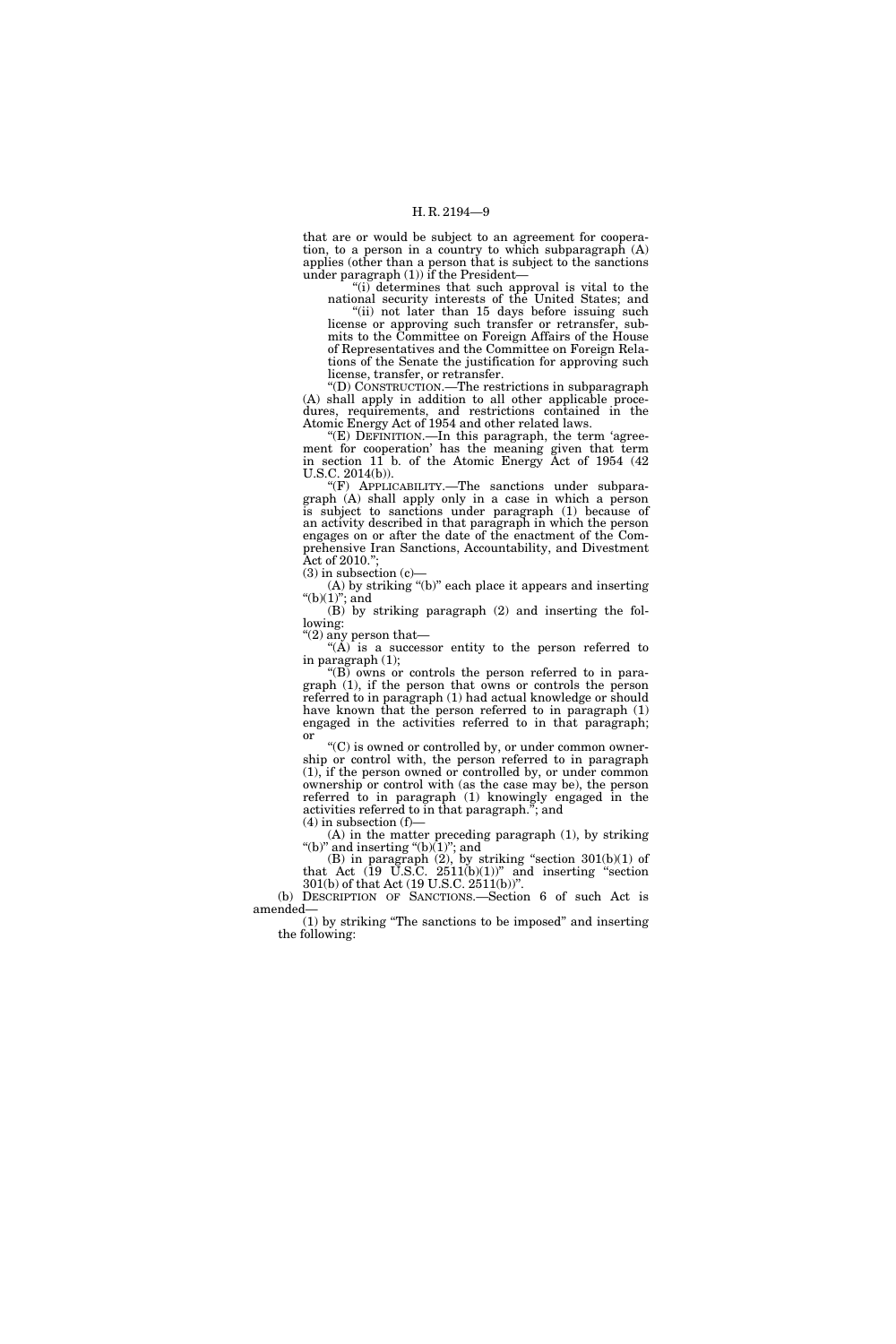"(a) IN GENERAL.—The sanctions to be imposed";

(2) in subsection (a), as redesignated by paragraph (1)— (A) by redesignating paragraph (6) as paragraph (9); and

(B) by inserting after paragraph (5) the following:

''(6) FOREIGN EXCHANGE.—The President may, pursuant to such regulations as the President may prescribe, prohibit any transactions in foreign exchange that are subject to the jurisdiction of the United States and in which the sanctioned person has any interest.

''(7) BANKING TRANSACTIONS.—The President may, pursuant to such regulations as the President may prescribe, prohibit any transfers of credit or payments between financial institutions or by, through, or to any financial institution, to the extent that such transfers or payments are subject to the jurisdiction of the United States and involve any interest of the sanctioned person.

"(8) PROPERTY TRANSACTIONS.—The President may, pursuant to such regulations as the President may prescribe, prohibit any person from—

''(A) acquiring, holding, withholding, using, transferring, withdrawing, transporting, importing, or exporting any property that is subject to the jurisdiction of the United States and with respect to which the sanctioned person has any interest;

 $\mathrm{``(B)}$  dealing in or exercising any right, power, or privilege with respect to such property; or

''(C) conducting any transaction involving such property.''; and

(3) by adding at the end the following:

''(b) ADDITIONAL MEASURE RELATING TO GOVERNMENT CON-TRACTS.—

''(1) MODIFICATION OF FEDERAL ACQUISITION REGULATION.— Not later than 90 days after the date of the enactment of the Comprehensive Iran Sanctions, Accountability, and Divestment Act of 2010, the Federal Acquisition Regulation issued pursuant to section 25 of the Office of Federal Procurement Policy Act (41 U.S.C. 421) shall be revised to require a certification from each person that is a prospective contractor that the person, and any person owned or controlled by the person, does not engage in any activity for which sanctions may be imposed under section 5.

 $"(2)$  REMEDIES.

"(A) IN GENERAL.—If the head of an executive agency determines that a person has submitted a false certification under paragraph (1) on or after the date on which the revision of the Federal Acquisition Regulation required by this subsection becomes effective, the head of that executive agency shall terminate a contract with such person or debar or suspend such person from eligibility for Federal contracts for a period of not more than 3 years. Any such debarment or suspension shall be subject to the procedures that apply to debarment and suspension under the Federal Acquisition Regulation under subpart 9.4 of part 9 of title 48, Code of Federal Regulations.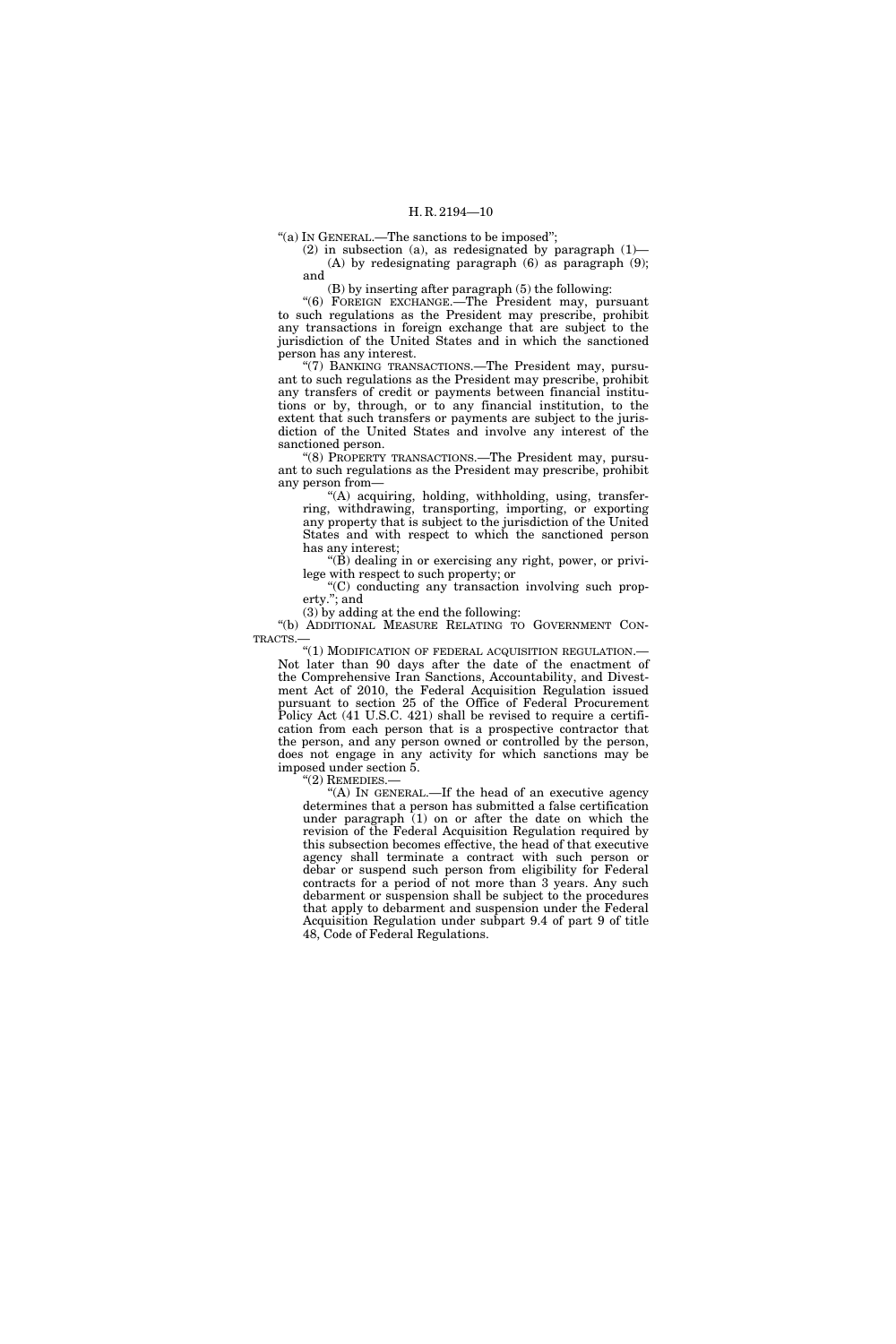''(B) INCLUSION ON LIST OF PARTIES EXCLUDED FROM FEDERAL PROCUREMENT AND NONPROCUREMENT PRO-GRAMS.—The Administrator of General Services shall include on the List of Parties Excluded from Federal Procurement and Nonprocurement Programs maintained by the Administrator under part 9 of the Federal Acquisition Regulation issued pursuant to section 25 of the Office of Federal Procurement Policy Act (41 U.S.C. 421) each person that is debarred, suspended, or proposed for debarment or suspension by the head of an executive agency on the basis of a determination of a false certification under subparagraph (A).

''(3) CLARIFICATION REGARDING CERTAIN PRODUCTS.—The remedies set forth in paragraph (2) shall not apply with respect to the procurement of eligible products, as defined in section 308(4) of the Trade Agreements Act of 1974 (19 U.S.C. 2518(4)), of any foreign country or instrumentality designated under section 301(b) of that Act (19 U.S.C. 2511(b)).

''(4) RULE OF CONSTRUCTION.—This subsection shall not be construed to limit the use of other remedies available to the head of an executive agency or any other official of the Federal Government on the basis of a determination of a false certification under paragraph (1).

''(5) WAIVERS.—The President may on a case-by-case basis waive the requirement that a person make a certification under paragraph (1) if the President determines and certifies in writing to the appropriate congressional committees, the Committee on Armed Services of the Senate, and the Committee on Armed Services of the House of Representatives, that it is in the national interest of the United States to do so.

''(6) EXECUTIVE AGENCY DEFINED.—In this subsection, the term 'executive agency' has the meaning given that term in section 4 of the Office of Federal Procurement Policy Act (41 U.S.C. 403).

"(7) APPLICABILITY.—The revisions to the Federal Acquisition Regulation required under paragraph (1) shall apply with respect to contracts for which solicitations are issued on or after the date that is 90 days after the date of the enactment of the Comprehensive Iran Sanctions, Accountability, and Divestment Act of 2010.''.

(c) PRESIDENTIAL WAIVER.—Section 9 of such Act is amended—  $(1)$  in subsection  $(a)$ , by striking "5 $(b)$ " each place it appears and inserting " $5(b)(1)$ "; and

 $(2)$  in subsection  $(c)$ —

(A) by striking "section  $5(a)$  or (b)" each place it appears and inserting "section  $5(a)$  or  $5(b)(1)$ ";

(B) in paragraph (1), by striking ''important to the national interest" and inserting "necessary to the national interest''; and

(C) in paragraph (2), by striking subparagraph (C) and inserting the following:

''(C) an estimate of the significance of the conduct of the person in contributing to the ability of Iran to, as the case may be—

"(i) develop petroleum resources, produce refined petroleum products, or import refined petroleum products; or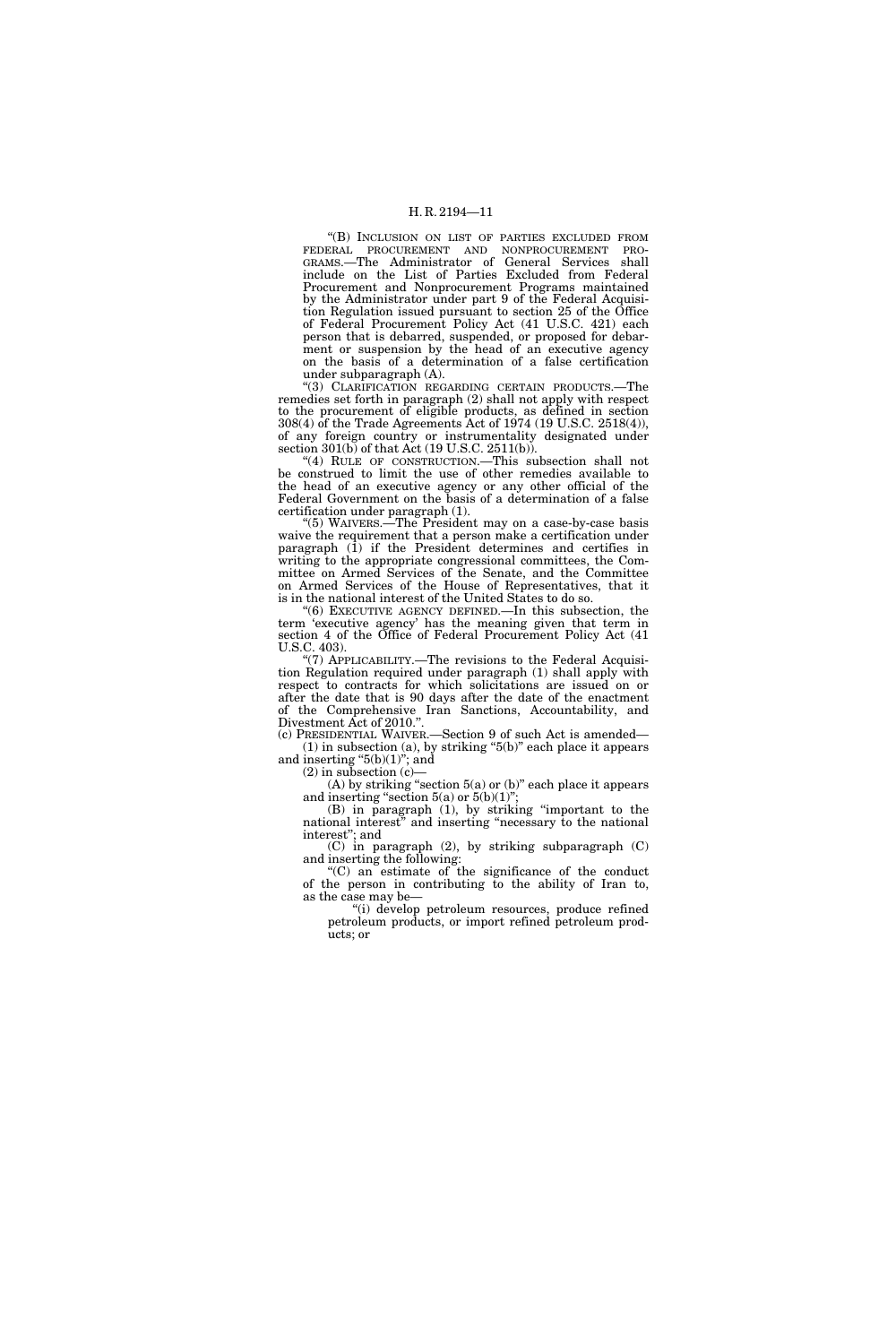''(ii) acquire or develop—

 $\mathcal{H}(I)$  chemical, biological, or nuclear weapons or related technologies; or

''(II) destabilizing numbers and types of advanced conventional weapons; and''.

(d) REPORTS ON GLOBAL TRADE RELATING TO IRAN.—Section 10 of such Act is amended by adding at the end the following: ''(d) REPORTS ON GLOBAL TRADE RELATING TO IRAN.—Not later than 90 days after the date of the enactment of the Comprehensive Iran Sanctions, Accountability, and Divestment Act of 2010, and annually thereafter, the President shall submit to the appropriate congressional committees a report, with respect to the most recent 12-month period for which data are available, on the dollar value amount of trade, including in the energy sector, between Iran

and each country maintaining membership in the Group of 20 Finance Ministers and Central Bank Governors.' (e) EXTENSION OF IRAN SANCTIONS ACT OF 1996.—Section 13(b)

of such Act is amended by striking ''December 31, 2011'' and inserting "December 31, 2016"

(f) CLARIFICATION AND EXPANSION OF DEFINITIONS.—Section 14 of such Act is amended—

(1) in paragraph (2), by striking ''the Committee on Banking and Financial Services, and the Committee on International Relations'' and inserting ''the Committee on Financial Services, and the Committee on Foreign Affairs'';

(2) in paragraph (9), in the flush text following subparagraph (C), by striking ''The term 'investment' does not include'' and all that follows through "technology."

 $(3)$  by redesignating paragraphs  $(12)$ ,  $(13)$ ,  $(14)$ ,  $(15)$ , and  $(16)$  as paragraphs  $(13)$ ,  $(14)$ ,  $(15)$ ,  $(17)$ , and  $(18)$ , respectively; (4) by inserting after paragraph (11) the following:

"(12) KNOWINGLY.—The term 'knowingly', with respect to conduct, a circumstance, or a result, means that a person has actual knowledge, or should have known, of the conduct, the circumstance, or the result.'';

 $(5)$  in paragraph  $(14)$ , as redesignated by paragraph  $(3)$ of this subsection—

(A) by redesignating subparagraphs (A), (B), and (C) as clauses (i), (ii), and (iii), respectively, and moving such clauses, as so redesignated, 2 ems to the right;

(B) by striking ''The term 'person' means—'' and inserting the following:

"(A) IN GENERAL.—The term 'person' means—";

(C) in subparagraph (A), as redesignated by this paragraph—

(i) in clause (ii), by inserting ''financial institution, insurer, underwriter, guarantor, and any other business organization," after "trust,"; and

(ii) in clause (iii), by striking ''subparagraph (B)'' and inserting "clause (ii)"; and

(D) by adding at the end the following:

''(B) APPLICATION TO GOVERNMENTAL ENTITIES.—The term 'person' does not include a government or governmental entity that is not operating as a business enterprise.'';

 $(6)$  in paragraph  $(15)$ , as redesignated by paragraph  $(3)$ of this subsection, by striking ''petroleum and natural gas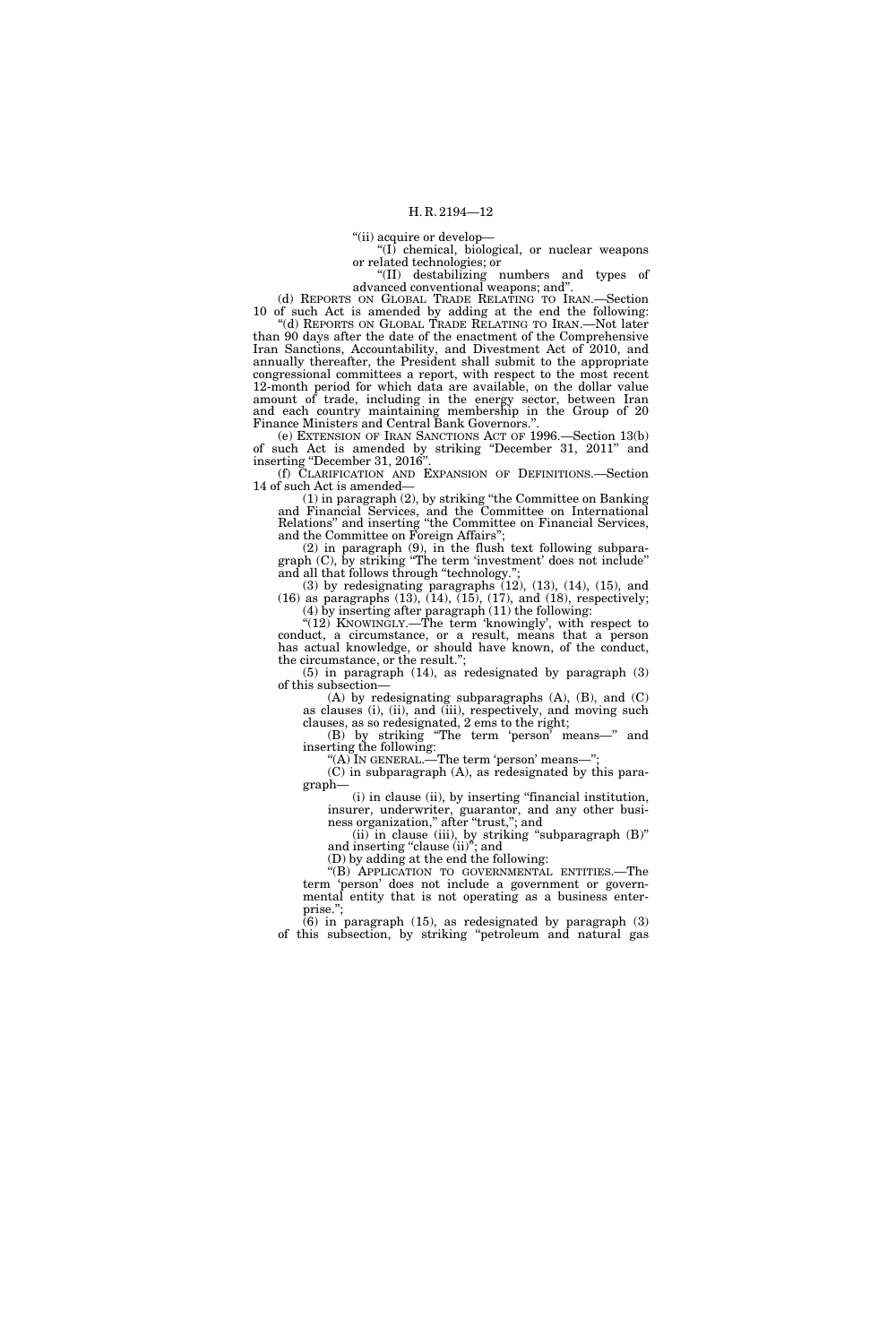resources'' and inserting ''petroleum, refined petroleum products, oil or liquefied natural gas, natural gas resources, oil or liquefied natural gas tankers, and products used to construct or maintain pipelines used to transport oil or liquefied natural gas''; and

(7) by inserting after paragraph (15), as so redesignated, the following:

"(16) REFINED PETROLEUM PRODUCTS.—The term 'refined petroleum products' means diesel, gasoline, jet fuel (including naphtha-type and kerosene-type jet fuel), and aviation gasoline.'

(g) WAIVER FOR CERTAIN PERSONS IN CERTAIN COUNTRIES; MANDATORY INVESTIGATIONS AND REPORTING; CONFORMING AMEND-MENTS.—Section 4 of such Act is amended—

 $(1)$  in subsection  $(b)(2)$ , by striking "(in addition to that provided in subsection (d))'';

 $(2)$  in subsection  $(c)$ —

 $(A)$  in paragraph  $(1)$ —

(i) by striking ''The President may'' and inserting the following:

''(A) GENERAL WAIVER.—The President may''; and

(ii) by adding at the end the following:

"(B) WAIVER WITH RESPECT TO PERSONS IN COUNTRIES THAT COOPERATE IN MULTILATERAL EFFORTS WITH RESPECT TO IRAN.—The President may, on a case by case basis, waive for a period of not more than 12 months the application of section 5(a) with respect to a person if the President, at least 30 days before the waiver is to take effect—

''(i) certifies to the appropriate congressional committees that—

''(I) the government with primary jurisdiction over the person is closely cooperating with the United States in multilateral efforts to prevent Iran from—

''(aa) acquiring or developing chemical, biological, or nuclear weapons or related technologies; or

''(bb) acquiring or developing destabilizing numbers and types of advanced conventional weapons; and

''(II) such a waiver is vital to the national security interests of the United States; and

"(ii) submits to the appropriate congressional committees a report identifying—

''(I) the person with respect to which the President waives the application of sanctions; and ''(II) the actions taken by the government

described in clause (i)(I) to cooperate in multilateral efforts described in that clause.''; and

(B) by striking paragraph (2) and inserting the following:

"(2) SUBSEQUENT RENEWAL OF WAIVER.—At the conclusion of the period of a waiver under subparagraph (A) or (B) of paragraph (1), the President may renew the waiver-

''(A) if the President determines, in accordance with subparagraph (A) or (B) of that paragraph (as the case may be), that the waiver is appropriate; and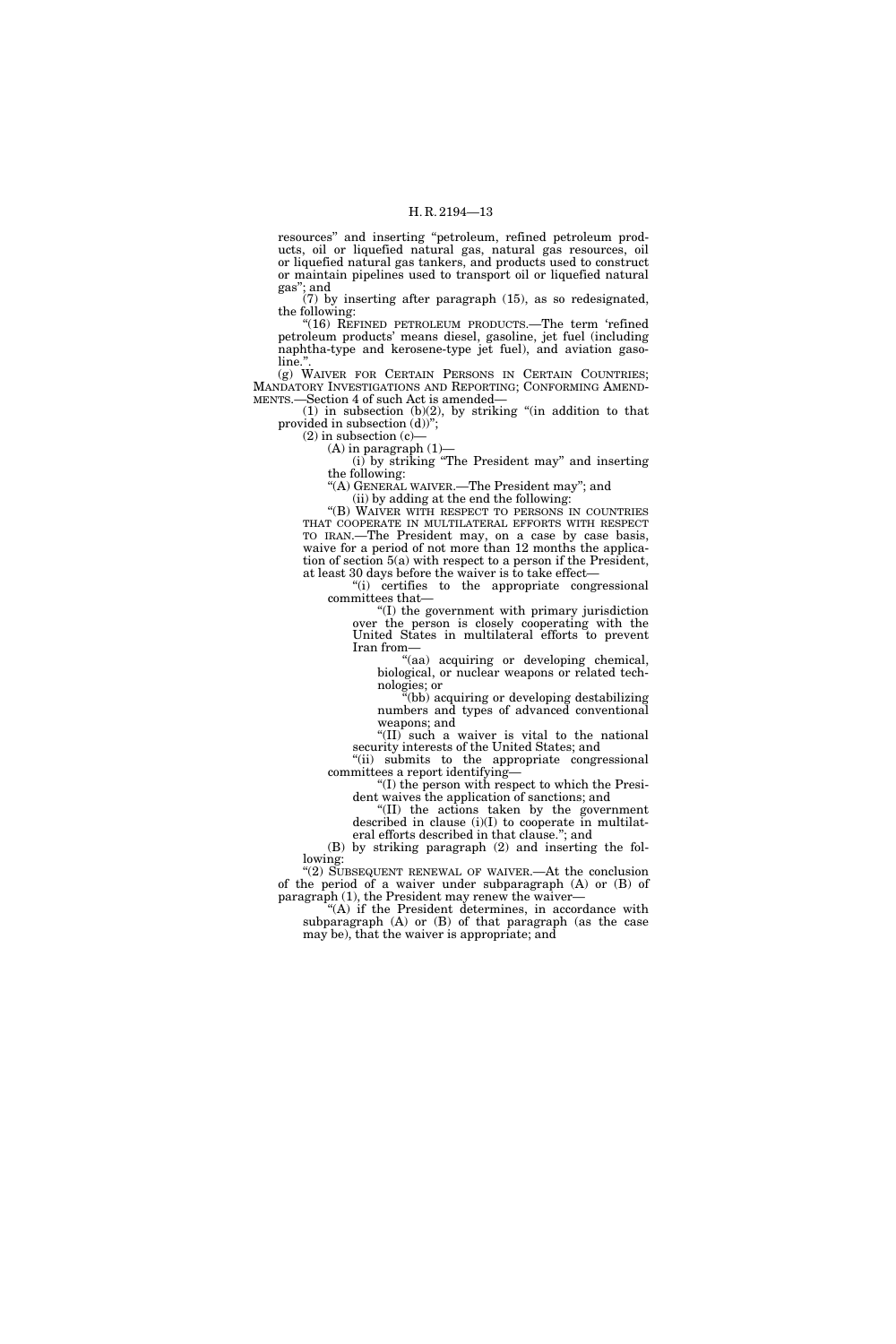"(B)(i) in the case of a waiver under subparagraph (A) of paragraph (1), for subsequent periods of not more than six months each; and

 $(iii)$  in the case of a waiver under subparagraph  $(B)$ of paragraph (1), for subsequent periods of not more than 12 months each.'';

(3) by striking subsection (d);

(4) by redesignating subsections (e) and (f) as subsections (d) and (e), respectively; and

(5) in subsection (e), as redesignated by paragraph (4) of this subsection—

 $(A)$  in paragraph  $(1)$ —

(i) by striking ''should initiate'' and inserting ''shall initiate''; and

(ii) by striking ''investment activity in Iran as'' and inserting "an activity";

 $(B)$  in paragraph  $(2)$ -

(i) by striking ''should determine'' and inserting "shall (unless paragraph (3) applies) determine"; and (ii) by striking ''investment activity in Iran as''

and inserting ''an activity''; and (C) by adding at the end the following:

''(3) SPECIAL RULE.—The President need not initiate an investigation, and may terminate an investigation, under this subsection if the President certifies in writing to the appropriate congressional committees that—

''(A) the person whose activity was the basis for the investigation is no longer engaging in the activity or has taken significant verifiable steps toward stopping the activity; and

''(B) the President has received reliable assurances that the person will not knowingly engage in an activity described in section 5(a) in the future.''.

(h) EFFECTIVE DATE.

(1) IN GENERAL.—The amendments made by this section shall—

(A) take effect on the date of the enactment of this Act; and

(B) except as provided in this subsection or section 6(b)(7) of the Iran Sanctions Act of 1996, as amended by subsection (b) of this section, apply with respect to an investment or activity described in subsection (a) or (b) of section 5 of the Iran Sanctions Act of 1996, as amended by this section, that is commenced on or after such date of enactment.

(2) APPLICABILITY TO ONGOING INVESTMENTS PROHIBITED UNDER PRIOR LAW.—A person that makes an investment described in section 5(a) of the Iran Sanctions Act of 1996, as in effect on the day before the date of the enactment of this Act, that is commenced before such date of enactment and continues on or after such date of enactment, shall, except as provided in paragraph (4), be subject to the provisions of the Iran Sanctions Act of 1996, as in effect on the day before such date of enactment.

(3) APPLICABILITY TO ONGOING ACTIVITIES RELATING TO CHEMICAL, BIOLOGICAL, OR NUCLEAR WEAPONS OR RELATED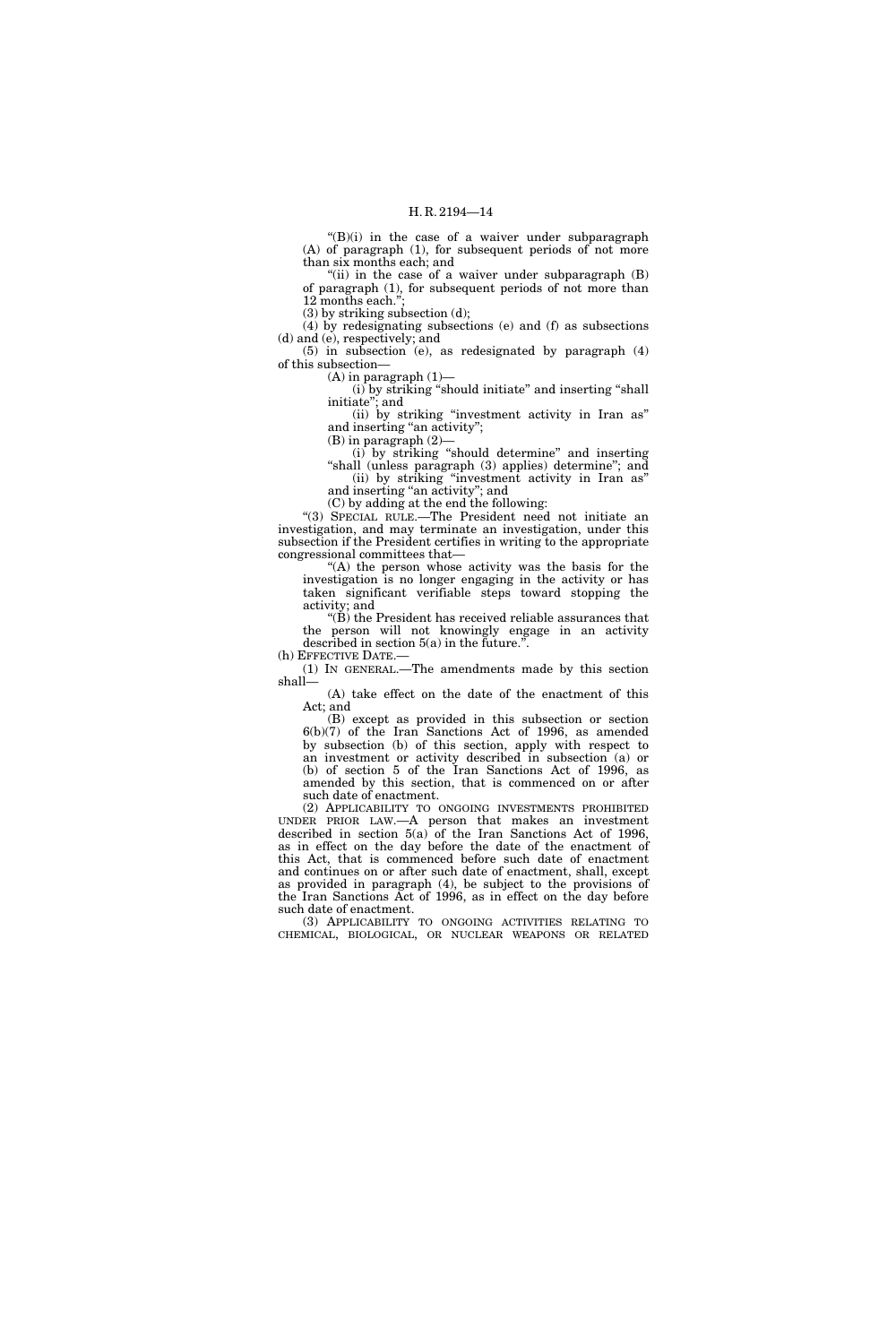TECHNOLOGIES.—A person that, before the date of the enactment of this Act, commenced an activity described in section 5(b) of the Iran Sanctions Act of 1996, as in effect on the day before such date of enactment, and continues the activity on or after such date of enactment, shall be subject to the provisions of the Iran Sanctions Act of 1996, as amended by this Act.

(4) APPLICABILITY OF MANDATORY INVESTIGATIONS TO INVESTMENTS.—The amendments made by subsection  $(g)(5)$  of this section shall apply on and after the date of the enactment of this Act—

(A) with respect to an investment described in section 5(a)(1) of the Iran Sanctions Act of 1996, as amended by subsection (a) of this section, that is commenced on or after such date of enactment; and

(B) with respect to an investment described in section 5(a) of the Iran Sanctions Act of 1996, as in effect on the day before the date of the enactment of this Act, that is commenced before such date of enactment and continues on or after such date of enactment.

(5) APPLICABILITY OF MANDATORY INVESTIGATIONS TO ACTIVITIES RELATING TO PETROLEUM.—

(A) IN GENERAL.—Except as provided in subparagraph  $(B)$ , the amendments made by subsection  $(g)(5)$  of this section shall apply on and after the date that is 1 year after the date of the enactment of this Act with respect to an activity described in paragraph (2) or (3) of section 5(a) of the Iran Sanctions Act of 1996, as amended by subsection (a) of this section, that is commenced on or after the date that is 1 year after the date of the enactment of this Act or the date on which the President fails to submit a certification that is required under subparagraph (B) (whichever is applicable).

(B) SPECIAL RULE FOR DELAY OF EFFECTIVE DATE.— (i) REPORTING REQUIREMENT.—Not later than 30

days before the date that is 1 year after the date of the enactment of this Act, the President shall submit to the appropriate congressional committees a report describing

(I) the diplomatic and other efforts of the President—

(aa) to dissuade foreign persons from engaging in activities described in paragraph (2) or (3) of section 5(a) of the Iran Sanctions Act of 1996, as amended by subsection (a) of this section; and

(bb) to encourage other governments to dissuade persons over which those governments have jurisdiction from engaging in such activities;

(II) the successes and failures of the efforts described in subclause (I); and

(III) each investigation under section 4(e) of the Iran Sanctions Act of 1996, as amended by subsection  $(g)(5)$  of this section and as in effect pursuant to subparagraph (C) of this paragraph, or any other review of an activity described in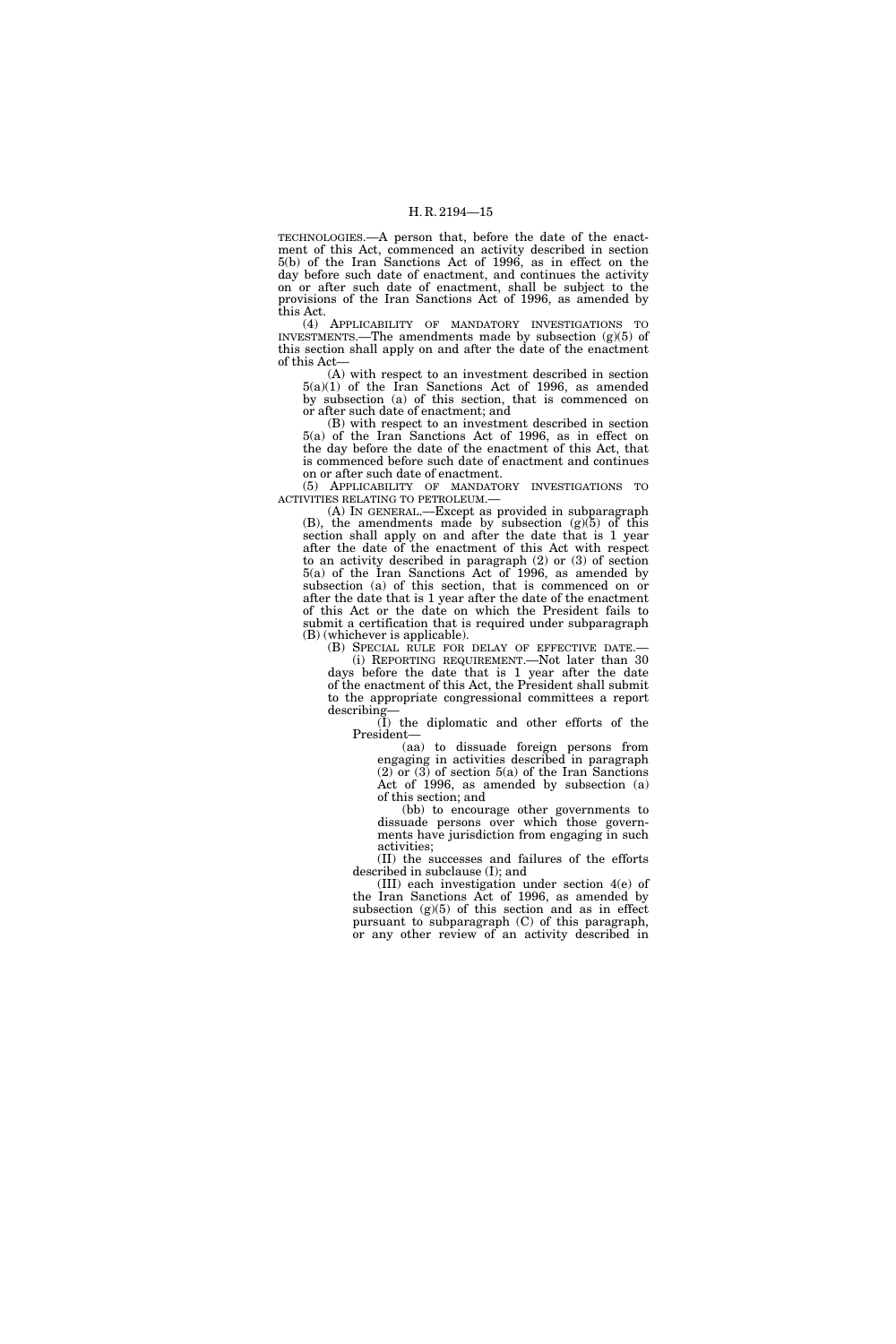paragraph (2) or (3) of section 5(a) of the Iran Sanctions Act of 1996, as amended by subsection (a) of this section, that is initiated or ongoing during the period beginning on the date of the enactment of this Act and ending on the date on which the President is required to submit the report.

(ii) CERTIFICATION.—If the President submits to the appropriate congressional committees, with the report required by clause (i), a certification that there was a substantial reduction in activities described in paragraphs (2) and (3) of section 5(a) of the Iran Sanctions Act of 1996, as amended by subsection (a) of this section, during the period described in clause (i)(III), the effective date provided for in subparagraph  $(A)$  shall be delayed for a 180-day period beginning after the date provided for in that subparagraph.

(iii) SUBSEQUENT REPORTS AND DELAYS.—The effective date provided for in subparagraph (A) shall be delayed for additional 180-day periods occurring after the end of the 180-day period provided for under clause (ii), if, not later than 30 days before the 180-day period preceding such additional 180-day period expires, the President submits to the appropriate congressional committees—

(I) a report containing the matters required in the report under clause (i) for the period beginning on the date on which the preceding report was required to be submitted under clause (i) or this clause (as the case may be) and ending on the date on which the President is required to submit the most recent report under this clause; and

(II) a certification that, during the period described in subclause (I), there was (as compared to the period for which the preceding report was submitted under this subparagraph) a progressive reduction in activities described in paragraphs (2) and (3) of section 5(a) of the Iran Sanctions Act of 1996, as amended by subsection (a) of this section.

(iv) CONSEQUENCE OF FAILURE TO CERTIFY.—If the President does not make a certification at a time required by this subparagraph—

(I) the amendments made by subsection  $(g)(5)$ of this section shall apply on and after the date on which the certification was required to be submitted by this subparagraph, with respect to an activity described in paragraph (2) or (3) of section 5(a) of the Iran Sanctions Act of 1996, as amended by subsection (a) of this section, that—

(aa) is referenced in the most recent report required to be submitted under this subparagraph; or

(bb) is commenced on or after the date on which such most recent report is required to be submitted; and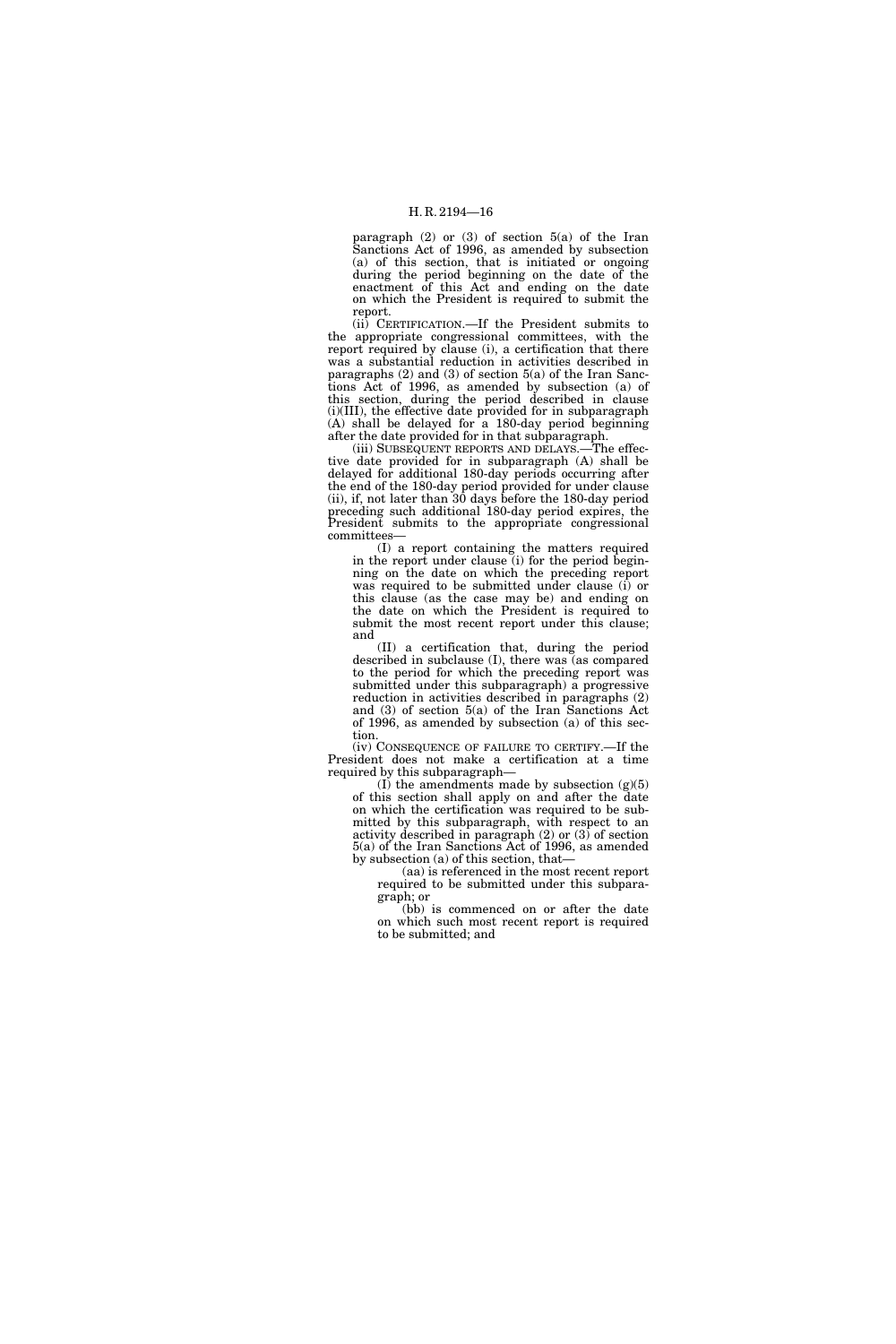(II) not later than 45 days after the date on which the certification was required to be submitted by this subparagraph, the President shall make a determination under paragraph (2) or (3) of section 5(a) of the Iran Sanctions Act of 1996 (as the case may be), as amended by subsection (a) of this section, with respect to relevant activities described in subclause  $(I)(aa)$ .

(C) APPLICABILITY OF PERMISSIVE INVESTIGATIONS.— During the 1-year period beginning on the date of the enactment of this Act and during any 180-day period during which the effective date provided for in subparagraph  $(A)$ is delayed pursuant to subparagraph  $(B)$ , section  $4(e)$  of the Iran Sanctions Act of 1996, as amended by subsection  $(g)(5)$  of this section, shall be applied, with respect to an activity described in paragraph  $(2)$  or  $(3)$  of section  $5(a)$ of the Iran Sanctions Act of 1996, as amended by subsection (a) of this section, by substituting ''should'' for ''shall'' each place it appears.

(6) WAIVER AUTHORITY.—The amendments made by subsection (c) shall not be construed to affect any exercise of the authority under section 9(c) of the Iran Sanctions Act of 1996, as in effect on the day before the date of the enactment of this Act.

#### **SEC. 103. ECONOMIC SANCTIONS RELATING TO IRAN.**

(a) IN GENERAL.—Notwithstanding section 101 of the Iran Freedom Support Act (Public Law 109–293; 120 Stat. 1344), and in addition to any other sanction in effect, beginning on the date that is 90 days after the date of the enactment of this Act, the economic sanctions described in subsection (b) shall apply with respect to Iran.

(b) SANCTIONS.—The sanctions described in this subsection are the following:<br>(1) PROHIBITION ON IMPORTS.—

 $(A)$  In GENERAL.—Except as provided in subparagraph (B), no good or service of Iranian origin may be imported directly or indirectly into the United States.

(B) EXCEPTIONS.—The exceptions provided for in section 203(b) of the International Emergency Economic Powers Act (50 U.S.C. 1702(b)), including the exception for information and informational materials, shall apply to the prohibition in subparagraph (A) of this paragraph to the same extent that such exceptions apply to the authority provided under section 203(a) of that Act.

(2) PROHIBITION ON EXPORTS.— (A) IN GENERAL.—Except as provided in subparagraph (B), no good, service, or technology of United States origin may be exported to Iran from the United States or by a United States person, wherever located.<br>(B) EXCEPTIONS.—

(i) PERSONAL COMMUNICATIONS; ARTICLES TO RELIEVE HUMAN SUFFERING; INFORMATION AND INFORMATIONAL MATERIALS; TRANSACTIONS INCIDENT TO TRAVEL.—The exceptions provided for in section 203(b) of the International Emergency Economic Powers Act (50 U.S.C. 1702(b)), including the exception for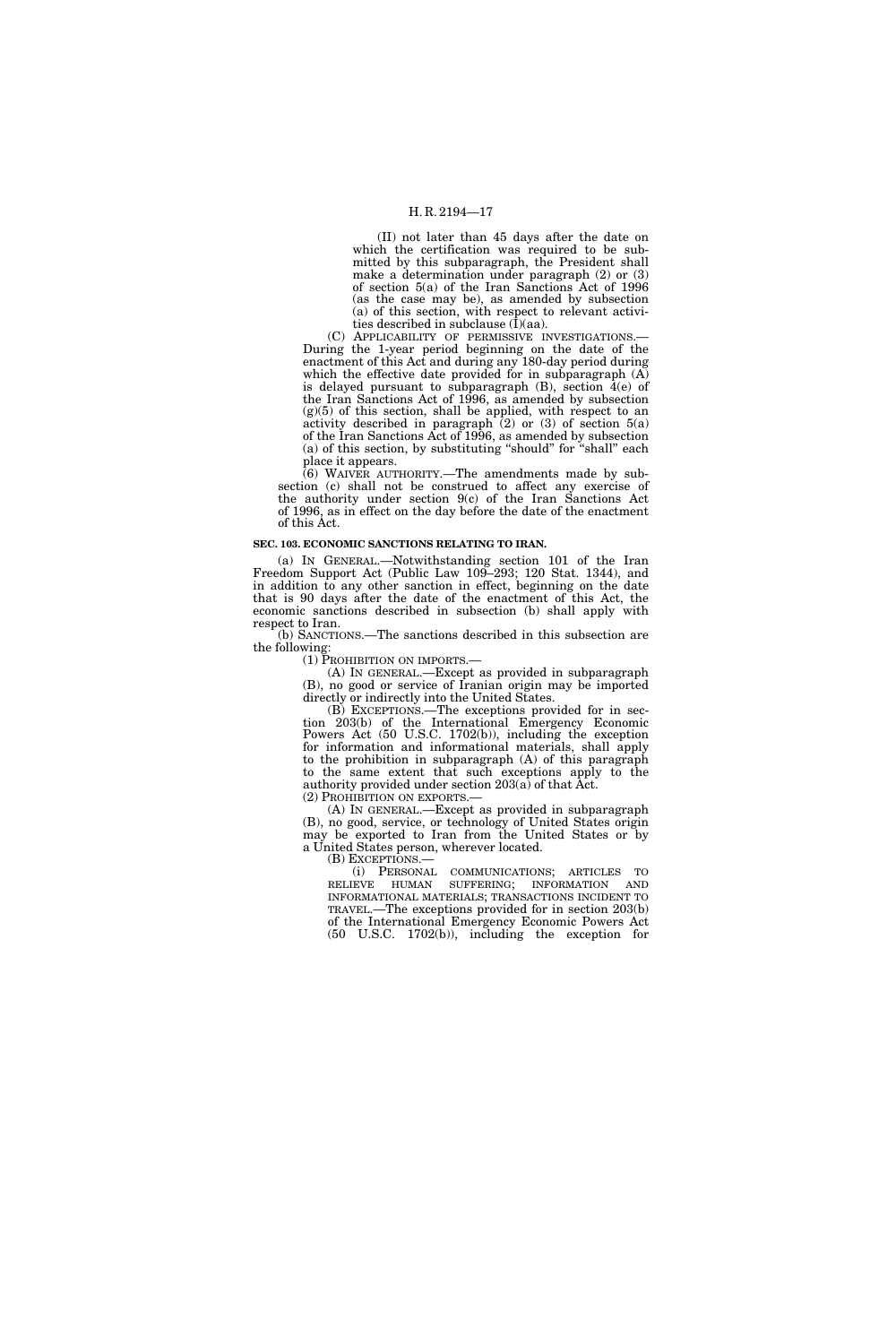information and informational materials, shall apply to the prohibition in subparagraph (A) of this paragraph to the same extent that such exceptions apply to the authority provided under section 203(a) of that Act.

(ii) FOOD; MEDICINE; HUMANITARIAN ASSISTANCE.— The prohibition in subparagraph (A) shall not apply to the exportation of—

(I) agricultural commodities, food, medicine, or medical devices; or

(II) articles exported to Iran to provide humanitarian assistance to the people of Iran.

(iii) INTERNET COMMUNICATIONS.—The prohibition in subparagraph (A) shall not apply to the exportation of—

(I) services incident to the exchange of personal communications over the Internet or software necessary to enable such services, as provided for in section 560.540 of title 31, Code of Federal Regulations (or any corresponding similar regulation or ruling);

(II) hardware necessary to enable such services; or

(III) hardware, software, or technology necessary for access to the Internet.<br>(iv) GOODS, SERVICES, OR TECHNOLOGIES NEC-

ESSARY TO ENSURE THE SAFE OPERATION OF COMMERCIAL AIRCRAFT.—The prohibition in subparagraph (A) shall not apply to the exportation of goods, services, or technologies necessary to ensure the safe operation of commercial aircraft produced in the United States or commercial aircraft into which aircraft components produced in the United States are incorporated, if the exportation of such goods, services, or technologies is approved by the Secretary of the Treasury, in consultation with the Secretary of Commerce, pursuant to regulations issued by the Secretary of the Treasury regarding the exportation of such goods, services, or technologies, if appropriate.

(v) GOODS, SERVICES, OR TECHNOLOGIES EXPORTED TO SUPPORT INTERNATIONAL ORGANIZATIONS.—The prohibition in subparagraph (A) shall not apply to the exportation of goods, services, or technologies that—

(I) are provided to the International Atomic Energy Agency and are necessary to support activities of that Agency in Iran; or

(II) are necessary to support activities, including the activities of nongovernmental organizations, relating to promoting democracy in Iran.

(vi) EXPORTS IN THE NATIONAL INTEREST.—The prohibition in subparagraph (A) shall not apply to the exportation of goods, services, or technologies if the President determines the exportation of such goods, services, or technologies to be in the national interest of the United States.

(3) FREEZING ASSETS.—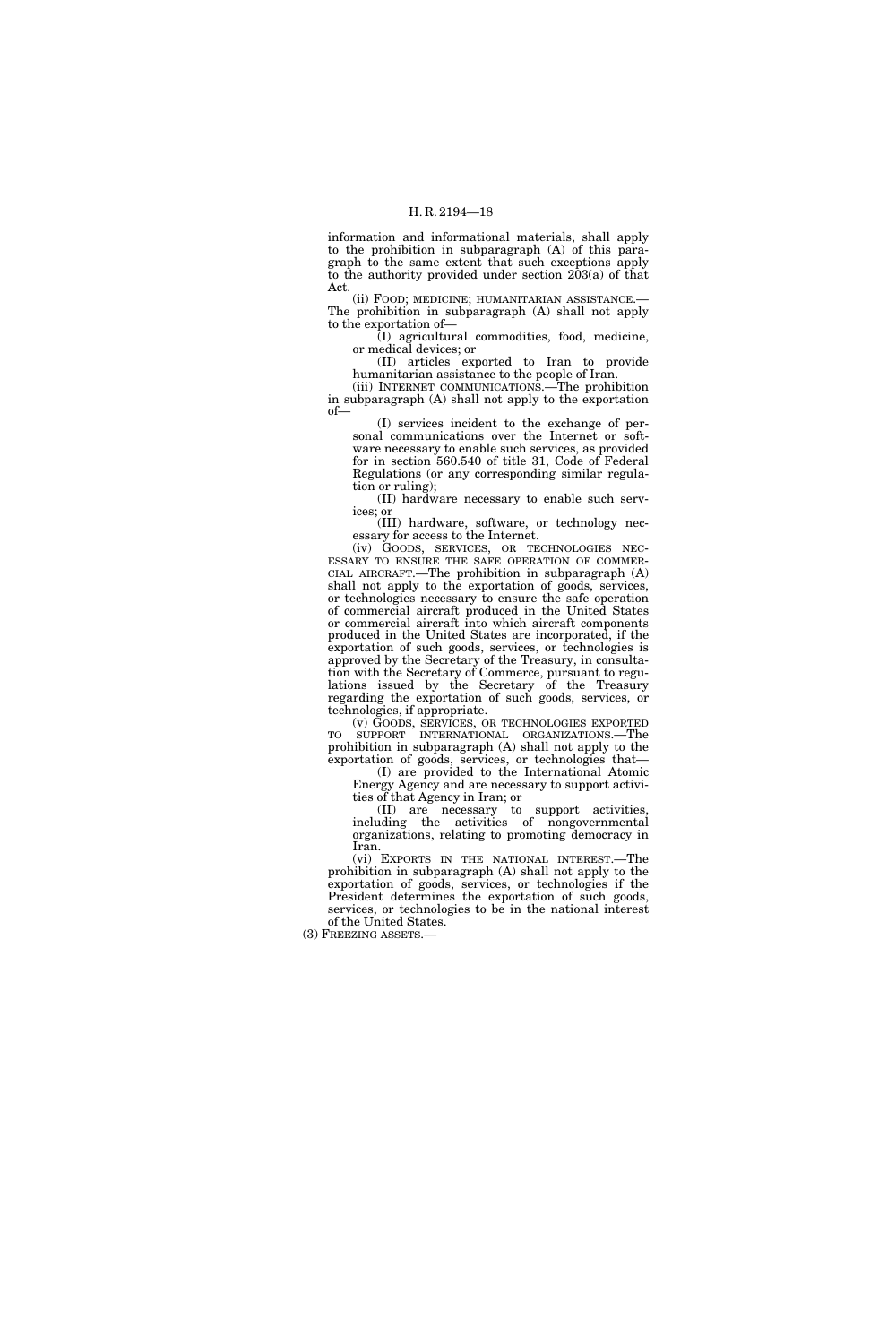(A) IN GENERAL.—At such time as the President determines that a person in Iran, including an Iranian diplomat or representative of another government or military or quasi-governmental institution of Iran (including Iran's Revolutionary Guard Corps and its affiliates), satisfies the criteria for designation with respect to the imposition of sanctions under the authority of the International Emergency Economic Powers Act (50 U.S.C. 1701 et seq.), the President shall take such action as may be necessary to freeze, as soon as possible—

(i) the funds and other assets belonging to that person; and

(ii) any funds or other assets that person transfers, on or after the date on which the President determines the person satisfies such criteria, to any family member

or associate acting for or on behalf of the person. (B) REPORTS TO THE OFFICE OF FOREIGN ASSETS CON-TROL.—The action described in subparagraph (A) includes requiring any United States financial institution that holds funds or assets of a person described in that subparagraph or funds or assets that person transfers to a family member or associate described in that subparagraph to report promptly to the Office of Foreign Assets Control information regarding such funds and assets.

(C) REPORTS TO CONGRESS.—Not later than 14 days after a decision is made to freeze the funds or assets of any person under subparagraph (A), the President shall report the name of the person to the appropriate congressional committees. Such a report may contain a classified annex.

(D) TERMINATION.—The President shall release assets or funds frozen under subparagraph (A) if the person to which the assets or funds belong or the person that transfers the assets or funds as described in subparagraph  $(A)(ii)$ (as the case may be) no longer satisfies the criteria for designation with respect to the imposition of sanctions under the authority of the International Emergency Economic Powers Act (50 U.S.C. 1701 et seq.).

(E) UNITED STATES FINANCIAL INSTITUTION DEFINED.— In this paragraph, the term ''United States financial institution'' means a financial institution (as defined in section 14 of the Iran Sanctions Act of 1996 (Public Law 104–172; 50 U.S.C. 1701 note)) that is a United States person.

(c) PENALTIES.—The penalties provided for in subsections (b) and (c) of section 206 of the International Emergency Economic Powers Act (50 U.S.C. 1705) shall apply to a person that violates, attempts to violate, conspires to violate, or causes a violation of this section or regulations prescribed under this section to the same extent that such penalties apply to a person that commits an unlawful act described in section 206(a) of that Act.

(d) REGULATORY AUTHORITY.— (1) IN GENERAL.—The President shall prescribe regulations to carry out this section, which may include regulatory exceptions to the sanctions described in subsection (b).

(2) APPLICABILITY OF CERTAIN REGULATIONS.—No exception to the prohibition under subsection  $(b)(1)$  may be made for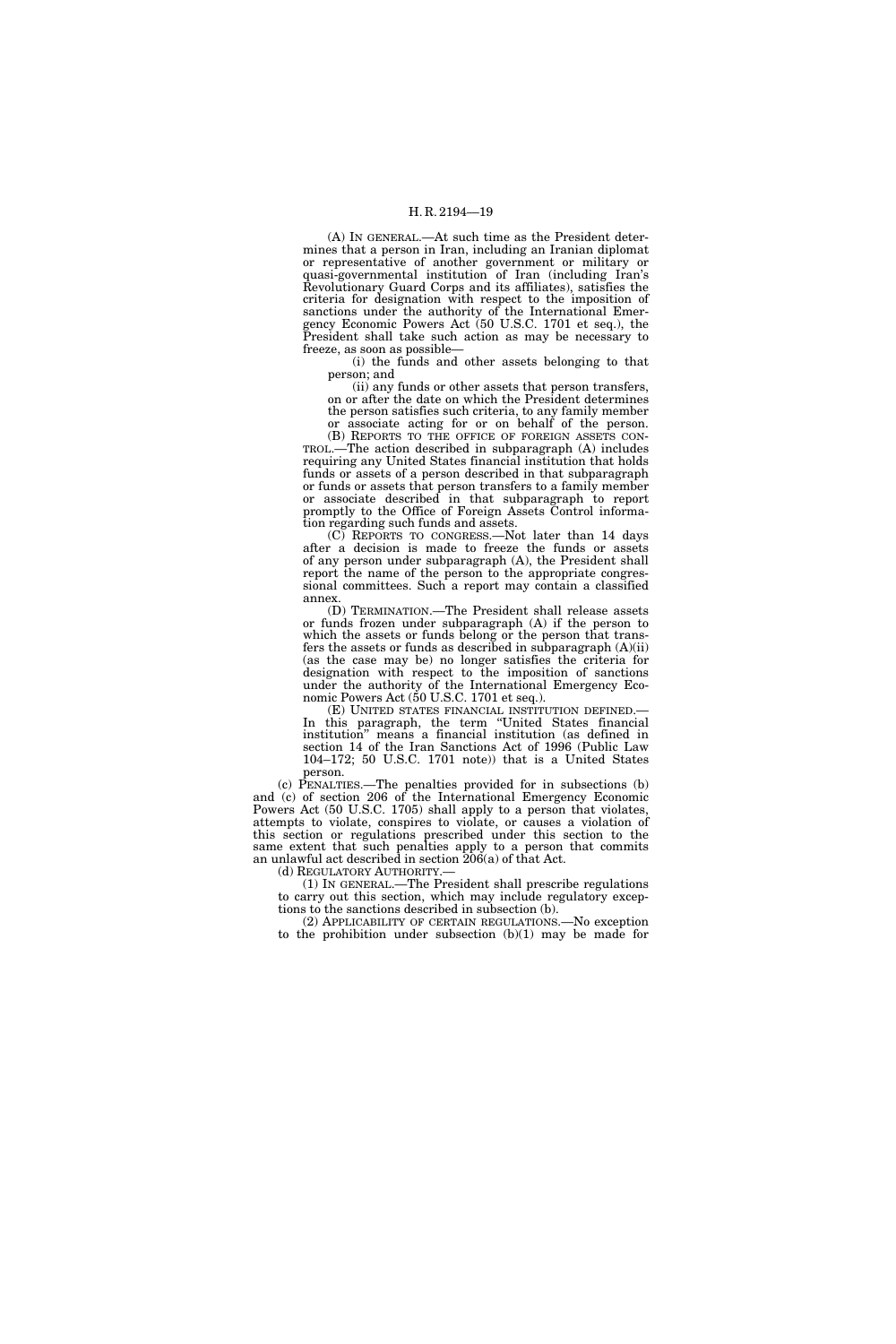the commercial importation of an Iranian origin good described in section  $560.534(a)$  of title 31, Code of Federal Regulations (as in effect on the day before the date of the enactment of this Act), unless the President—

(A) prescribes a regulation providing for such an exception on or after the date of the enactment of this Act; and

(B) submits to the appropriate congressional committees—

(i) a certification in writing that the exception is in the national interest of the United States; and (ii) a report describing the reasons for the exception.

# **SEC. 104. MANDATORY SANCTIONS WITH RESPECT TO FINANCIAL INSTITUTIONS THAT ENGAGE IN CERTAIN TRANSACTIONS.**

(a) FINDINGS.—Congress makes the following findings:

(1) The Financial Action Task Force is an intergovernmental body whose purpose is to develop and promote national and international policies to combat money laundering and terrorist financing.

(2) Thirty-three countries, plus the European Commission and the Cooperation Council for the Arab States of the Gulf, belong to the Financial Action Task Force. The member countries of the Financial Action Task Force include the United States, Canada, most countries in western Europe, Russia, the People's Republic of China, Japan, South Korea, Argentina, and Brazil.

(3) In 2008 the Financial Action Task Force extended its mandate to include addressing ''new and emerging threats such as proliferation financing'', meaning the financing of the proliferation of weapons of mass destruction, and published ''guidance papers'' for members to assist them in implementing various United Nations Security Council resolutions dealing with weapons of mass destruction, including United Nations Security Council Resolutions 1737 (2006) and 1803 (2008), which deal specifically with proliferation by Iran.

(4) The Financial Action Task Force has repeatedly called on members—

(A) to advise financial institutions in their jurisdictions to give special attention to business relationships and transactions with Iran, including Iranian companies and financial institutions;

(B) to apply effective countermeasures to protect their financial sectors from risks relating to money laundering and financing of terrorism that emanate from Iran;

(C) to protect against correspondent relationships being used by Iran and Iranian companies and financial institutions to bypass or evade countermeasures and risk-mitigation practices; and

(D) to take into account risks relating to money laundering and financing of terrorism when considering requests by Iranian financial institutions to open branches and subsidiaries in their jurisdictions.

(5) At a February 2010 meeting of the Financial Action Task Force, the Task Force called on members to apply countermeasures ''to protect the international financial system from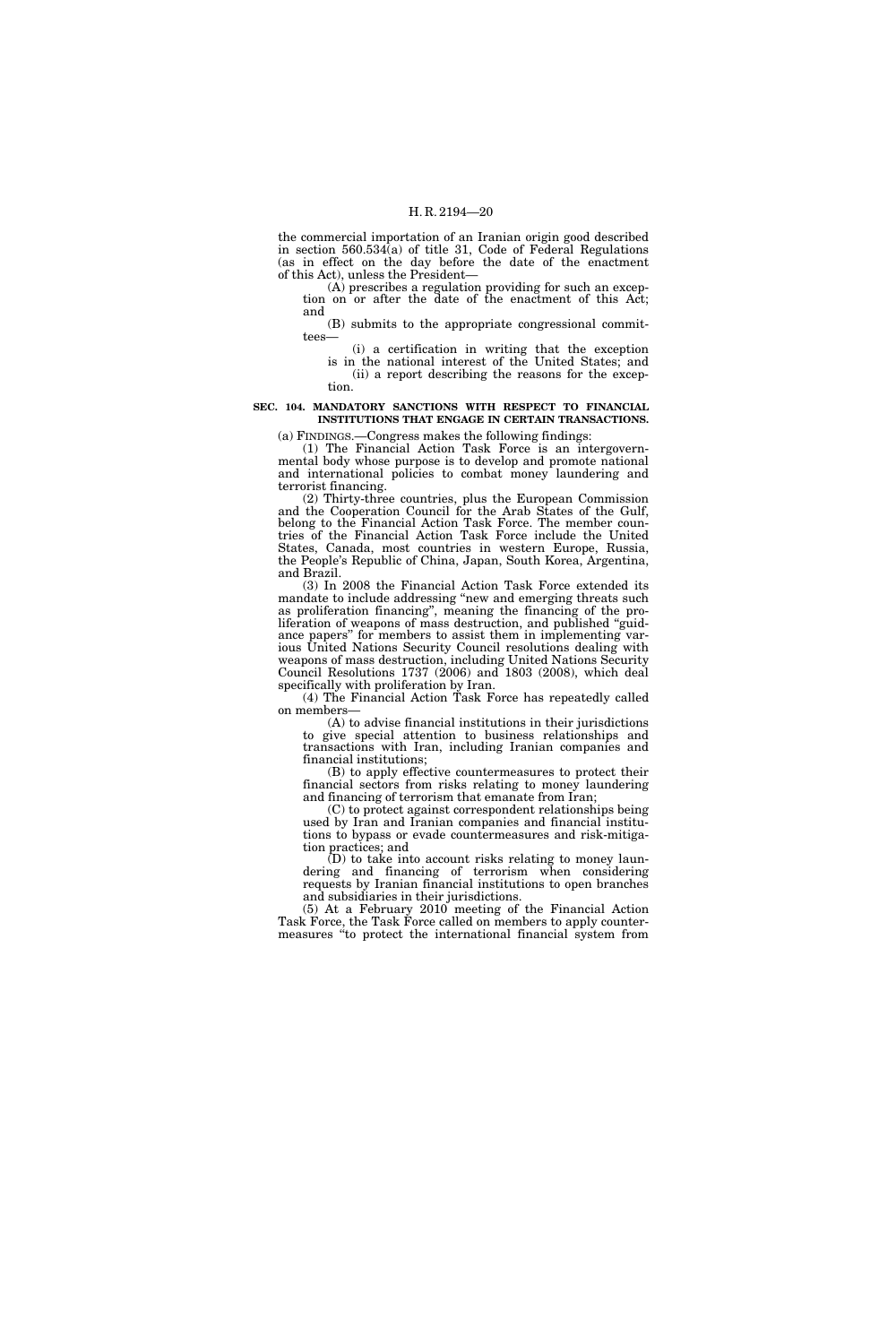the ongoing and substantial money laundering and terrorist financing (ML/TF) risks'' emanating from Iran. (b) SENSE OF CONGRESS REGARDING THE IMPOSITION OF SANC-

TIONS ON THE CENTRAL BANK OF IRAN.—Congress— (1) acknowledges the efforts of the United Nations Security

Council to impose limitations on transactions involving Iranian financial institutions, including the Central Bank of Iran; and (2) urges the President, in the strongest terms, to consider

immediately using the authority of the President to impose sanctions on the Central Bank of Iran and any other Iranian financial institution engaged in proliferation activities or support of terrorist groups.

(c) PROHIBITIONS AND CONDITIONS WITH RESPECT TO CERTAIN ACCOUNTS HELD BY FOREIGN FINANCIAL INSTITUTIONS.—

(1) IN GENERAL.—Not later than 90 days after the date of the enactment of this Act, the Secretary of the Treasury shall prescribe regulations to prohibit, or impose strict conditions on, the opening or maintaining in the United States of a correspondent account or a payable-through account by a foreign financial institution that the Secretary finds knowingly engages in an activity described in paragraph (2).

(2) ACTIVITIES DESCRIBED.—A foreign financial institution engages in an activity described in this paragraph if the foreign financial institution—

(A) facilitates the efforts of the Government of Iran (including efforts of Iran's Revolutionary Guard Corps or any of its agents or affiliates)—

(i) to acquire or develop weapons of mass destruction or delivery systems for weapons of mass destruction; or

(ii) to provide support for organizations designated as foreign terrorist organizations under section 219(a) of the Immigration and Nationality Act (8 U.S.C.  $1189(a)$  or support for acts of international terrorism (as defined in section 14 of the Iran Sanctions Act of 1996 (Public Law 104–172; 50 U.S.C. 1701 note));

(B) facilitates the activities of a person subject to financial sanctions pursuant to United Nations Security Council Resolution 1737 (2006), 1747 (2007), 1803 (2008), or 1929 (2010), or any other resolution that is agreed to by the Security Council and imposes sanctions with respect to Iran;

(C) engages in money laundering to carry out an activity described in subparagraph (A) or (B);

(D) facilitates efforts by the Central Bank of Iran or any other Iranian financial institution to carry out an activity described in subparagraph (A) or (B); or

(E) facilitates a significant transaction or transactions or provides significant financial services for—

(i) Iran's Revolutionary Guard Corps or any of its agents or affiliates whose property or interests in property are blocked pursuant to the International Emergency Economic Powers Act (50 U.S.C. 1701 et seq.); or

(ii) a financial institution whose property or interests in property are blocked pursuant to that Act in connection with—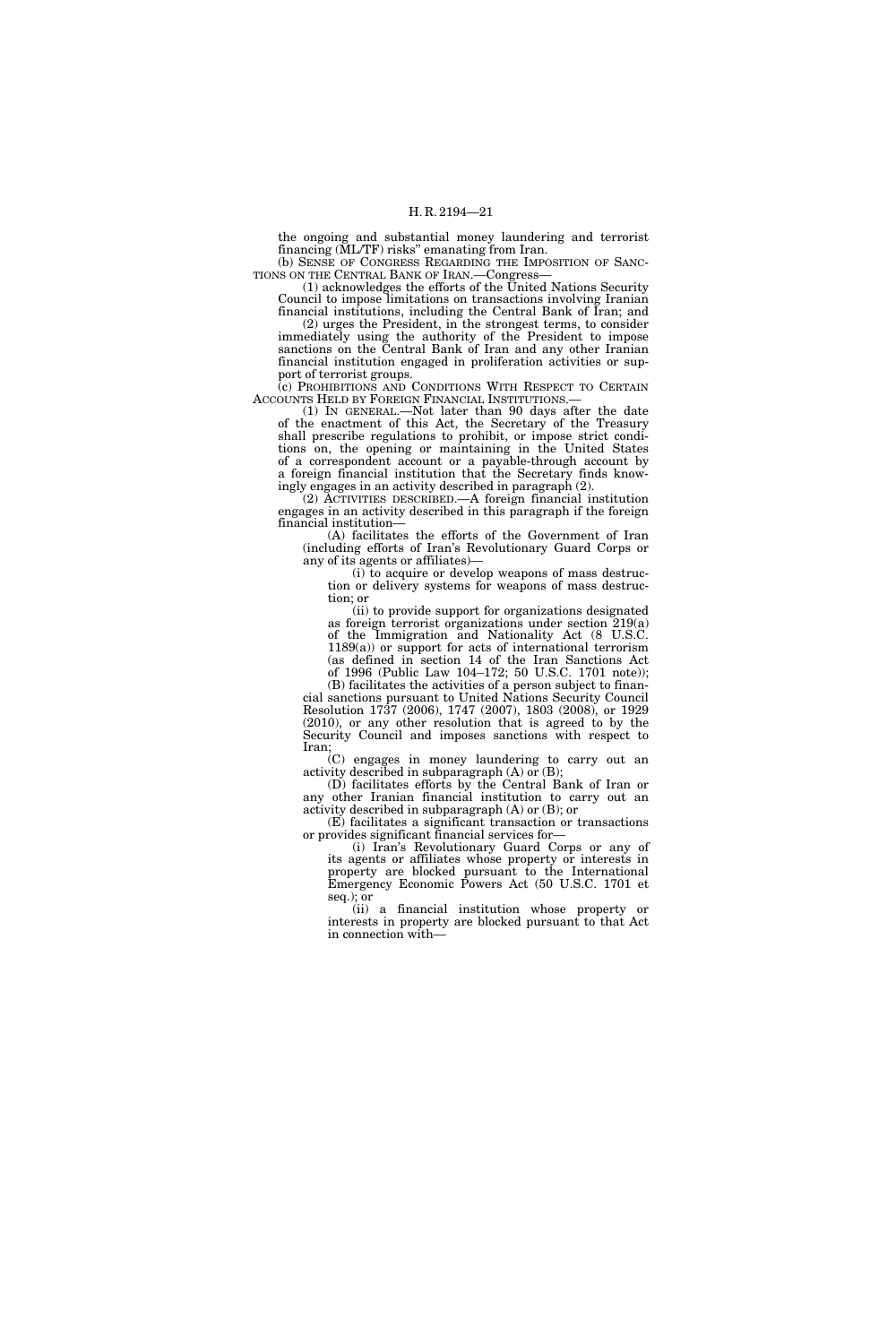(I) Iran's proliferation of weapons of mass destruction or delivery systems for weapons of mass destruction; or

(II) Iran's support for international terrorism. (3) PENALTIES.—The penalties provided for in subsections (b) and (c) of section 206 of the International Emergency Economic Powers Act (50 U.S.C. 1705) shall apply to a person that violates, attempts to violate, conspires to violate, or causes a violation of regulations prescribed under paragraph (1) of this subsection to the same extent that such penalties apply to a person that commits an unlawful act described in section 206(a) of that Act.

(d) PENALTIES FOR DOMESTIC FINANCIAL INSTITUTIONS FOR ACTIONS OF PERSONS OWNED OR CONTROLLED BY SUCH FINANCIAL INSTITUTIONS.—

(1) IN GENERAL.—Not later than 90 days after the date of the enactment of this Act, the Secretary of the Treasury shall prescribe regulations to prohibit any person owned or controlled by a domestic financial institution from knowingly engaging in a transaction or transactions with or benefitting Iran's Revolutionary Guard Corps or any of its agents or affiliates whose property or interests in property are blocked pursuant to the International Emergency Economic Powers Act (50 U.S.C. 1701 et seq.).

(2) PENALTIES.—The penalties provided for in section 206(b) of the International Emergency Economic Powers Act (50 U.S.C. 1705(b)) shall apply to a domestic financial institution to the same extent that such penalties apply to a person that commits an unlawful act described in section 206(a) of that Act if—

(A) a person owned or controlled by the domestic financial institution violates, attempts to violate, conspires to violate, or causes a violation of regulations prescribed under paragraph (1) of this subsection; and

(B) the domestic financial institution knew or should have known that the person violated, attempted to violate, conspired to violate, or caused a violation of such regulations.

(e) REQUIREMENTS FOR FINANCIAL INSTITUTIONS MAINTAINING ACCOUNTS FOR FOREIGN FINANCIAL INSTITUTIONS.—

(1) IN GENERAL.—The Secretary of the Treasury shall prescribe regulations to require a domestic financial institution maintaining a correspondent account or payable-through account in the United States for a foreign financial institution to do one or more of the following:

 $(A)$  Perform an audit of activities described in subsection  $(c)(2)$  that may be carried out by the foreign financial institution.

(B) Report to the Department of the Treasury with respect to transactions or other financial services provided with respect to any such activity.

(C) Certify, to the best of the knowledge of the domestic financial institution, that the foreign financial institution is not knowingly engaging in any such activity.

(D) Establish due diligence policies, procedures, and controls, such as the due diligence policies, procedures, and controls described in section 5318(i) of title 31, United States Code, reasonably designed to detect whether the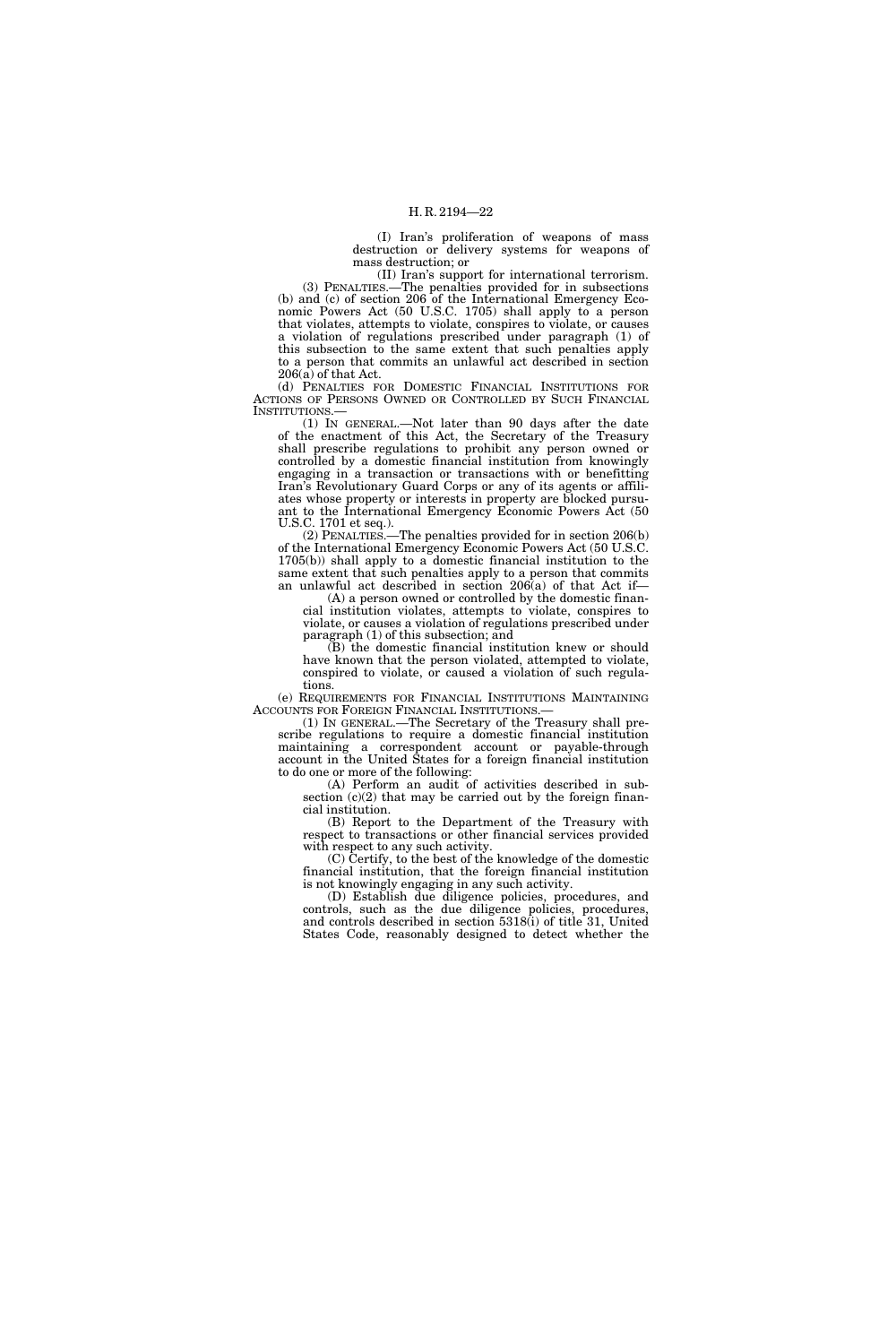Secretary of the Treasury has found the foreign financial institution to knowingly engage in any such activity.

(2) PENALTIES.—The penalties provided for in sections 5321(a) and 5322 of title 31, United States Code, shall apply to a person that violates a regulation prescribed under paragraph (1) of this subsection, in the same manner and to the same extent as such penalties would apply to any person that is otherwise subject to such section  $5321(a)$  or  $5322$ .

(f) WAIVER.—The Secretary of the Treasury may waive the application of a prohibition or condition imposed with respect to a foreign financial institution pursuant to subsection (c) or the imposition of a penalty under subsection (d) with respect to a domestic financial institution on and after the date that is 30 days after the Secretary—

(1) determines that such a waiver is necessary to the national interest of the United States; and

(2) submits to the appropriate congressional committees a report describing the reasons for the determination.

(g) PROCEDURES FOR JUDICIAL REVIEW OF CLASSIFIED INFORMA-TION.—

(1) IN GENERAL.—If a finding under subsection (c)(1), a prohibition, condition, or penalty imposed as a result of any such finding, or a penalty imposed under subsection (d), is based on classified information (as defined in section 1(a) of the Classified Information Procedures Act (18 U.S.C. App.)) and a court reviews the finding or the imposition of the prohibition, condition, or penalty, the Secretary of the Treasury may submit such information to the court ex parte and in camera. (2) RULE OF CONSTRUCTION.—Nothing in this subsection shall be construed to confer or imply any right to judicial review of any finding under subsection  $(c)(1)$ , any prohibition, condition, or penalty imposed as a result of any such finding, or any penalty imposed under subsection (d).

(h) CONSULTATIONS IN IMPLEMENTATION OF REGULATIONS.—In implementing this section and the regulations prescribed under this section, the Secretary of the Treasury—

(1) shall consult with the Secretary of State; and

(2) may, in the sole discretion of the Secretary of the Treasury, consult with such other agencies and departments and such other interested parties as the Secretary considers appropriate.

(i) DEFINITIONS.—

(1) IN GENERAL.—In this section:

(A) ACCOUNT; CORRESPONDENT ACCOUNT; PAYABLE-THROUGH ACCOUNT.—The terms ''account'', ''correspondent account'', and ''payable-through account'' have the meanings given those terms in section 5318A of title 31, United States Code.

(B) AGENT.—The term "agent" includes an entity established by a person for purposes of conducting transactions on behalf of the person in order to conceal the identity of the person.

(C) FINANCIAL INSTITUTION.—The term ''financial institution'' means a financial institution specified in subparagraph (A), (B), (C), (D), (E), (F), (G), (H), (I), (J),  $(M)$ , or  $(Y)$  of section 5312(a)(2) of title 31, United States Code.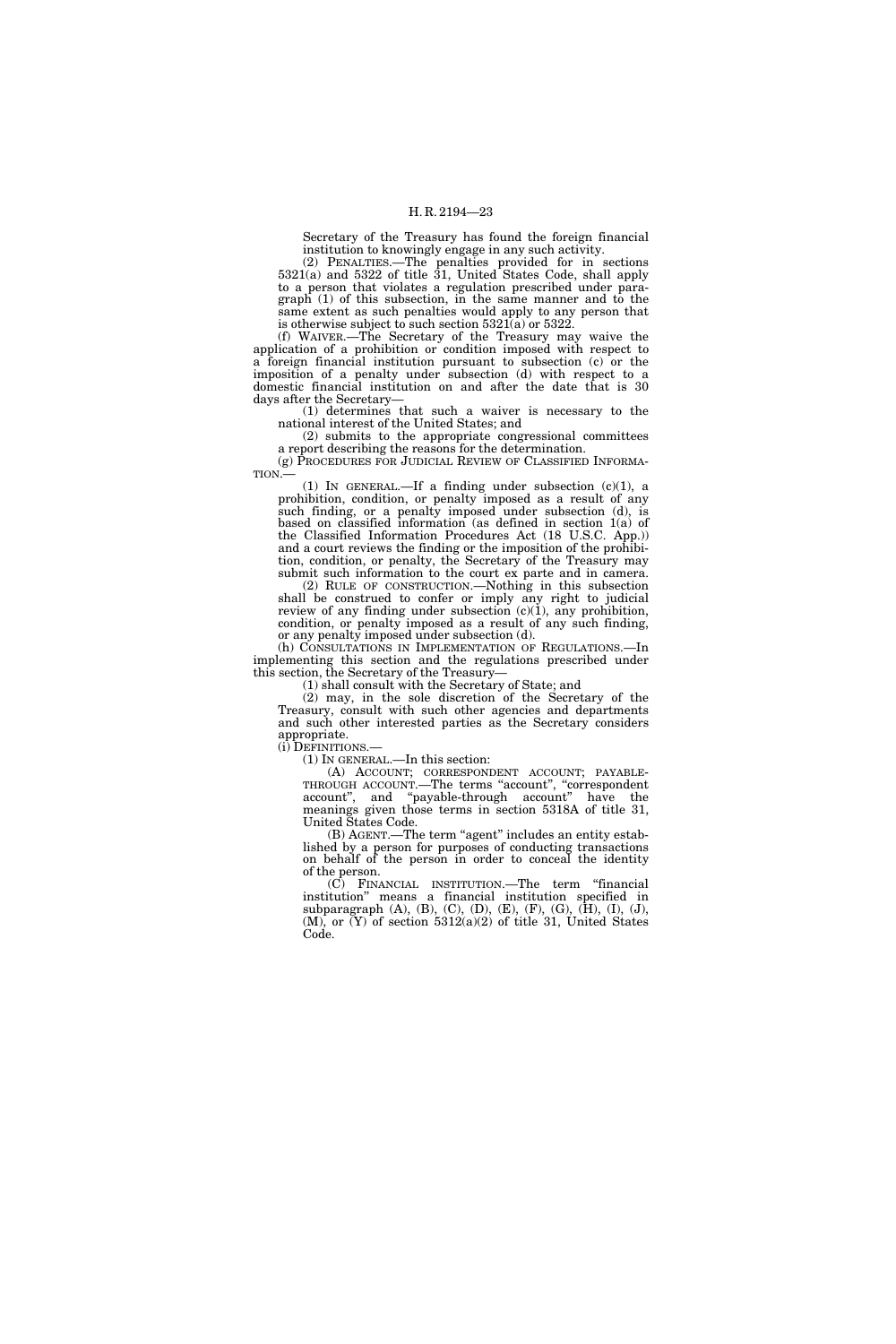(D) FOREIGN FINANCIAL INSTITUTION; DOMESTIC FINAN-CIAL INSTITUTION.—The terms ''foreign financial institution'' and ''domestic financial institution'' shall have the meanings of those terms as determined by the Secretary of the Treasury.

(E) MONEY LAUNDERING.—The term ''money laundering" means the movement of illicit cash or cash equivalent proceeds into, out of, or through a country, or into, out of, or through a financial institution.

(2) OTHER DEFINITIONS.—The Secretary of the Treasury may further define the terms used in this section in the regulations prescribed under this section.

#### **SEC. 105. IMPOSITION OF SANCTIONS ON CERTAIN PERSONS WHO ARE RESPONSIBLE FOR OR COMPLICIT IN HUMAN RIGHTS ABUSES COMMITTED AGAINST CITIZENS OF IRAN OR THEIR FAMILY MEMBERS AFTER THE JUNE 12, 2009, ELEC-TIONS IN IRAN.**

(a) IN GENERAL.—The President shall impose sanctions described in subsection (c) with respect to each person on the list required by subsection (b).

(b) LIST OF PERSONS WHO ARE RESPONSIBLE FOR OR COMPLICIT IN CERTAIN HUMAN RIGHTS ABUSES.—

(1) IN GENERAL.—Not later than 90 days after the date of the enactment of this Act, the President shall submit to the appropriate congressional committees a list of persons who are officials of the Government of Iran or persons acting on behalf of that Government (including members of paramilitary organizations such as Ansar-e-Hezbollah and Basij-e Mostaz'afin), that the President determines, based on credible evidence, are responsible for or complicit in, or responsible for ordering, controlling, or otherwise directing, the commission of serious human rights abuses against citizens of Iran or their family members on or after June 12, 2009, regardless of whether such abuses occurred in Iran.

(2) UPDATES OF LIST.—The President shall submit to the appropriate congressional committees an updated list under paragraph (1)—

(A) not later than 270 days after the date of the enactment of this Act and every 180 days thereafter; and

(B) as new information becomes available.

(3) FORM OF REPORT; PUBLIC AVAILABILITY.—

(A) FORM.—The list required by paragraph (1) shall be submitted in unclassified form but may contain a classified annex.

(B) PUBLIC AVAILABILITY.—The unclassified portion of the list required by paragraph (1) shall be made available to the public and posted on the websites of the Department of the Treasury and the Department of State.

(4) CONSIDERATION OF DATA FROM OTHER COUNTRIES AND NONGOVERNMENTAL ORGANIZATIONS.—In preparing the list required by paragraph (1), the President shall consider credible data already obtained by other countries and nongovernmental organizations, including organizations in Iran, that monitor the human rights abuses of the Government of Iran.

(c) SANCTIONS DESCRIBED.—The sanctions described in this subsection are ineligibility for a visa to enter the United States and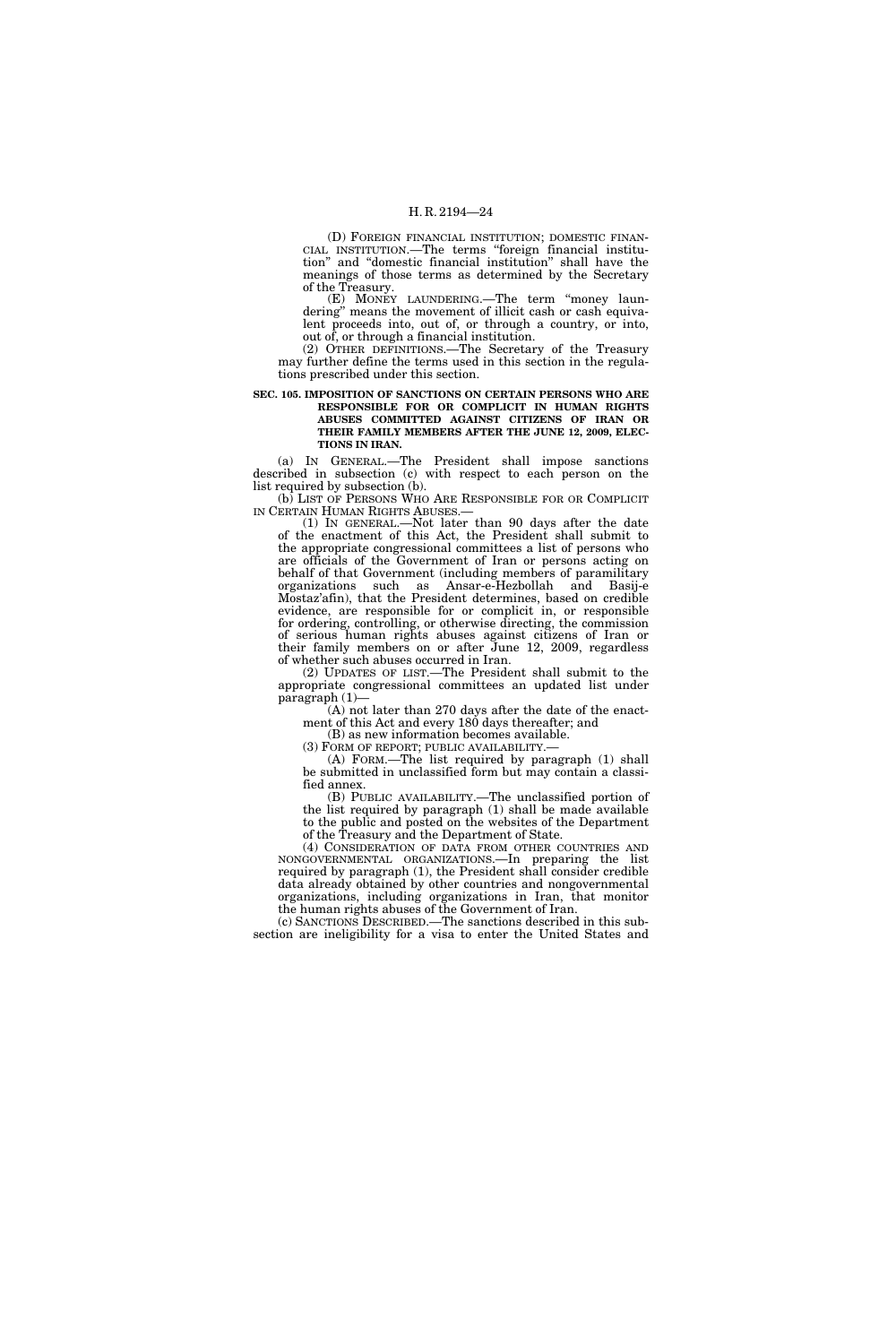sanctions pursuant to the International Emergency Economic Powers Act (50 U.S.C. 1701 et seq.), including blocking of property and restrictions or prohibitions on financial transactions and the exportation and importation of property, subject to such regulations as the President may prescribe, including regulatory exceptions to permit the United States to comply with the Agreement between the United Nations and the United States of America regarding the Headquarters of the United Nations, signed June 26, 1947, and entered into force November 21, 1947, and other applicable international obligations.

(d) TERMINATION OF SANCTIONS.—The provisions of this section shall terminate on the date on which the President determines and certifies to the appropriate congressional committees that the Government of Iran has—

(1) unconditionally released all political prisoners, including the citizens of Iran detained in the aftermath of the June 12, 2009, presidential election in Iran;

(2) ceased its practices of violence, unlawful detention, torture, and abuse of citizens of Iran while engaging in peaceful political activity;

(3) conducted a transparent investigation into the killings, arrests, and abuse of peaceful political activists that occurred in the aftermath of the June 12, 2009, presidential election in Iran and prosecuted the individuals responsible for such killings, arrests, and abuse; and

(4) made public commitments to, and is making demonstrable progress toward—

(A) establishing an independent judiciary; and

(B) respecting the human rights and basic freedoms recognized in the Universal Declaration of Human Rights.

#### **SEC. 106. PROHIBITION ON PROCUREMENT CONTRACTS WITH PER-SONS THAT EXPORT SENSITIVE TECHNOLOGY TO IRAN.**

(a) IN GENERAL.—Except as provided in subsection (b), and pursuant to such regulations as the President may prescribe, the head of an executive agency may not enter into or renew a contract, on or after the date that is 90 days after the date of the enactment of this Act, for the procurement of goods or services with a person that exports sensitive technology to Iran.

(b) AUTHORIZATION TO EXEMPT CERTAIN PRODUCTS.—The President is authorized to exempt from the prohibition under subsection (a) only eligible products, as defined in section 308(4) of the Trade Agreements Act of 1979 (19 U.S.C. 2518(4)), of any foreign country or instrumentality designated under section 301(b) of that Act (19 U.S.C. 2511(b)).

(c) SENSITIVE TECHNOLOGY DEFINED.—

(1) IN GENERAL.—The term ''sensitive technology'' means hardware, software, telecommunications equipment, or any other technology, that the President determines is to be used specifically—

(A) to restrict the free flow of unbiased information in Iran; or

(B) to disrupt, monitor, or otherwise restrict speech of the people of Iran.

(2) EXCEPTION.—The term ''sensitive technology'' does not include information or informational materials the exportation of which the President does not have the authority to regulate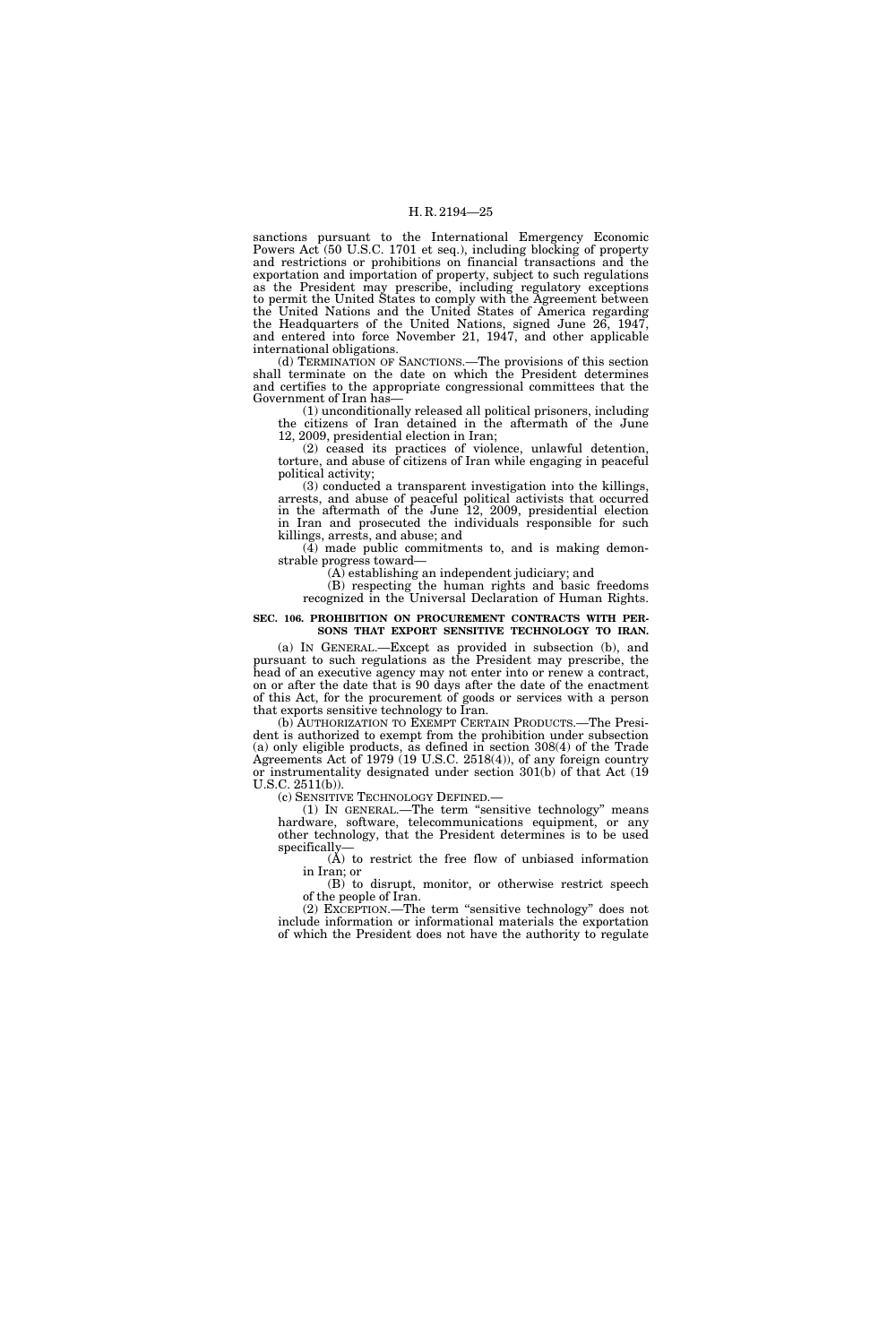or prohibit pursuant to section 203(b)(3) of the International Emergency Economic Powers Act (50 U.S.C. 1702(b)(3)).

(d) GOVERNMENT ACCOUNTABILITY OFFICE REPORT ON EFFECT OF PROCUREMENT PROHIBITION.—Not later than 1 year after the date of the enactment of this Act, the Comptroller General of the United States shall submit to the appropriate congressional committees, the Committee on Armed Services of the Senate, and the Committee on Armed Services of the House of Representatives, a report assessing the extent to which executive agencies would have entered into or renewed contracts for the procurement of goods or services with persons that export sensitive technology to Iran if the prohibition under subsection (a) were not in effect. **SEC. 107. HARMONIZATION OF CRIMINAL PENALTIES FOR VIOLATIONS OF SANCTIONS.** 

(a) IN GENERAL.— (1) VIOLATIONS OF UNITED NATIONS SECURITY COUNCIL RESOLUTIONS IMPOSING SANCTIONS.—Section 5(b) of the United Nations Participation Act of 1945 (22 U.S.C. 287c(b)) is amended—

(A) by striking ''find not more than \$10,000'' and inserting ''fined not more than \$1,000,000''; and

(B) by striking ''ten years'' and all that follows and inserting "20 years, or both.".

(2) VIOLATIONS OF CONTROLS ON EXPORTS AND IMPORTS OF DEFENSE ARTICLES AND DEFENSE SERVICES.—Section 38(c) of the Arms Export Control Act (22 U.S.C. 2778(c)) is amended by striking "ten years" and inserting "20 years".

(3) VIOLATIONS OF PROHIBITION ON TRANSACTIONS WITH COUNTRIES THAT SUPPORT ACTS OF INTERNATIONAL TERRORISM.— Section 40(j) of the Arms Export Control Act (22 U.S.C. 2780(j)) is amended by striking " $10$  years" and inserting " $20$  years".<br>(4) VIOLATIONS OF THE TRADING WITH THE ENEMY ACT.

Section  $16(a)$  of the Trading with the enemy Act (50 U.S.C. App.  $16(a)$  is amended by striking "if a natural person" and all that follows and inserting ''if a natural person, be imprisoned for not more than 20 years, or both.''.

(b) STUDY BY UNITED STATES SENTENCING COMMISSION.—Not later than 1 year after the date of the enactment of this Act, the United States Sentencing Commission, pursuant to the authority under sections 994 and 995 of title 28, United States Code, and the responsibility of the United States Sentencing Commission to advise Congress on sentencing policy under section 995(a)(20) of title 28, United States Code, shall study and submit to Congress a report on the impact and advisability of imposing a mandatory minimum sentence for violations of—

(1) section 5(a) of the United Nations Participation Act of 1945 (22 U.S.C. 287c(a));

(2) sections 38, 39, and 40 of the Arms Export Control Act (22 U.S.C. 2778, 2779, and 2780); and

(3) the Trading with the enemy Act (50 U.S.C. App. 1 et seq.).

#### **SEC. 108. AUTHORITY TO IMPLEMENT UNITED NATIONS SECURITY COUNCIL RESOLUTIONS IMPOSING SANCTIONS WITH RESPECT TO IRAN.**

In addition to any other authority of the President with respect to implementing resolutions of the United Nations Security Council,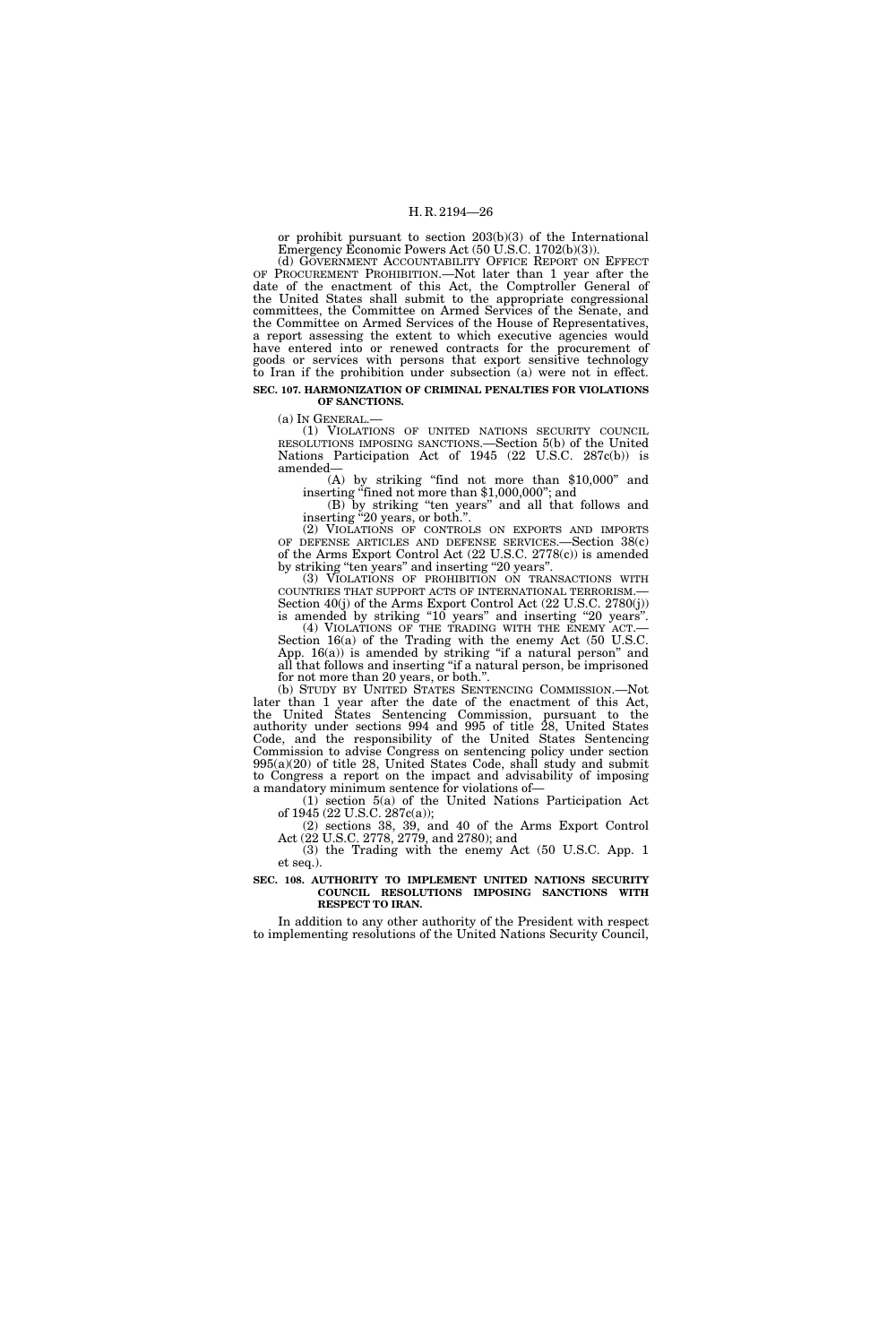the President may prescribe such regulations as may be necessary to implement a resolution that is agreed to by the United Nations Security Council and imposes sanctions with respect to Iran.

#### **SEC. 109. INCREASED CAPACITY FOR EFFORTS TO COMBAT UNLAWFUL OR TERRORIST FINANCING.**

(a) FINDINGS.—Congress finds the following:

(1) The work of the Office of Terrorism and Financial Intelligence of the Department of the Treasury, which includes the Office of Foreign Assets Control and the Financial Crimes Enforcement Network, is critical to ensuring that the international financial system is not used for purposes of supporting terrorism and developing weapons of mass destruction.

(2) The Secretary of the Treasury has designated, including most recently on June 16, 2010, various Iranian individuals and banking, military, energy, and shipping entities as proliferators of weapons of mass destruction pursuant to Executive Order 13382 (50 U.S.C. 1701 note), thereby blocking transactions subject to the jurisdiction of the United States by those individuals and entities and their supporters.

(3) The Secretary of the Treasury has also identified an array of entities in the insurance, petroleum, and petrochemicals industries that the Secretary has determined to be owned or controlled by the Government of Iran and added those entities to the list contained in Appendix A to part 560 of title 31, Code of Federal Regulations (commonly known as the ''Iranian Transactions Regulations''), thereby prohibiting transactions between United States persons and those entities.

(b) AUTHORIZATION OF APPROPRIATIONS FOR OFFICE OF TER-RORISM AND FINANCIAL INTELLIGENCE.—There are authorized to be appropriated to the Secretary of the Treasury for the Office of Terrorism and Financial Intelligence—

(1) \$102,613,000 for fiscal year 2011; and

(2) such sums as may be necessary for each of the fiscal years 2012 and 2013.

(c) AUTHORIZATION OF APPROPRIATIONS FOR THE FINANCIAL CRIMES ENFORCEMENT NETWORK.—Section 310(d)(1) of title 31, United States Code, is amended by striking ''such sums as may be necessary for fiscal years 2002, 2003, 2004, and 2005'' and inserting ''\$100,419,000 for fiscal year 2011 and such sums as may be necessary for each of the fiscal years 2012 and 2013''. (d) AUTHORIZATION OF APPROPRIATIONS FOR BUREAU OF

INDUSTRY AND SECURITY OF THE DEPARTMENT OF COMMERCE.— There are authorized to be appropriated to the Secretary of Commerce for the Bureau of Industry and Security of the Department of Commerce—

(1) \$113,000,000 for fiscal year 2011; and

(2) such sums as may be necessary for each of the fiscal years 2012 and 2013.

#### **SEC. 110. REPORTS ON INVESTMENTS IN THE ENERGY SECTOR OF IRAN.**

(a) INITIAL REPORT.—

(1) IN GENERAL.—Not later than 90 days after the date of the enactment of this Act, the President shall submit to the appropriate congressional committees a report—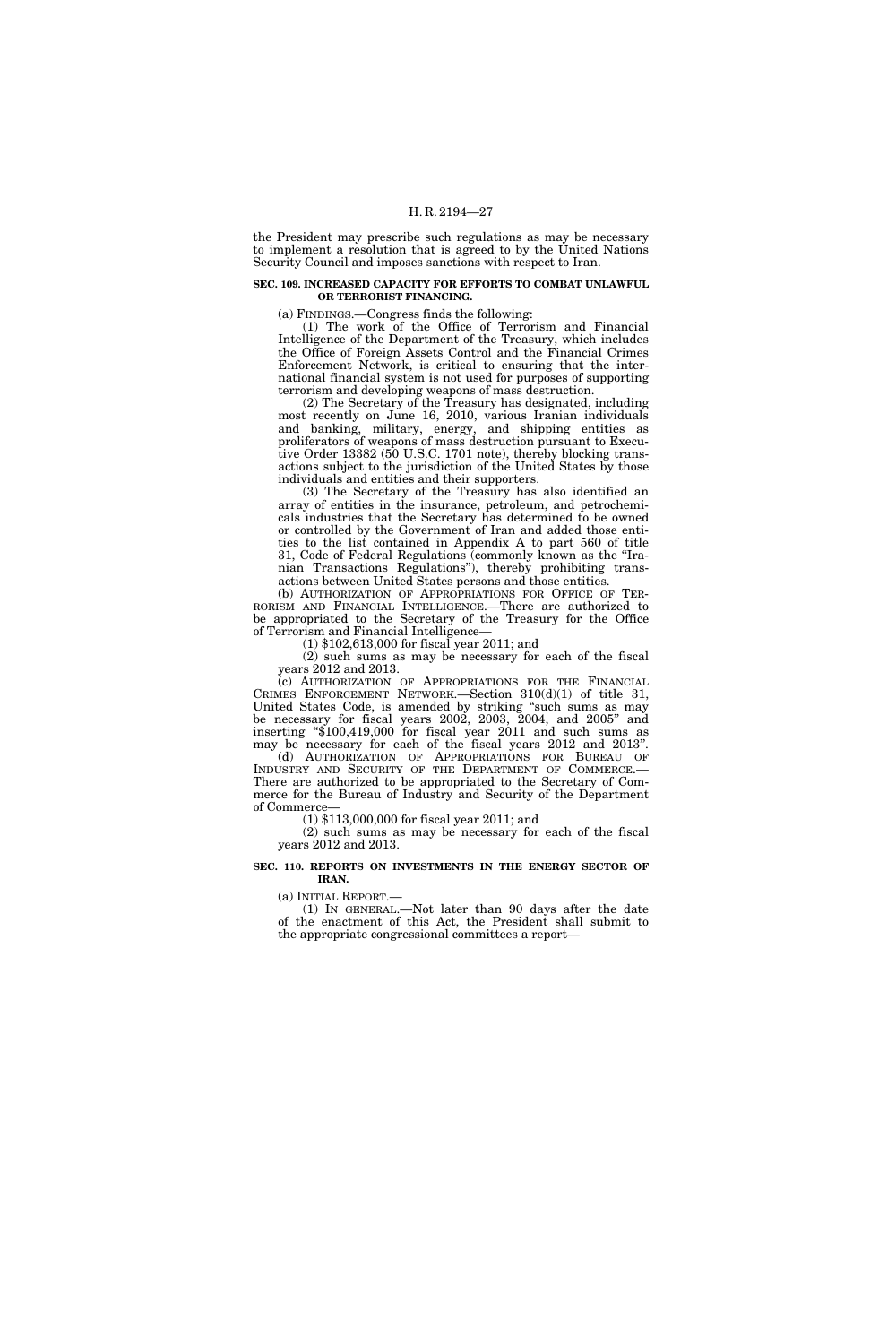(A) on investments in the energy sector of Iran that were made during the period described in paragraph (2); and

(B) that contains—

(i) an estimate of the volume of energy-related resources (other than refined petroleum), including ethanol, that Iran imported during the period described in paragraph (2); and

(ii) a list of all significant known energy-related joint ventures, investments, and partnerships located outside Iran that involve Iranian entities in partnership with entities from other countries, including an identification of the entities from other countries; and (iii) an estimate of—

(I) the total value of each such joint venture, investment, and partnership; and

(II) the percentage of each such joint venture, investment, and partnership owned by an Iranian entity.

(2) PERIOD DESCRIBED.—The period described in this paragraph is the period beginning on January 1, 2006, and ending on the date that is 60 days after the date of the enactment of this Act.

(b) UPDATED REPORTS.—Not later than 180 days after submitting the report required by subsection (a), and every 180 days thereafter, the President shall submit to the appropriate congressional committees a report containing the matters required in the report under subsection (a)(1) for the 180-day period beginning on the date that is 30 days before the date on which the preceding report was required to be submitted by this section.

#### **SEC. 111. REPORTS ON CERTAIN ACTIVITIES OF FOREIGN EXPORT CREDIT AGENCIES AND OF THE EXPORT-IMPORT BANK OF THE UNITED STATES.**

(a) REPORT ON CERTAIN ACTIVITIES OF EXPORT CREDIT AGENCIES OF FOREIGN COUNTRIES.— CIES OF FOREIGN COUNTRIES.— (1) IN GENERAL.—Not later than 90 days after the date

of the enactment of this Act, the President shall submit to the appropriate congressional committees a report on any activity of an export credit agency of a foreign country that is an activity comparable to an activity described in subsection (a) or (b) of section 5 of the Iran Sanctions Act of 1996, as amended by section 102 of this Act.

(2) UPDATES.—The President shall update the report required by paragraph (1) as new information becomes available with respect to the activities of export credit agencies of foreign countries.

(b) REPORT ON CERTAIN FINANCING BY THE EXPORT-IMPORT BANK OF THE UNITED STATES.—Not later than 30 days (or, in extraordinary circumstances, not later than 15 days) before the Export-Import Bank of the United States approves cofinancing (including loans, guarantees, other credits, insurance, and reinsurance) in which an export credit agency of a foreign country identified in the report required by subsection (a) will participate, the President shall submit to the appropriate congressional committees a report identifying—

(1) the export credit agency of the foreign country; and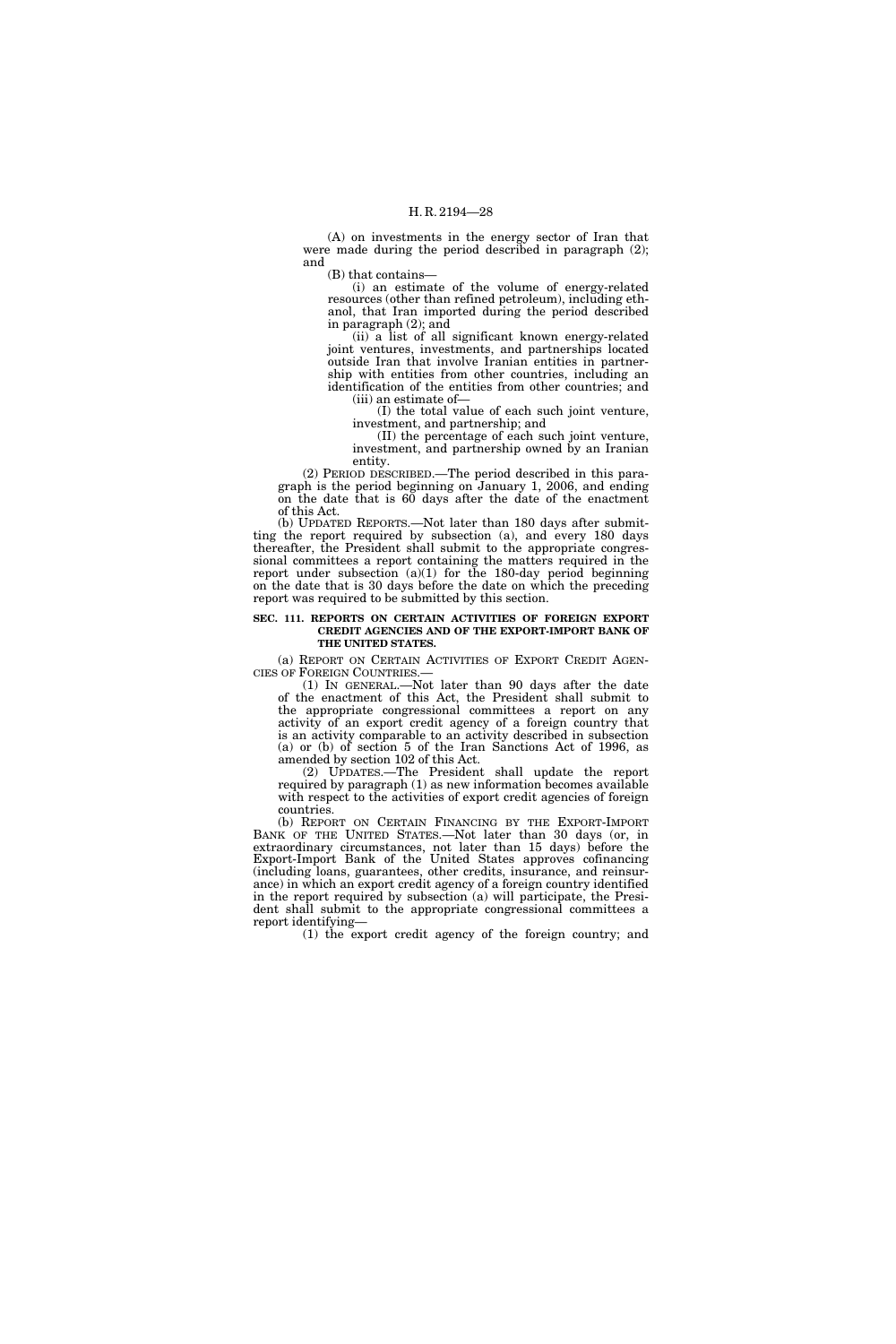(2) the beneficiaries of the financing.

#### **SEC. 112. SENSE OF CONGRESS REGARDING IRAN'S REVOLUTIONARY GUARD CORPS AND ITS AFFILIATES.**

It is the sense of Congress that the United States should— (1) persistently target Iran's Revolutionary Guard Corps and its affiliates with economic sanctions for its support for terrorism, its role in proliferation, and its oppressive activities against the people of Iran;

(2) identify, as soon as possible—

(A) any foreign individual or entity that is an agent, alias, front, instrumentality, official, or affiliate of Iran's Revolutionary Guard Corps;

(B) any individual or entity that—

(i) has provided material support to any individual or entity described in subparagraph (A); or

(ii) has conducted any financial or commercial transaction with any such individual or entity; and (C) any foreign government that—

(i) provides material support to any such individual or entity; or

(ii) conducts any commercial transaction or financial transaction with any such individual or entity; and

(3) immediately impose sanctions, including travel restrictions, sanctions authorized pursuant to this Act or the Iran Sanctions Act of 1996, as amended by section 102 of this Act, and the full range of sanctions available to the President under the International Emergency Economic Powers Act (50 U.S.C. 1701 et seq.), on the individuals, entities, and governments described in paragraph (2).

# **SEC. 113. SENSE OF CONGRESS REGARDING IRAN AND HEZBOLLAH.**

It is the sense of Congress that the United States should— (1) continue to counter support received by Hezbollah from the Government of Iran and other foreign governments in response to Hezbollah's terrorist activities and the threat Hezbollah poses to Israel, the democratic sovereignty of Lebanon, and the national security interests of the United States;

(2) impose the full range of sanctions available to the President under the International Emergency Economic Powers Act (50 U.S.C. 1701 et seq.) on Hezbollah, affiliates and supporters of Hezbollah designated for the imposition of sanctions under that Act, and persons providing Hezbollah with commercial, financial, or other services;

(3) urge the European Union, individual countries in Europe, and other countries to classify Hezbollah as a terrorist organization to facilitate the disruption of Hezbollah's operations; and

(4) renew international efforts to disarm Hezbollah and disband its militias in Lebanon, as called for by United Nations Security Council Resolutions 1559 (2004) and 1701 (2006).

#### **SEC. 114. SENSE OF CONGRESS REGARDING THE IMPOSITION OF MULTILATERAL SANCTIONS WITH RESPECT TO IRAN.**

It is the sense of Congress that—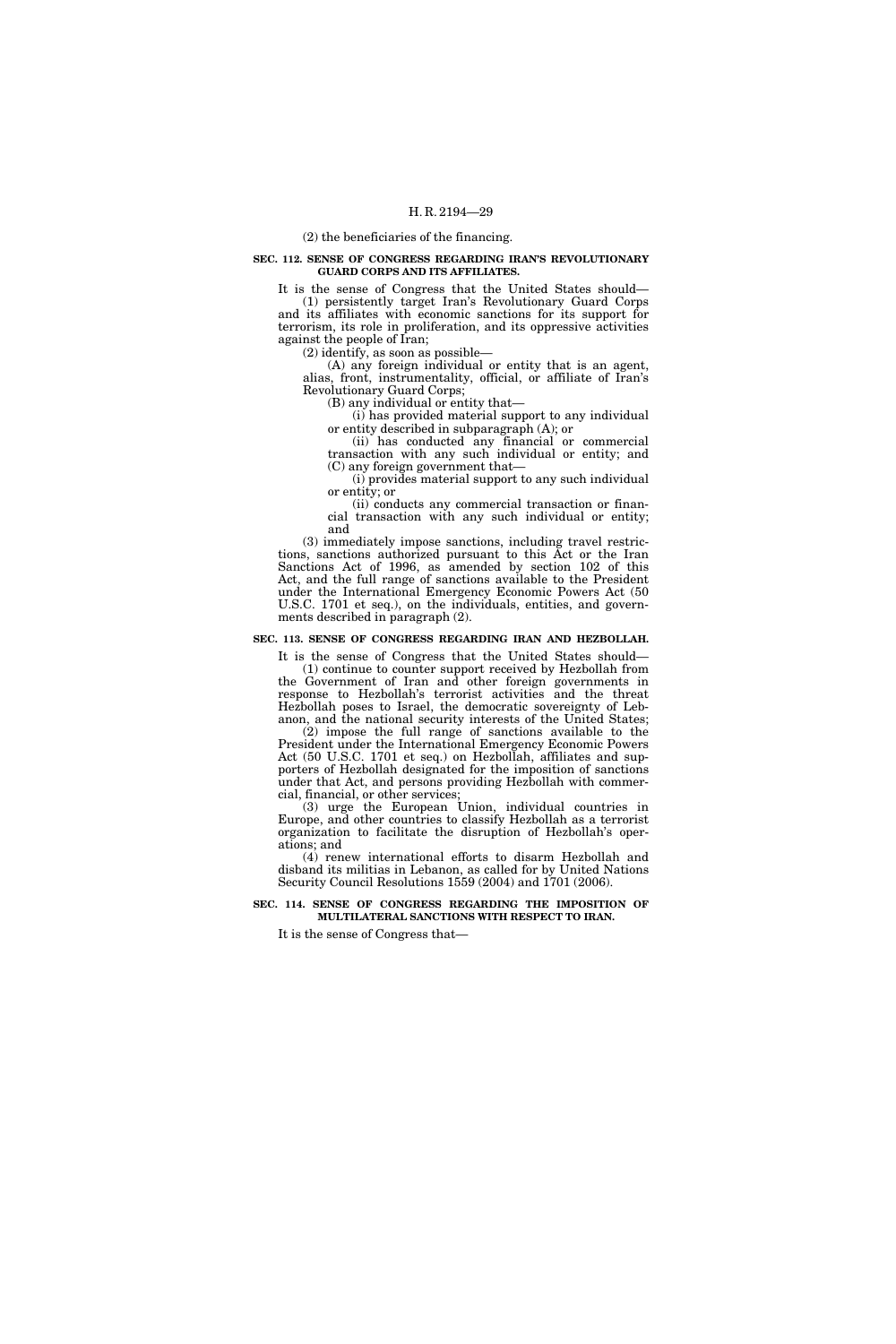(1) in general, effective multilateral sanctions are preferable to unilateral sanctions in order to achieve desired results from countries such as Iran; and

(2) the President should continue to work with allies of the United States to impose such sanctions as may be necessary to prevent the Government of Iran from acquiring a nuclear weapons capability.

#### **SEC. 115. REPORT ON PROVIDING COMPENSATION FOR VICTIMS OF INTERNATIONAL TERRORISM.**

Not later than 180 days after the date of the enactment of this Act, the President shall submit to the appropriate congressional committees a report on equitable methods for providing compensation on a comprehensive basis to victims of acts of international terrorism who are citizens or residents of the United States or nationals of the United States (as defined in section 101(a) of the Immigration and Nationality Act (8 U.S.C. 1101(a)).

# **TITLE II—DIVESTMENT FROM CERTAIN COMPANIES THAT INVEST IN IRAN**

# **SEC. 201. DEFINITIONS.**

In this title:

(1) ENERGY SECTOR OF IRAN.—The term ''energy sector of Iran'' refers to activities to develop petroleum or natural gas resources or nuclear power in Iran.

(2) FINANCIAL INSTITUTION.—The term ''financial institution'' has the meaning given that term in section 14 of the Iran Sanctions Act of 1996 (Public Law 104–172; 50 U.S.C. 1701 note).

(3) IRAN.—The term "Iran" includes the Government of Iran and any agency or instrumentality of Iran.

(4) PERSON.—The term ''person'' means—

(A) a natural person, corporation, company, business association, partnership, society, trust, or any other nongovernmental entity, organization, or group;

(B) any governmental entity or instrumentality of a government, including a multilateral development institution (as defined in section 1701(c)(3) of the International Financial Institutions Act  $(22 \text{ U.S.C. } 262 \text{r(c)}(3))$ ; and

(C) any successor, subunit, parent entity, or subsidiary of, or any entity under common ownership or control with, any entity described in subparagraph (A) or (B).

(5) STATE.—The term ''State'' means each of the several States, the District of Columbia, the Commonwealth of Puerto Rico, the Commonwealth of the Northern Mariana Islands, American Samoa, Guam, the United States Virgin Islands, and any other territory or possession of the United States. (6) STATE OR LOCAL GOVERNMENT.—The term ''State or

local government'' includes— (A) any State and any agency or instrumentality

thereof; (B) any local government within a State, and any agency or instrumentality thereof;

(C) any other governmental instrumentality of a State or locality; and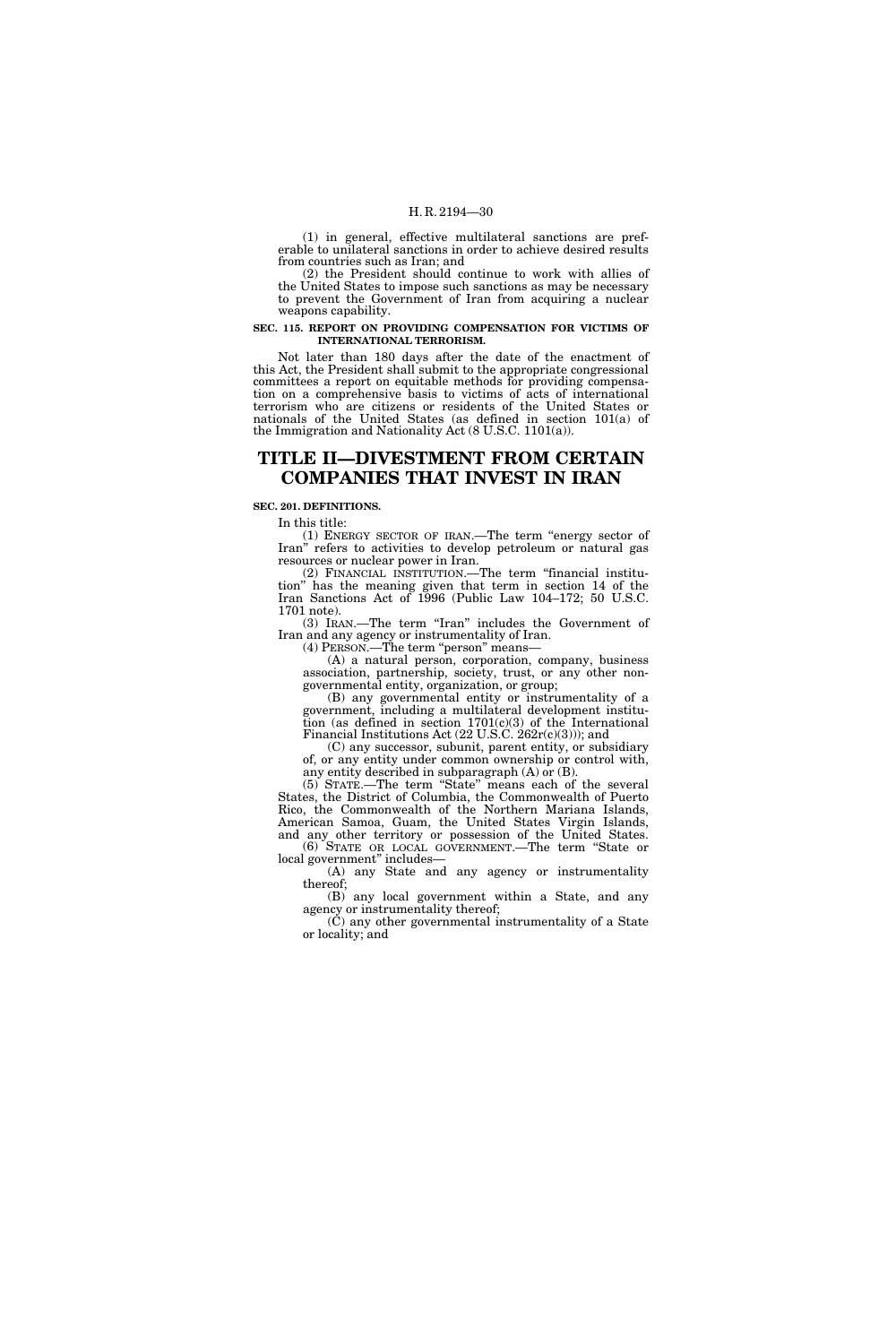(D) any public institution of higher education within the meaning of the Higher Education Act of 1965 (20 U.S.C. 1001 et seq.).

#### **SEC. 202. AUTHORITY OF STATE AND LOCAL GOVERNMENTS TO DIVEST FROM CERTAIN COMPANIES THAT INVEST IN IRAN.**

(a) SENSE OF CONGRESS.—It is the sense of Congress that the United States should support the decision of any State or local government that for moral, prudential, or reputational reasons divests from, or prohibits the investment of assets of the State or local government in, a person that engages in investment activities in the energy sector of Iran, as long as Iran is subject to economic sanctions imposed by the United States.

(b) AUTHORITY TO DIVEST.—Notwithstanding any other provision of law, a State or local government may adopt and enforce measures that meet the requirements of subsection (d) to divest the assets of the State or local government from, or prohibit investment of the assets of the State or local government in, any person that the State or local government determines, using credible information available to the public, engages in investment activities in Iran described in subsection (c).

(c) INVESTMENT ACTIVITIES DESCRIBED.—A person engages in investment activities in Iran described in this subsection if the person—

(1) has an investment of \$20,000,000 or more in the energy sector of Iran, including in a person that provides oil or liquified natural gas tankers, or products used to construct or maintain pipelines used to transport oil or liquified natural gas, for the energy sector of Iran; or

(2) is a financial institution that extends \$20,000,000 or more in credit to another person, for 45 days or more, if that person will use the credit for investment in the energy sector of Iran.

(d) REQUIREMENTS.—Any measure taken by a State or local government under subsection (b) shall meet the following requirements:

(1) NOTICE.—The State or local government shall provide written notice to each person to which a measure is to be applied.

(2) TIMING.—The measure shall apply to a person not earlier than the date that is 90 days after the date on which written notice is provided to the person under paragraph (1).

(3) OPPORTUNITY FOR HEARING.—The State or local government shall provide an opportunity to comment in writing to each person to which a measure is to be applied. If the person demonstrates to the State or local government that the person does not engage in investment activities in Iran described in subsection  $(c)$ , the measure shall not apply to the person.

(4) SENSE OF CONGRESS ON AVOIDING ERRONEOUS TAR-GETING.—It is the sense of Congress that a State or local government should not adopt a measure under subsection (b) with respect to a person unless the State or local government has made every effort to avoid erroneously targeting the person and has verified that the person engages in investment activities in Iran described in subsection (c).

(e) NOTICE TO DEPARTMENT OF JUSTICE.—Not later than 30 days after adopting a measure pursuant to subsection (b), a State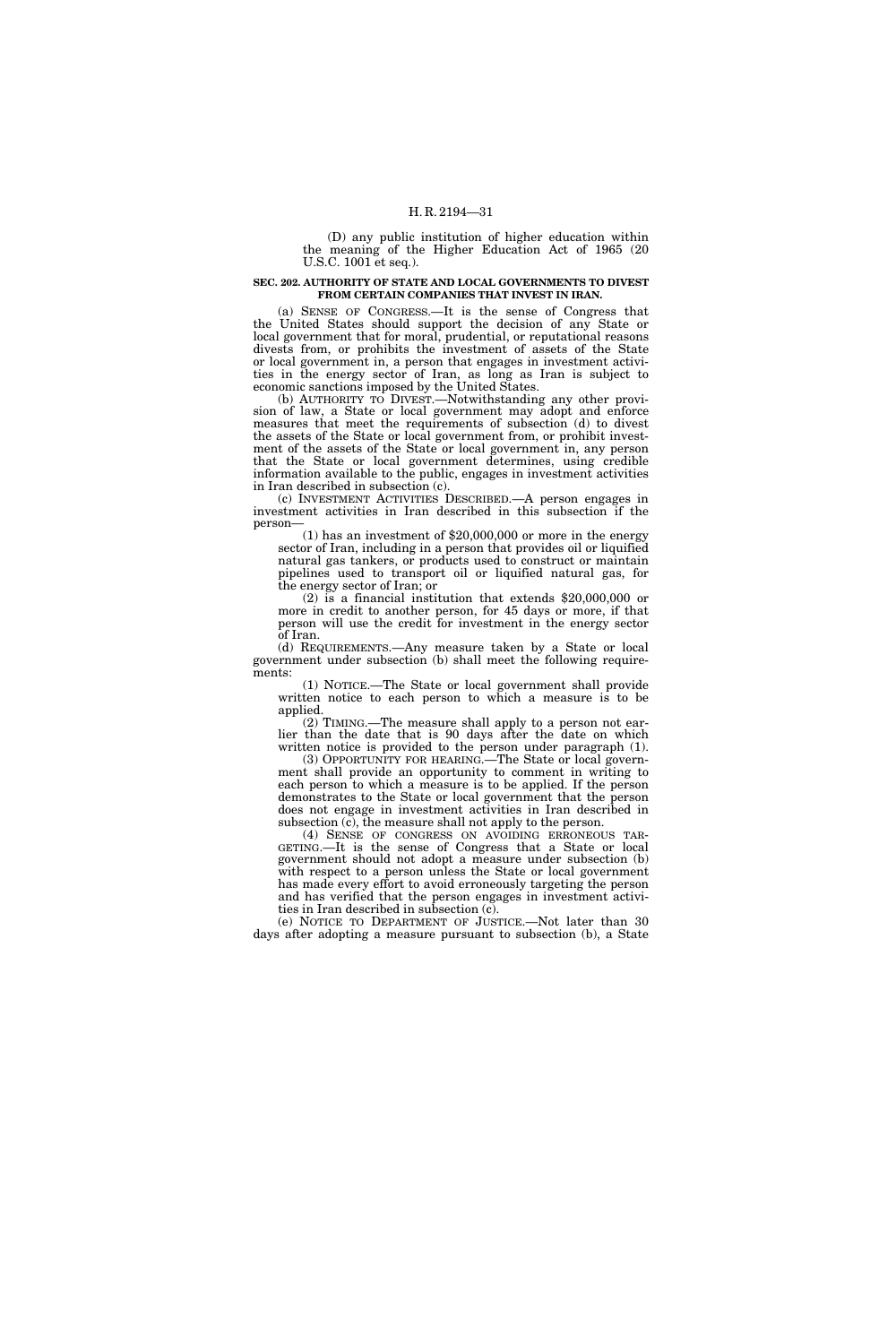or local government shall submit written notice to the Attorney General describing the measure.

(f) NONPREEMPTION.—A measure of a State or local government authorized under subsection (b) or (i) is not preempted by any Federal law or regulation.

(g) DEFINITIONS.—In this section:

 $(1)$  ASSETS. $-$ 

(A) IN GENERAL.—Except as provided in subparagraph (B), the term ''assets'' refers to public monies and includes any pension, retirement, annuity, or endowment fund, or similar instrument, that is controlled by a State or local government.

(B) EXCEPTION.—The term ''assets'' does not include employee benefit plans covered by title I of the Employee Retirement Income Security Act of 1974 (29 U.S.C. 1001 et seq.).

(2) INVESTMENT.—The ''investment'' includes—

(A) a commitment or contribution of funds or property; (B) a loan or other extension of credit; and

(C) the entry into or renewal of a contract for goods or services.

(h) EFFECTIVE DATE.—

(1) IN GENERAL.—Except as provided in paragraph (2) or subsection (i), this section applies to measures adopted by a State or local government before, on, or after the date of the enactment of this Act.

(2) NOTICE REQUIREMENTS.—Except as provided in subsection (i), subsections (d) and (e) apply to measures adopted by a State or local government on or after the date of the enactment of this Act.

(i) AUTHORIZATION FOR PRIOR ENACTED MEASURES.—

(1) IN GENERAL.—Notwithstanding any other provision of this section or any other provision of law, a State or local government may enforce a measure (without regard to the requirements of subsection (d), except as provided in paragraph (2)) adopted by the State or local government before the date of the enactment of this Act that provides for the divestment of assets of the State or local government from, or prohibits the investment of the assets of the State or local government in, any person that the State or local government determines, using credible information available to the public, engages in investment activities in Iran (determined without regard to subsection (c)) or other business activities in Iran that are identified in the measure.

(2) APPLICATION OF NOTICE REQUIREMENTS.—A measure described in paragraph (1) shall be subject to the requirements of paragraphs (1) and (2) and the first sentence of paragraph (3) of subsection (d) on and after the date that is 2 years after the date of the enactment of this Act.

#### **SEC. 203. SAFE HARBOR FOR CHANGES OF INVESTMENT POLICIES BY ASSET MANAGERS.**

(a) IN GENERAL.—Section  $13(c)(1)$  of the Investment Company Act of 1940 (15 U.S.C. 80a–13(c)(1)) is amended to read as follows: ''(1) IN GENERAL.—Notwithstanding any other provision of

Federal or State law, no person may bring any civil, criminal,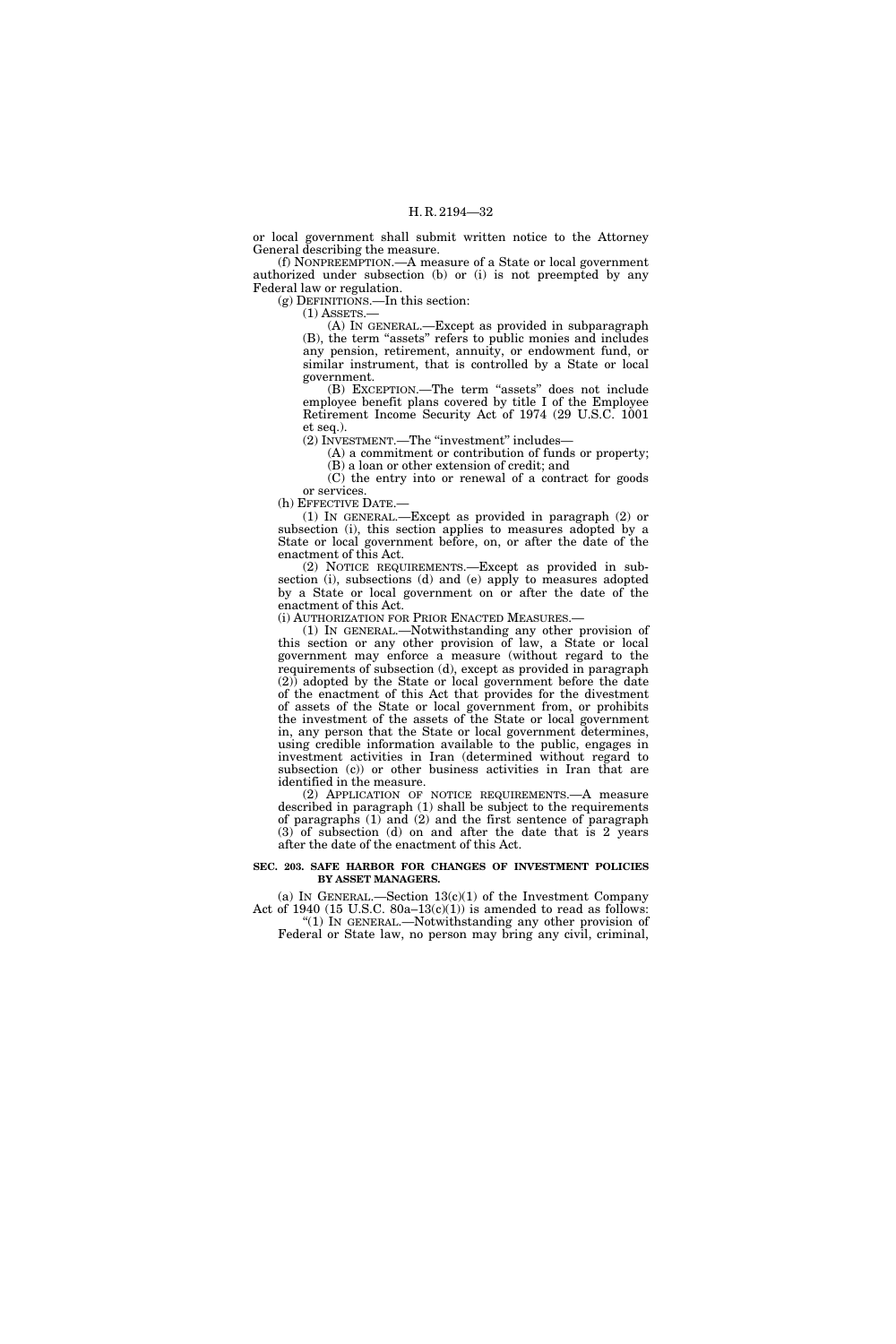or administrative action against any registered investment company, or any employee, officer, director, or investment adviser thereof, based solely upon the investment company divesting from, or avoiding investing in, securities issued by persons that the investment company determines, using credible information available to the public—

''(A) conduct or have direct investments in business operations in Sudan described in section 3(d) of the Sudan Accountability and Divestment Act of 2007 (50 U.S.C. 1701 note); or

''(B) engage in investment activities in Iran described in section 202(c) of the Comprehensive Iran Sanctions, Accountability, and Divestment Act of 2010.''.

(b) SEC REGULATIONS.—Not later than 120 days after the date of the enactment of this Act, the Securities and Exchange Commission shall issue any revisions the Commission determines to be necessary to the regulations requiring disclosure by each registered investment company that divests itself of securities in accordance with section 13(c) of the Investment Company Act of 1940 to include divestments of securities in accordance with paragraph (1)(B) of such section, as added by subsection (a) of this section.

#### **SEC. 204. SENSE OF CONGRESS REGARDING CERTAIN ERISA PLAN INVESTMENTS.**

It is the sense of Congress that a fiduciary of an employee benefit plan, as defined in section 3(3) of the Employee Retirement Income Security Act of 1974 (29 U.S.C. 1002(3)), may divest plan assets from, or avoid investing plan assets in, any person the fiduciary determines engages in investment activities in Iran described in section 202(c) of this Act, without breaching the responsibilities, obligations, or duties imposed upon the fiduciary by subparagraph  $(A)$  or  $(B)$  of section  $404(a)(1)$  of the Employee Retirement Income Security Act of 1974 (29 U.S.C. 1104(a)(1)), if—

(1) the fiduciary makes such determination using credible information that is available to the public; and

(2) the fiduciary prudently determines that the result of such divestment or avoidance of investment would not be expected to provide the employee benefit plan with—

(A) a lower rate of return than alternative investments with commensurate degrees of risk; or

(B) a higher degree of risk than alternative investments with commensurate rates of return.

#### **SEC. 205. TECHNICAL CORRECTIONS TO SUDAN ACCOUNTABILITY AND DIVESTMENT ACT OF 2007.**

(a) ERISA PLAN INVESTMENTS.—Section 5 of the Sudan Accountability and Divestment Act of 2007 (Public Law 110–174; 50 U.S.C. 1701 note) is amended—

(1) by striking ''section 404 of the Employee Retirement Income Security Act of  $1974$  (29 U.S.C.  $1104$ )<sup>\*</sup> and inserting "subparagraph  $(A)$  or  $(B)$  of section 404(a)(1) of the Employee Retirement Income Security Act of 1974 (29 U.S.C. 1104(a)(1))"; and

(2) by striking paragraph (2) and inserting the following: "(2) the fiduciary prudently determines that the result of such divestment or avoidance of investment would not be expected to provide the employee benefit plan with—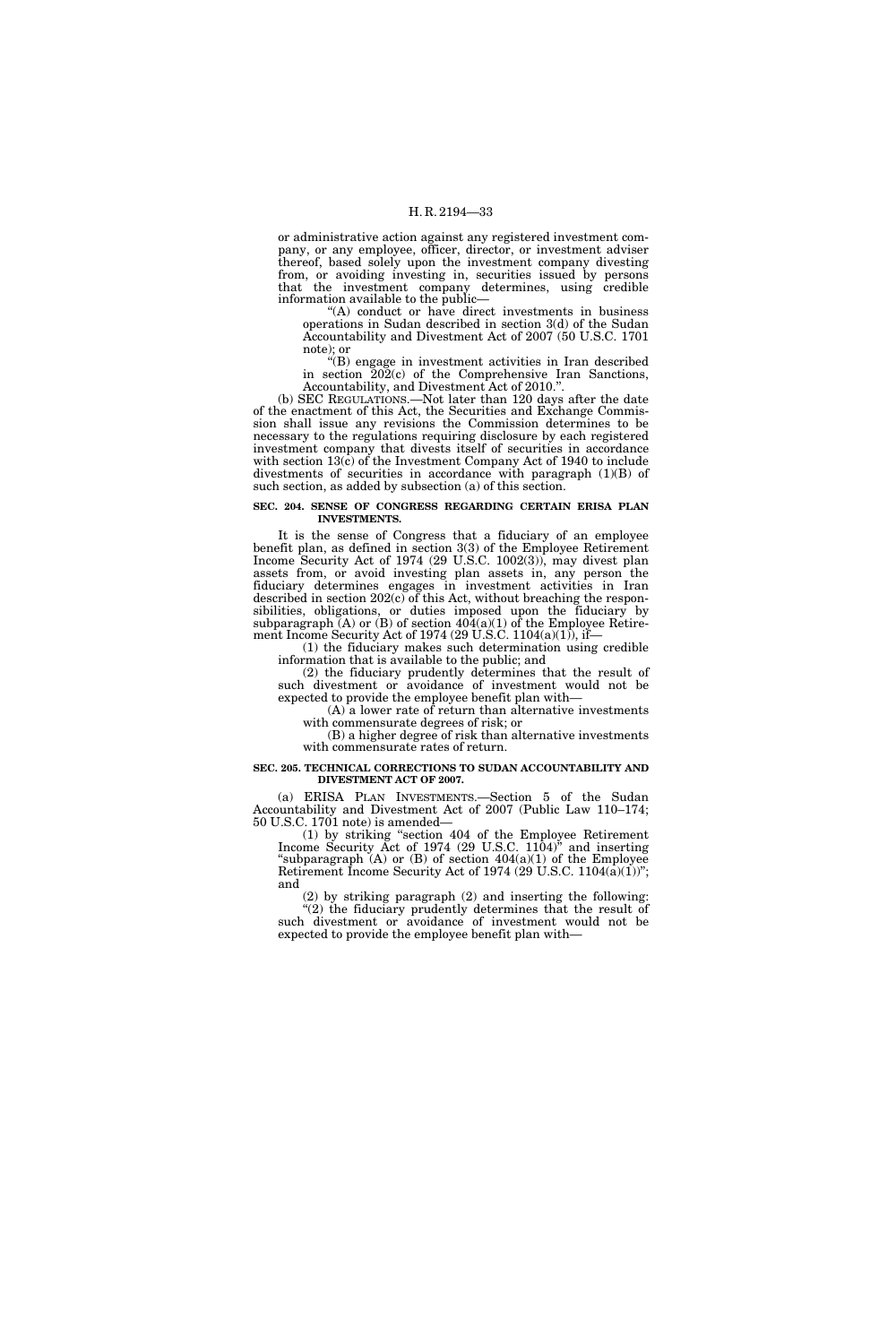$\mathrm{``(A)}$  a lower rate of return than alternative investments with commensurate degrees of risk; or

 $f(B)$  a higher degree of risk than alternative investments with commensurate rates of return.''.

(b) SAFE HARBOR FOR CHANGES OF INVESTMENT POLICIES BY ASSET MANAGERS.—

(1) IN GENERAL.—Section  $13(c)(2)(A)$  of the Investment Company Act of 1940 (15 U.S.C. 80a–13 $(c)(2)(A)$ ) is amended to read as follows:

''(A) RULE OF CONSTRUCTION.—Nothing in paragraph (1) shall be construed to create, imply, diminish, change, or affect in any way whether or not a private right of action exists under subsection (a) or any other provision of this Act.''.

(2) APPLICABILITY.—The amendment made by paragraph (1) shall apply as if included in the Sudan Accountability and Divestment Act of 2007 (Public Law 110–174; 50 U.S.C. 1701 note).

# **TITLE III—PREVENTION OF DIVERSION OF CERTAIN GOODS, SERVICES, AND TECHNOLOGIES TO IRAN**

# **SEC. 301. DEFINITIONS.**

In this title:

(1) ALLOW.—The term ''allow'', with respect to the diversion through a country of goods, services, or technologies, means the government of the country knows or has reason to know that the territory of the country is being used for such diversion. (2) APPROPRIATE CONGRESSIONAL COMMITTEES.—The term

''appropriate congressional committees'' means— (A) the Committee on Banking, Housing, and Urban Affairs, the Committee on Foreign Relations, and the Select Committee on Intelligence of the Senate; and

(B) the Committee on Foreign Affairs and the Permanent Select Committee on Intelligence of the House of Representatives.

(3) COMMERCE CONTROL LIST.—The term ''Commerce Control List'' means the list maintained pursuant to part 774 of the Export Administration Regulations (or any corresponding similar regulation or ruling).

(4) DIVERT; DIVERSION.—The terms "divert" and "diversion" refer to the transfer or release, directly or indirectly, of a good, service, or technology to an end-user or an intermediary that is not an authorized recipient of the good, service, or technology.

 $(5)$  END-USER.—The term "end-user", with respect to a good, service, or technology, means the person that receives and ultimately uses the good, service, or technology.

(6) EXPORT ADMINISTRATION REGULATIONS.—The term ''Export Administration Regulations'' means subchapter C of chapter VII of title 15, Code of Federal Regulations (or any corresponding similar regulation or ruling).

(7) GOVERNMENT.—The term "government" includes any agency or instrumentality of a government.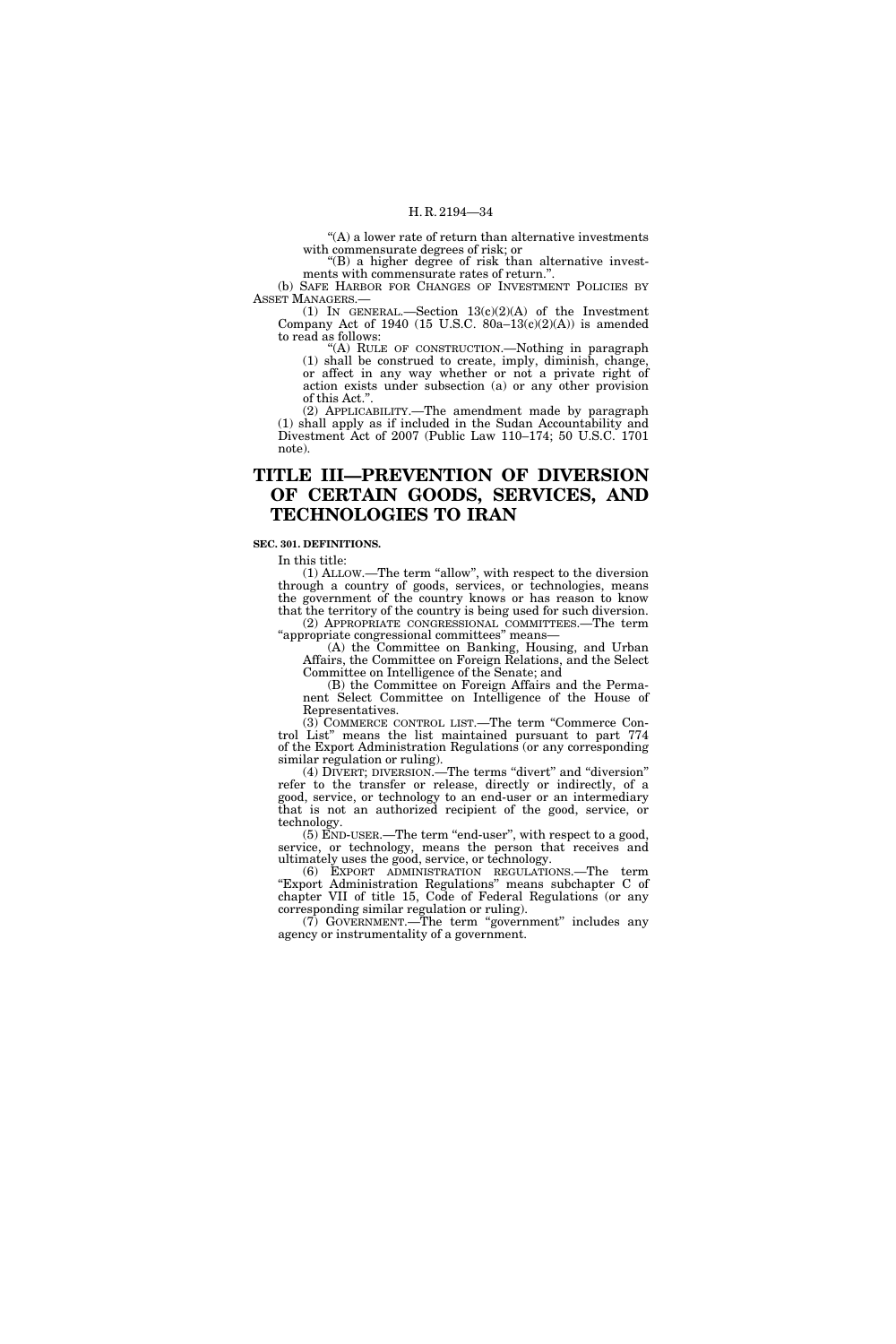(8) INTERMEDIARY.—The term ''intermediary'' means a person that receives a good, service, or technology while the good, service, or technology is in transit to the end-user of the good, service, or technology.

(9) INTERNATIONAL TRAFFIC IN ARMS REGULATIONS.—The term ''International Traffic in Arms Regulations'' means subchapter M of chapter I of title 22, Code of Federal Regulations (or any corresponding similar regulation or ruling).

 $(10)$  IRAN.—The term "Iran" includes the Government of Iran and any agency or instrumentality of Iran.

(11) IRANIAN END-USER.—The term ''Iranian end-user'' means an end-user that is the Government of Iran or a person in, or an agency or instrumentality of, Iran.

(12) IRANIAN INTERMEDIARY.—The term ''Iranian intermediary'' means an intermediary that is the Government of Iran or a person in, or an agency or instrumentality of, Iran.

(13) STATE SPONSOR OF TERRORISM.—The term ''state sponsor of terrorism'' means any country the government of which the Secretary of State has determined has repeatedly provided support for acts of international terrorism pursuant to—

 $(A)$  section  $6(j)(1)(A)$  of the Export Administration Act of 1979 (50 U.S.C. App. 2405 $(j)(1)(A)$ ) (or any successor thereto);

(B) section 40(d) of the Arms Export Control Act (22 U.S.C. 2780(d)); or

(C) section 620A(a) of the Foreign Assistance Act of 1961 (22 U.S.C. 2371(a)).

(14) UNITED STATES MUNITIONS LIST.—The term ''United States Munitions List'' means the list maintained pursuant to part 121 of the International Traffic in Arms Regulations (or any corresponding similar regulation or ruling).

#### **SEC. 302. IDENTIFICATION OF COUNTRIES OF CONCERN WITH RESPECT TO THE DIVERSION OF CERTAIN GOODS, SERV-ICES, AND TECHNOLOGIES TO OR THROUGH IRAN.**

(a) IN GENERAL.—Not later than 180 days after the date of the enactment of this Act, the Director of National Intelligence shall submit to the President, the Secretary of Defense, the Secretary of Commerce, the Secretary of State, the Secretary of the Treasury, and the appropriate congressional committees a report that identifies each country the government of which the Director believes, based on all information available to the Director, is allowing the diversion through the country of goods, services, or technologies described in subsection (b) to Iranian end-users or Iranian intermediaries.

(b) GOODS, SERVICES, AND TECHNOLOGIES DESCRIBED.—Goods, services, or technologies described in this subsection are goods, services, or technologies—  $(1)$  that-

(A) originated in the United States;

(B) would make a material contribution to Iran's— (i) development of nuclear, chemical, or biological weapons;

(ii) ballistic missile or advanced conventional weapons capabilities; or

(iii) support for international terrorism; and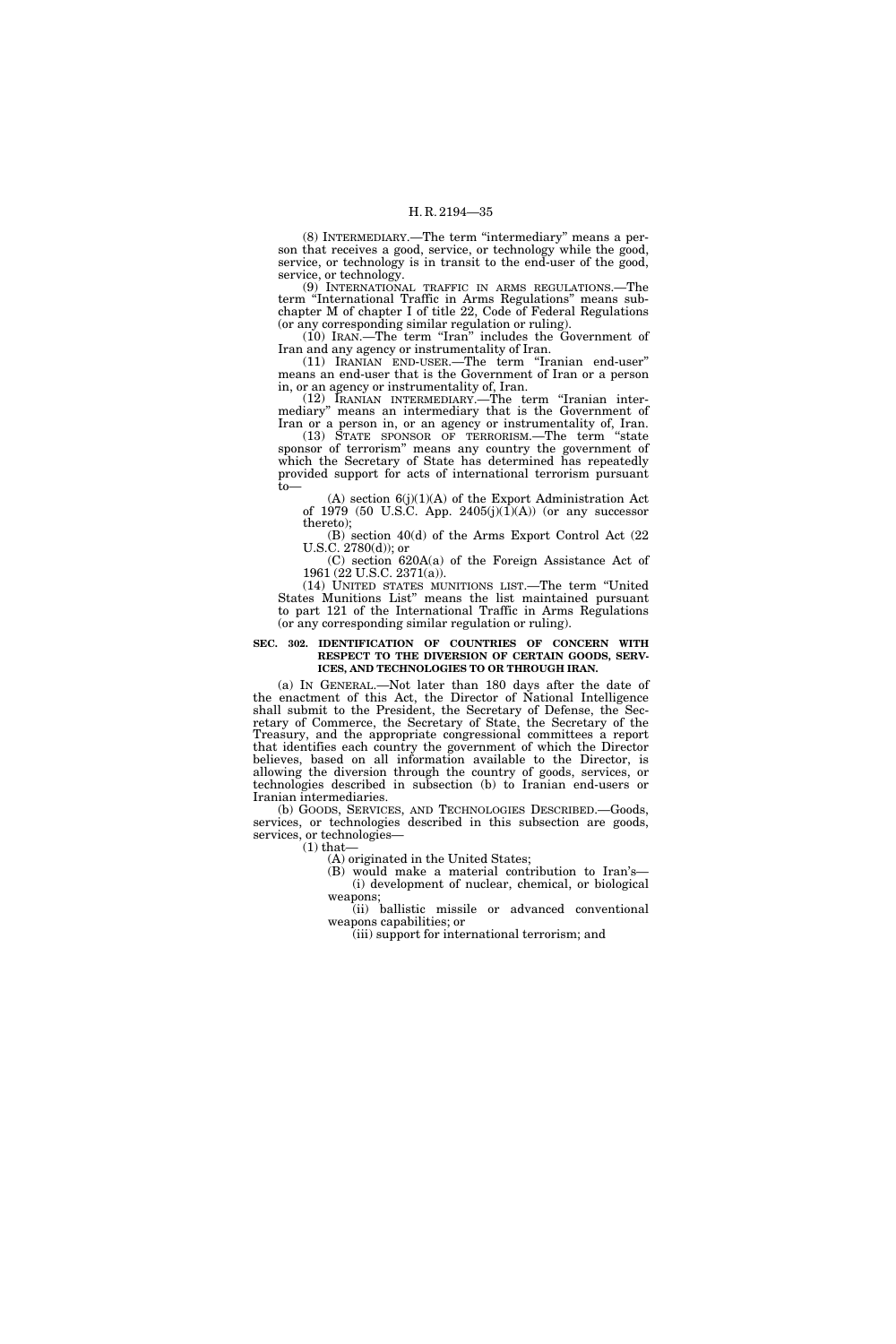(C) are—

(i) items on the Commerce Control List or services related to those items; or

(ii) defense articles or defense services on the United States Munitions List; or  $(2)$  that are prohibited for export to Iran under a resolution

of the United Nations Security Council. (c) UPDATES.—The Director of National Intelligence shall

update the report required by subsection (a)— (1) as new information becomes available; and

(2) not less frequently than annually.

(d) FORM.—The report required by subsection (a) and the updates required by subsection (c) may be submitted in classified form.

**SEC. 303. DESTINATIONS OF DIVERSION CONCERN.** 

# (a) DESIGNATION.—

(1) IN GENERAL.—The President shall designate a country as a Destination of Diversion Concern if the President determines that the government of the country allows substantial diversion of goods, services, or technologies described in section 302(b) through the country to Iranian end-users or Iranian intermediaries.

(2) DETERMINATION OF SUBSTANTIAL.—For purposes of paragraph (1), the President shall determine whether the government of a country allows substantial diversion of goods, services, or technologies described in section 302(b) through the country to Iranian end-users or Iranian intermediaries based on criteria that include—

(A) the volume of such goods, services, and technologies that are diverted through the country to such end-users or intermediaries;

(B) the inadequacy of the export controls of the country; (C) the unwillingness or demonstrated inability of the government of the country to control the diversion of such

goods, services, and technologies to such end-users or intermediaries; and (D) the unwillingness or inability of the government

of the country to cooperate with the United States in efforts to interdict the diversion of such goods, services, or technologies to such end-users or intermediaries.

(b) REPORT ON DESIGNATION.—Upon designating a country as a Destination of Diversion Concern under subsection (a), the President shall submit to the appropriate congressional committees a report—

(1) notifying those committees of the designation of the country; and

(2) containing a list of the goods, services, and technologies described in section 302(b) that the President determines are diverted through the country to Iranian end-users or Iranian intermediaries.

(c) LICENSING REQUIREMENT.—Not later than 45 days after submitting a report required by subsection (b) with respect to a country designated as a Destination of Diversion Concern under subsection (a), the President shall require a license under the Export Administration Regulations or the International Traffic in Arms Regulations (whichever is applicable) to export to that country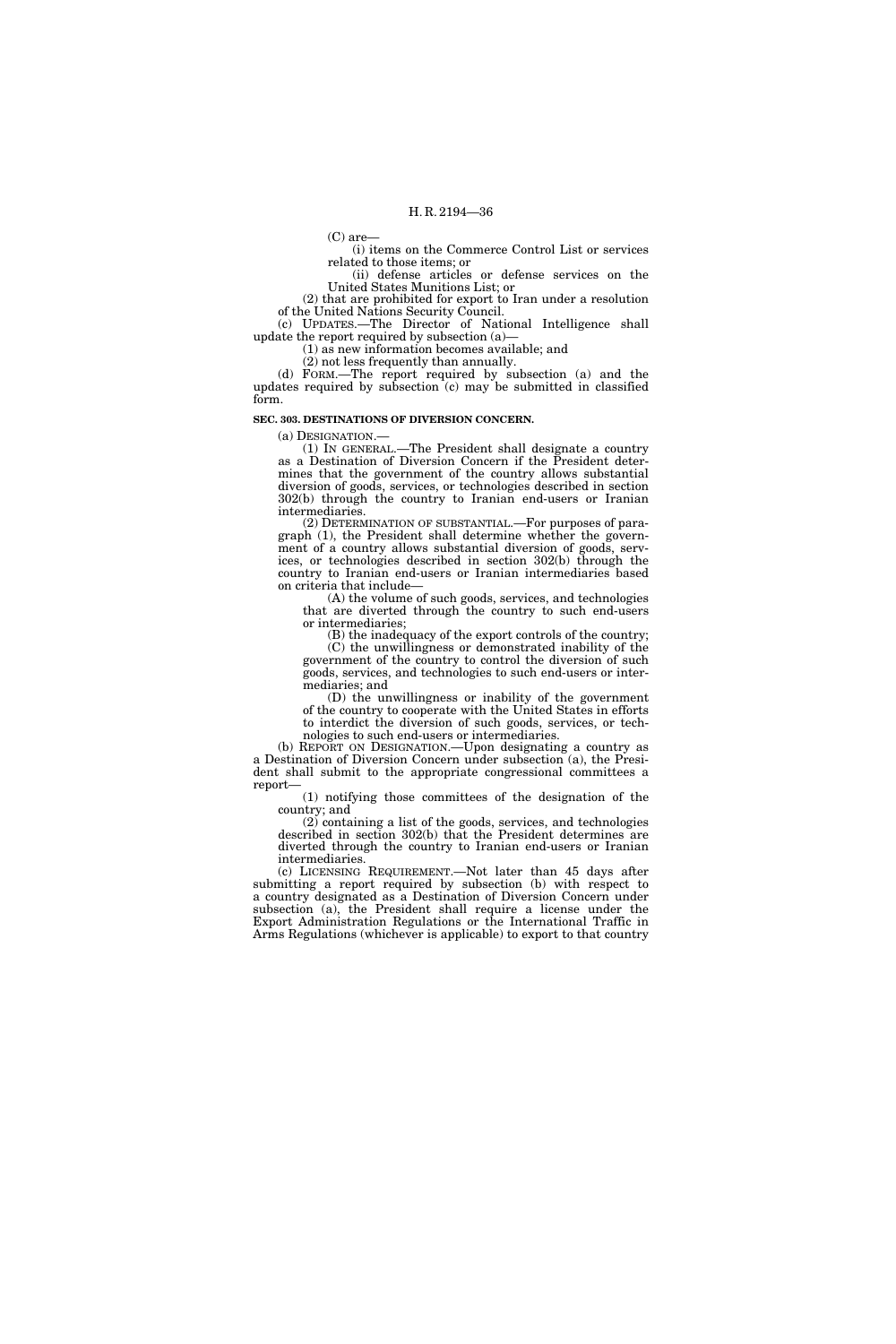a good, service, or technology on the list required under subsection  $(b)(2)$ , with the presumption that any application for such a license will be denied.

(d) DELAY OF IMPOSITION OF LICENSING REQUIREMENT.—

(1) IN GENERAL.—The President may delay the imposition of the licensing requirement under subsection (c) with respect to a country designated as a Destination of Diversion Concern under subsection (a) for a 12-month period if the President— (A) determines that the government of the country

is taking steps— (i) to institute an export control system or strengthen the export control system of the country;

(ii) to interdict the diversion of goods, services, or technologies described in section 302(b) through the country to Iranian end-users or Iranian intermediaries; and

(iii) to comply with and enforce United Nations Security Council Resolutions 1696 (2006), 1737 (2006), 1747 (2007), 1803 (2008), and 1929 (2010), and any other resolution that is agreed to by the Security Council and imposes sanctions with respect to Iran; (B) determines that it is appropriate to carry out

government-to-government activities to strengthen the export control system of the country; and

(C) submits to the appropriate congressional committees a report describing the steps specified in subparagraph (A) being taken by the government of the country.

(2) ADDITIONAL 12-MONTH PERIODS.—The President may delay the imposition of the licensing requirement under subsection (c) with respect to a country designated as a Destination of Diversion Concern under subsection (a) for additional 12 month periods after the 12-month period referred to in paragraph (1) if the President, for each such 12-month period—

(A) makes the determinations described in subparagraphs (A) and (B) of paragraph (1) with respect to the country; and

(B) submits to the appropriate congressional committees an updated version of the report required by subparagraph (C) of paragraph (1).

(3) STRENGTHENING EXPORT CONTROL SYSTEMS.—If the President determines under paragraph  $(1)(B)$  that is it appropriate to carry out government-to-government activities to strengthen the export control system of a country designated as a Destination of Diversion Concern under subsection (a), the United States shall initiate government-to-government activities that may include—

(A) cooperation by agencies and departments of the United States with counterpart agencies and departments in the country—

(i) to develop or strengthen the export control system of the country;

(ii) to strengthen cooperation among agencies of the country and with the United States and facilitate enforcement of the export control system of the country; and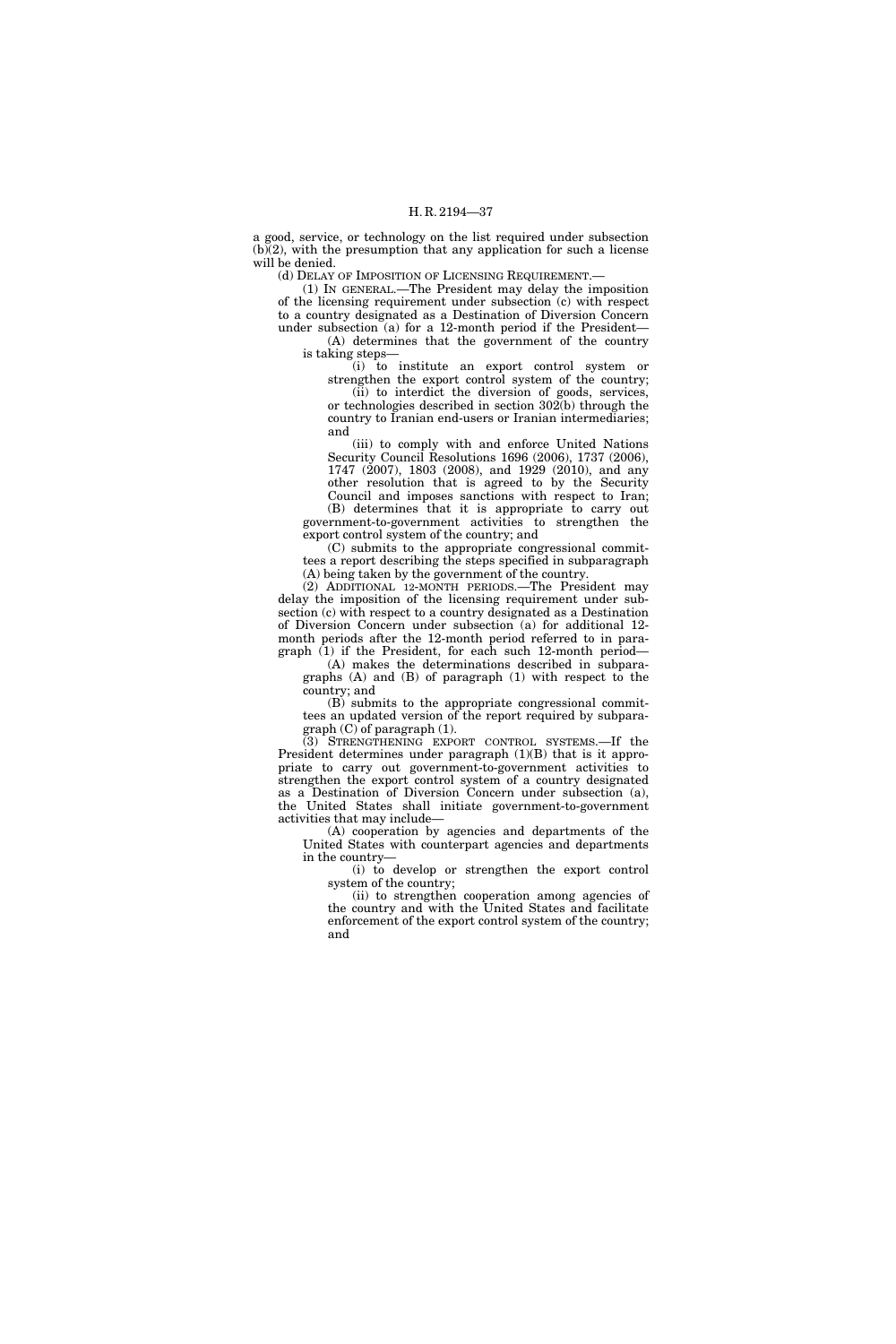(iii) to promote information and data exchanges among agencies of the country and with the United States;

(B) training officials of the country to strengthen the export control systems of the country—

(i) to facilitate legitimate trade in goods, services, and technologies; and

(ii) to prevent terrorists and state sponsors of terrorism, including Iran, from obtaining nuclear, biological, and chemical weapons, defense technologies, components for improvised explosive devices, and other defense articles; and

(C) encouraging the government of the country to participate in the Proliferation Security Initiative, such as by entering into a ship boarding agreement pursuant to the Initiative.

(e) TERMINATION OF DESIGNATION.—The designation of a country as a Destination of Diversion Concern under subsection (a) shall terminate on the date on which the President determines, and certifies to the appropriate congressional committees, that the country has adequately strengthened the export control system of the country to prevent the diversion of goods, services, and technologies described in section 302(b) to Iranian end-users or Iranian intermediaries.

(f) FORM OF REPORTS.—A report required by subsection (b) or (d) may be submitted in classified form.

**SEC. 304. REPORT ON EXPANDING DIVERSION CONCERN SYSTEM TO ADDRESS THE DIVERSION OF UNITED STATES ORIGIN** 

**GOODS, SERVICES, AND TECHNOLOGIES TO CERTAIN COUNTRIES OTHER THAN IRAN.** 

(a) IN GENERAL.—Not later than 1 year after the date of the enactment of this Act, the President shall submit to the appropriate congressional committees a report that—

(1) identifies any country that the President determines is allowing the diversion, in violation of United States law, of items on the Commerce Control List or services related to those items, or defense articles or defense services on the United States Munitions List, that originated in the United States to another country if such other country—

(A) is seeking to obtain nuclear, biological, or chemical weapons, or ballistic missiles; or

(B) provides support for acts of international terrorism; and

(2) assesses the feasability and advisability of expanding the system established under section 303 for designating countries as Destinations of Diversion Concern to include countries identified under paragraph (1).

(b) FORM.—The report required by subsection (a) may be submitted in classified form.

## **SEC. 305. ENFORCEMENT AUTHORITY.**

The Secretary of Commerce may designate any employee of the Office of Export Enforcement of the Department of Commerce to conduct activities specified in clauses (i), (ii), and (iii) of section 12(a)(3)(B) of the Export Administration Act of 1979 (50 U.S.C. App.  $2411(a)(3)(B)$ ) when the employee is carrying out activities to enforce—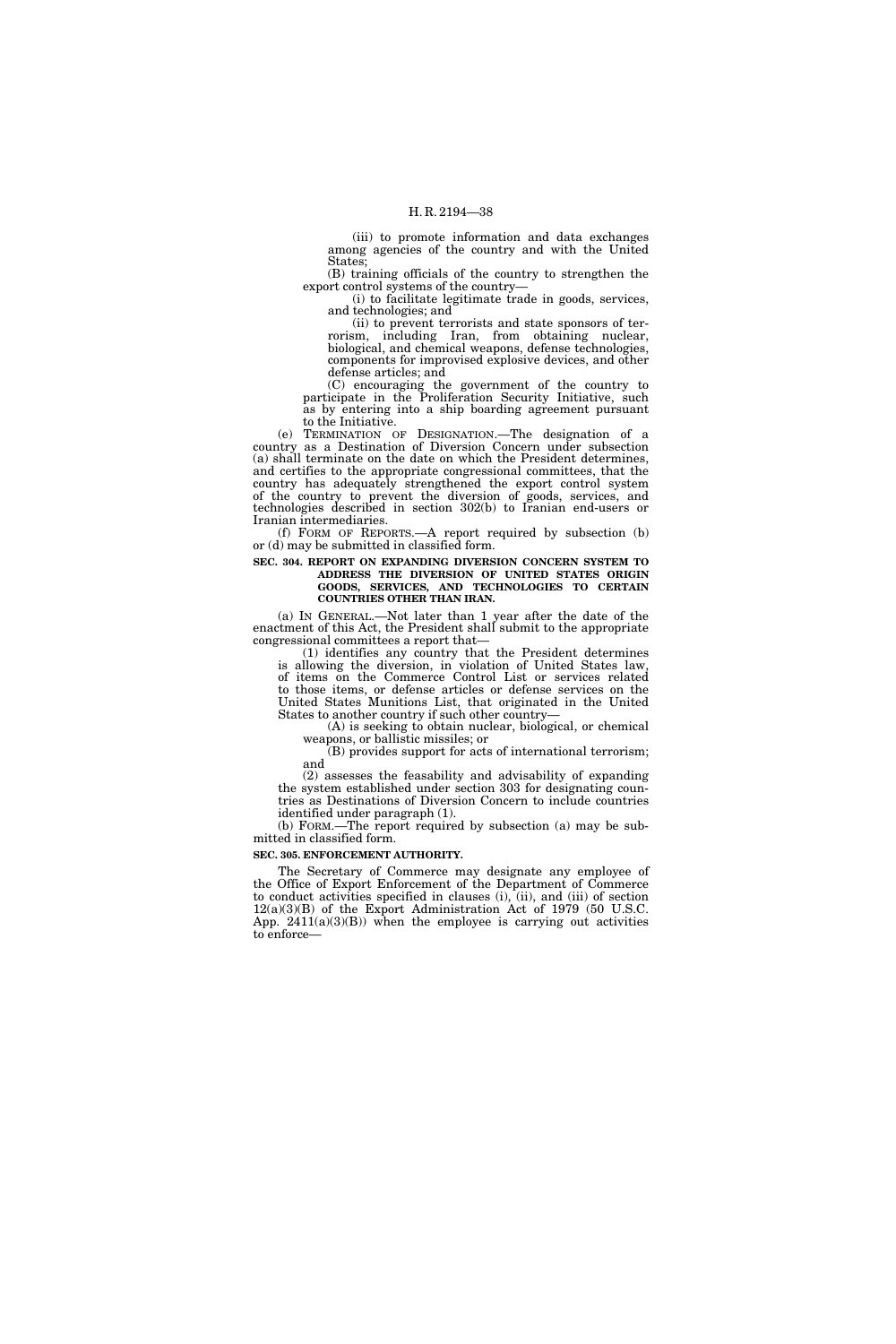(1) the provisions of the Export Administration Act of 1979 (50 U.S.C. App. 2401 et seq.) (as in effect pursuant to the International Emergency Economic Powers Act (50 U.S.C. 1701 et seq.));

(2) the provisions of this title, or any other provision of law relating to export controls, with respect to which the Secretary of Commerce has enforcement responsibility; or

(3) any license, order, or regulation issued under—

(A) the Export Administration Act of 1979 (50 U.S.C. App. 2401 et seq.) (as in effect pursuant to the International Emergency Economic Powers Act (50 U.S.C. 1701 et seq.)); or

(B) a provision of law referred to in paragraph (2).

# **TITLE IV—GENERAL PROVISIONS**

#### **SEC. 401. GENERAL PROVISIONS.**

(a) SUNSET.—The provisions of this Act (other than sections 105 and 305 and the amendments made by sections 102, 107, 109, and 205) shall terminate, and section  $13(c)(1)(B)$  of the Investment Company Act of 1940, as added by section 203(a), shall cease to be effective, on the date that is 30 days after the date on which the President certifies to Congress that—

(1) the Government of Iran has ceased providing support for acts of international terrorism and no longer satisfies the requirements for designation as a state sponsor of terrorism (as defined in section 301) under—

(A) section  $6(j)(1)(A)$  of the Export Administration Act of 1979 (50 U.S.C. App. 2405 $(j)(1)(A)$ ) (or any successor thereto);

(B) section 40(d) of the Arms Export Control Act (22  $U.S.C. 2780(d)$ ; or

(C) section 620A(a) of the Foreign Assistance Act of 1961 (22 U.S.C. 2371(a)); and

(2) Iran has ceased the pursuit, acquisition, and development of nuclear, biological, and chemical weapons and ballistic missiles and ballistic missile launch technology.

(b) PRESIDENTIAL WAIVERS.—

(1) IN GENERAL.—The President may waive the application of sanctions under section 103(b), the requirement to impose or maintain sanctions with respect to a person under section 105(a), the requirement to include a person on the list required by section 105(b), the application of the prohibition under section 106(a), or the imposition of the licensing requirement under section 303(c) with respect to a country designated as a Destination of Diversion Concern under section 303(a), if the President determines that such a waiver is in the national interest of the United States.

(2) REPORTS.—

(A) IN GENERAL.—If the President waives the application of a provision pursuant to paragraph (1), the President shall submit to the appropriate congressional committees a report describing the reasons for the waiver.

(B) SPECIAL RULE FOR REPORT ON WAIVING IMPOSITION OF LICENSING REQUIREMENT UNDER SECTION 303(c).—In any case in which the President waives, pursuant to paragraph